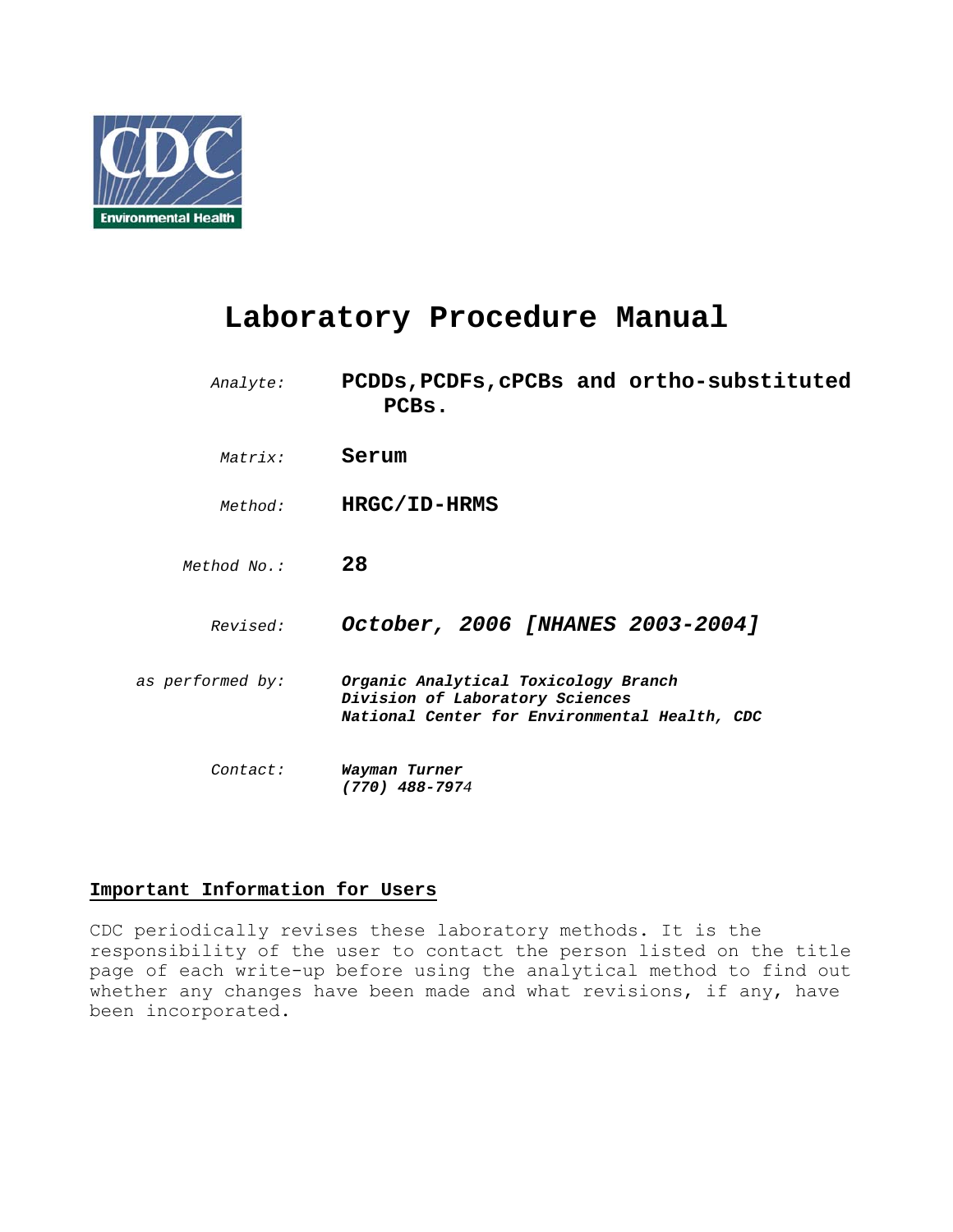#### Notes regarding NHANES 2003-2004

There are two companion Lab 28 methods associated with NHANES 2003-2004. The Lab 28 PCB and Pesticide method is intended for small sample volumes (1-2 mL) and can be used to measure both ortho-substituted PCBs and Organohalogen Pesticides in the same serum sample simultaneously or PCBs and Pesticides in separate samples as individual methods. For NHANES 2003-2004 Pesticides were measured as an individual method. The Lab 28 PCDD/PCDF/cPCB method is intended for larger sample volumes (8-10 mL) to measure dioxins, furans and coplanar PCBs in serum. For NHANES 2003-2004 the PCDD/PCDF/cPCB method was modified by spiking the "dioxin" samples with both PCDD/PCDF/cPCB and PCB spiking solutions and collecting two analytical fractions. The "dioxin" fraction was analyzed for PCDDs/PCDFs/cPCBs as described in the PCDD/PCDF/cPCB method and the PCB fraction by the individual PCB method for ortho-substituted PCBs as described in the PCB method. This modification was made so we could obtain lower detection limits for the orthosubstituted PCBs.

| PCDD, PCDF, cPCB Congener                                         | CAS Number       | SAS Label |
|-------------------------------------------------------------------|------------------|-----------|
| 2, 3, 7, 8-tetrachlorodibenzo-p-dioxin (TCDD)                     | $1746 - 01 - 6$  | LBXTCD    |
| 1, 2, 3, 7, 8-pentachlorodibenzo-p-dioxin (PnDD)                  | $40321 - 76 - 4$ | LBXD01    |
| 1, 2, 3, 4, 7, 8-hexachlorodibenzo-p-dioxin (HxDD)                | $34465 - 46 - 8$ | LBXD02    |
| 1, 2, 3, 6, 7, 8-hexachlorodibenzo-p-dioxin (HxDD)                | $57653 - 85 - 7$ | LBXD03    |
| 1, 2, 3, 7, 8, 9-hexachlorodibenzo-p-dioxin (HxDD)                | $19408 - 74 - 3$ | LBXD04    |
| 1, 2, 3, 4, 6, 7, 8-heptachlorodibenzo-p-dioxin<br>(HpDD)         | $35822 - 46 - 9$ | LBXD05    |
| $1, 2, 3, 4, 6, 7, 9$ -heptachlorodibenzo-p-dioxin<br>(HpDD)      | $58200 - 70 - 7$ | LBXD06    |
| $1, 2, 3, 4, 6, 7, 8, 9$ -octachlorodibenzo-p-dioxin<br>(OCDD)    | $3268 - 87 - 9$  | LBXD07    |
| 2, 3, 7, 8-tetrachlorodibenzofuran (TCDF)                         | $51207 - 31 - 9$ | LBXF01    |
| 1, 2, 3, 7, 8-pentachlorodibenzofuran (PnDF)                      | $57117 - 41 - 6$ | LBXF02    |
| 2, 3, 4, 7, 8-pentachlorodibenzofuran (PnDF)                      | $57117 - 31 - 4$ | LBXF03    |
| 1, 2, 3, 4, 7, 8-hexachlorodibenzofuran (HxDF)                    | $70648 - 26 - 9$ | LBXF04    |
| 1, 2, 3, 6, 7, 8-hexachlorodibenzofuran (HxDF)                    | $57117 - 26 - 9$ | LBXF05    |
| 1, 2, 3, 7, 8, 9-hexachlorodibenzofuran (HxDF)                    | $72918 - 21 - 9$ | LBXF06    |
| 2, 3, 4, 6, 7, 8-hexachlorodibenzofuran (HxDFf)                   | $60851 - 34 - 5$ | LBXF07    |
| $1, 2, 3, 4, 6, 7, 8$ -heptachlorodibenzofuran (HpDF)             | $67562 - 39 - 4$ | LBXF08    |
| $1, 2, 3, 4, 7, 8, 9$ -heptachlorodibenzofuran (HpDF)             | $55673 - 89 - 7$ | LBXF09    |
| $1, 2, 3, 4, 6, 7, 8, 9$ -octachlorodibenzofuran (OCDF)           | $39001 - 02 - 0$ | LBXF10    |
| 3, 3', 4, 4'-tetrachlorobiphenyl (TCB) PCB77                      | $32598 - 13 - 3$ | LBXTC1    |
| 3, 4, 4', 5-tetrachlorobiphenyl (TCB) PCB81                       | $70362 - 50 - 4$ | LBXTC2    |
| 3, 3', 4, 4', 5-pentachlorobiphenyl (PnCB) PCB126                 | $57465 - 28 - 8$ | LBXPCB    |
| $3, 3', 4, 4', 5, 5'$ -hexachlorobiphenyl (HxCB)<br><b>PCB169</b> | $32774 - 16 - 6$ | LBXHXC    |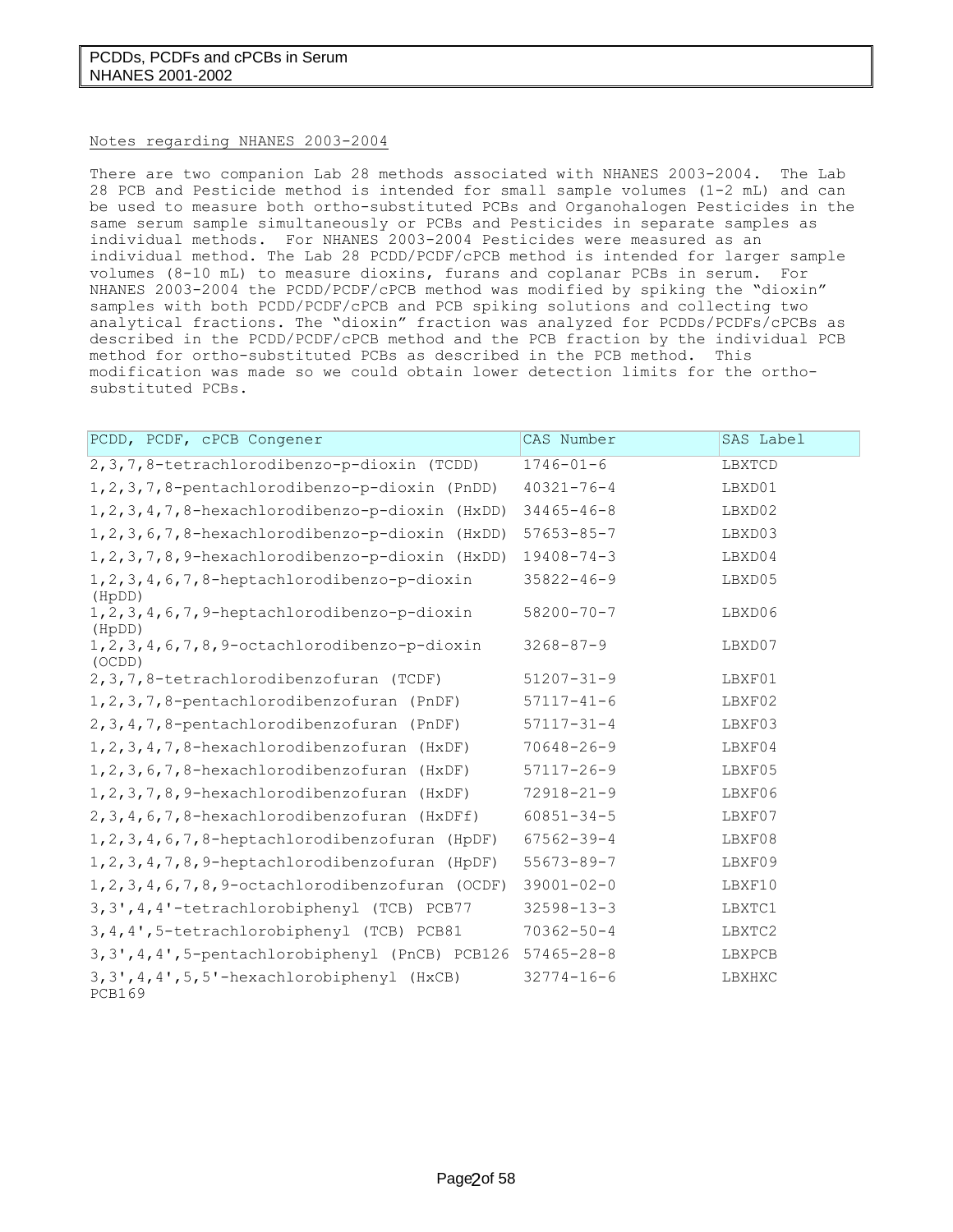# **Public Release Data Set Information**

This document details the Lab Protocol for NHANES 2003-2004 data.

A tabular list of the released analytes follows:

| Lab<br><b>Number</b> | Analyte            | <b>SAS Label</b>                          |
|----------------------|--------------------|-------------------------------------------|
|                      | LBXD01             | $1,2,3,7,8$ -(pncdd) (fg/g)               |
|                      | LBXD <sub>02</sub> | $1,2,3,4,7,8-(hx cdd)(fq/q)$              |
|                      | LBXD03             | $1,2,3,6,7,8-(\text{hxcdd})(\text{fg/g})$ |
|                      | LBXD04             | $1,2,3,7,8,9-(\text{hxcdd})(\text{fg/g})$ |
|                      | LBXD05             | $1,2,3,4,6,7,8$ -(hpcdd) (fg/g)           |
|                      | LBXD07             | $1,2,3,4,6,7,8,9$ -(ocdd) (fg/g)          |
|                      | LBXF01             | 2,3,7,8, (tcdf) (fg/g)                    |
| Lab <sub>28</sub>    | LBXF02             | 1,2,3,7,8 (pncdf) (fg/g)                  |
|                      | LBXF03             | 2,3,4,7,8-(pncdf) (fg/g)                  |
|                      | LBXF04             | $1,2,3,4,7,8-(\text{hexdf})$ (fg/g)       |
|                      | LBXF05             | $1,2,3,6,7,8-(hxcdf)$ (fg/g)              |
|                      | LBXF06             | $1,2,3,7,8,9$ - (hxcdf) (fg/g)            |
|                      | LBXF07             | $2,3,4,6,7,8,-$ (hxcdf) (fg/g)            |
|                      | LBXF08             | $1,2,3,4,6,7,8$ - (hpcdf) (fg/g)          |
|                      | LBXF09             | $1,2,3,4,7,8,9$ (Hpcdf) (fg/g)            |
|                      | LBXF10             | $1,2,3,4,6,7,8,9$ (ocdf) (fg/g)           |
|                      | <b>LBXPCB</b>      | $3,3',4,4',5-(pncb)$ (fg/g)               |
|                      | LBXTC2             | $3,4,4',5$ - (tcb)                        |
|                      | <b>LBXTCD</b>      | 2,3,7,8- (tcdd) (fg/g)                    |
|                      | <b>LBXHXC</b>      | 3,3',4,4',5,5' (hxcb) (fg/g)              |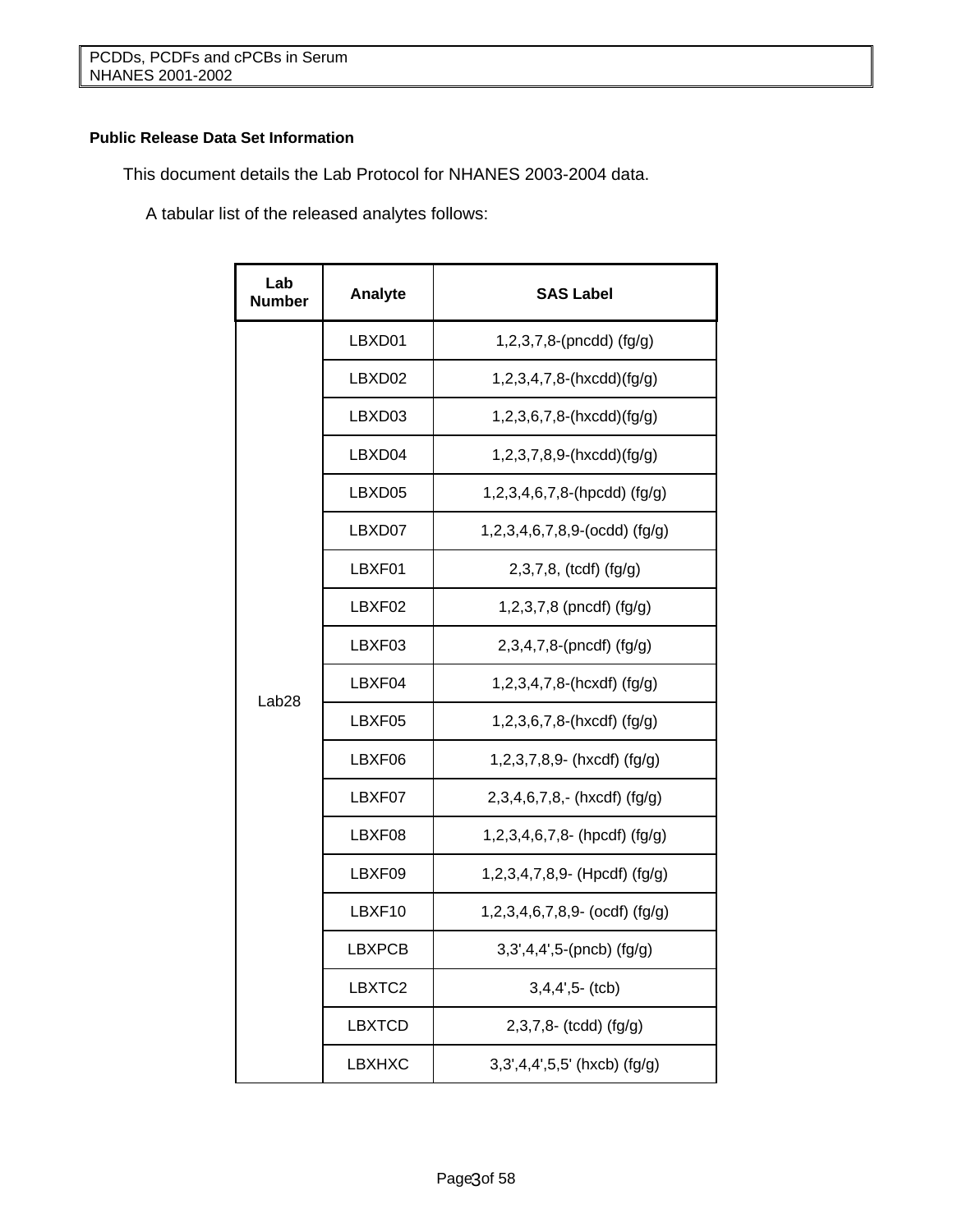#### 1. **SUMMARY OF TEST PRINCIPLE AND CLINICAL RELEVANCE**

Seven polychlorinated dibenzo-*p*-dioxins (PCDDs), 10 dibenzofurans (PCDFs), 4 non-ortho-substituted or coplanar polychlorinated biphenyls (cPCBs)and 38 ortho-substituted polychlorinated biphenyls (PCBs)are measured in serum by high-resolution gas chromatography/isotope-dilution high-resolution mass spectrometry (HRGC/ID-HRMS).

Serum specimens (5-10 mL) to be analyzed for PCDDs/PCDFs/cPCBs and PCBs are spiked with carbon-13 labeled  $(^{13}C_{12})$  internal standards and the analytes of interest are isolated in hexane using a  $C_{18}$  solid phase extraction (SPE) procedure followed by a Power-Prep/6 (Fluid Management Systems) automated cleanup and enrichment procedure using multi-layered silica gel (acidic, basic, and neutral silica) and alumina columns coupled to an AX-21 carbon column. An analytical run consists of eight unknown specimens, two method blanks, and two quality control samples. PCB fractions are isolated in the forward direction from AX-21 columns, while PCDD/PCDF/cPCB fractions are isolated in the reverse direction from AX-21 columns with toluene.

Following collection of PCDD/PCDF/cPCB factions, excess solvent is evaporated to 350 µL using a TurboVap II (Caliper Life Sciences) and the remaining solvent is transferred to silanized auto sampler vials containing 1µL of dodecane "keeper" and allowed to evaporate to "dryness". Before quantification, each vial is reconstituted with  $5\mu L^{-13}C_{12}$ -labeled external standard. Sample extracts are then analyzed for PCDDs/PCDFs/cPCBs by HRGC/ID-HRMS where 2µL are injected, using a GC Pal (Leap Technology) auto sampler, into a Agilent Technologies 6890 Gas Chromatograph operated in the splitless injection mode with a flow of 1 mL/min helium through a DB-5ms capillary column (30m x 0.25 mm x 0.25 μm film thickness) where analytes are separated prior to entering a Thermo Electron MAT95 XP (5kV) magnetic sector mass spectrometer operated in EI mode at 40 eV, using selected ion monitoring (SIM) at 10,000 resolving power (10% valley). Two ion current responses corresponding to two masses are monitored for each native (carbon-12 or  ${}^{12}C_{12}$ ) compound and its corresponding  ${}^{13}C_{12}$ -internal standard. The instrumental response factor for each analyte is calculated as the sum of the two  ${}^{12}C_{12}$ isomers divided by the sum of two  $^{13}C_{12}$ -isomers

Following collection of PCB fractions, excess solvent is evaporated to 350 µL using a TurboVap II (Caliper Life Sciences) and the remaining solvent is transferred to silanized auto sampler vials containing 1µL of dodecane "keeper" and allowed to evaporate to "dryness". Before quantification, the vials are reconstituted with  $10\mu L^{-13}$ C-labeled external standard. Sample extracts are then analyzed PCBs by HRGC/ID-HRMS where 1 µL is injected, using a GC Pal (Leap Technology) auto sampler, into a Hewlett-Packard 6890 gas chromatograph operated in the splitless injection mode with a flow of 1 mL/min helium through a DB-5ms capillary column (30m x 0.25 mm x 0.25 μm film thickness) where analytes are separated prior to entering a Thermo Electron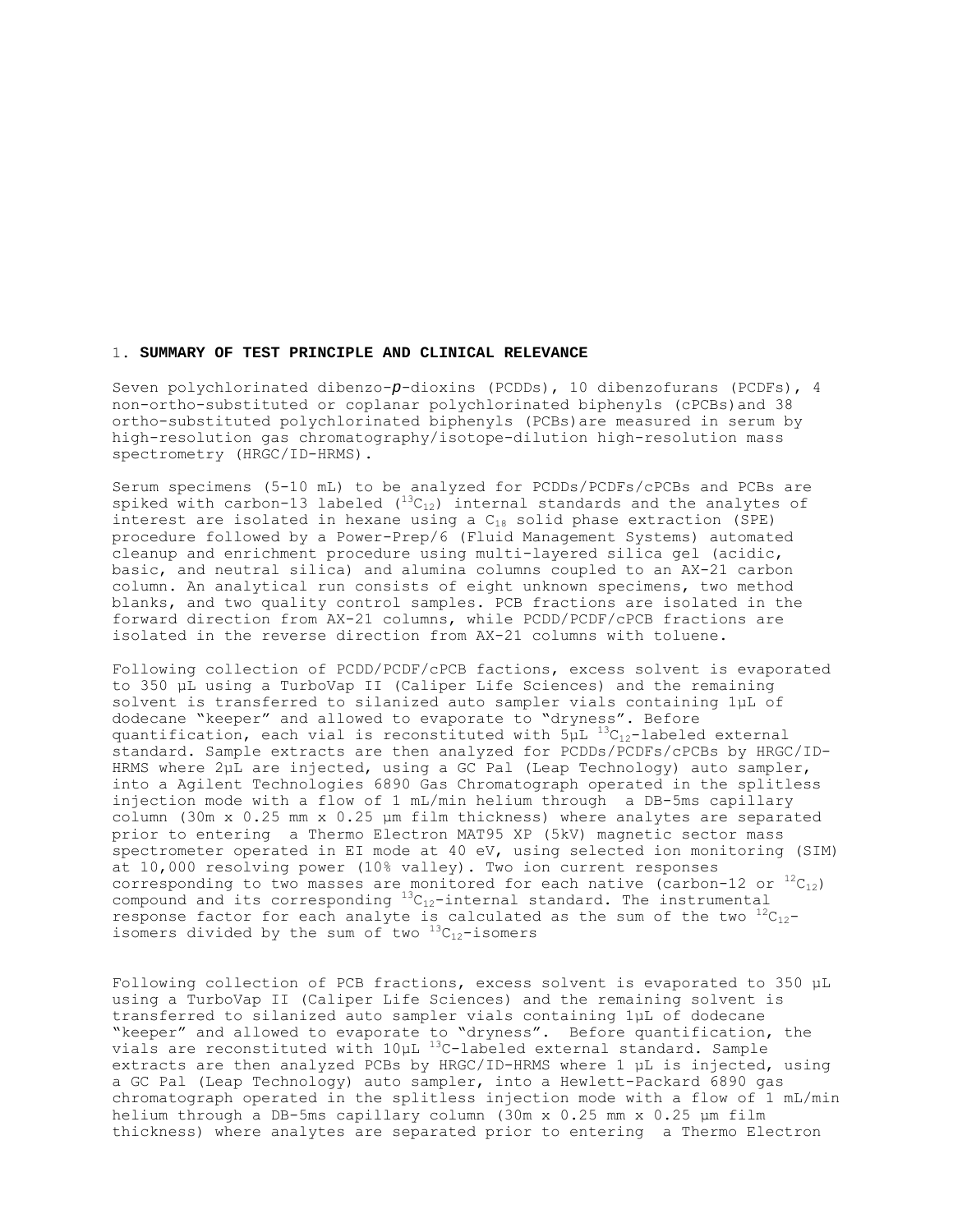MAT95 XP (5kV) magnetic sector mass spectrometer operated in EI mode at 40 eV, using selected ion monitoring (SIM) at 10,000 resolving power (10% valley). Two ion current responses corresponding to two masses are monitored for each native (carbon-12 or  ${}^{12}C_{12}$ ) compound and its corresponding  ${}^{13}C_{12}$ -internal standard. The instrumental response factor for each analyte is calculated as the sum of the two  ${}^{12}C_{12}$ - isomers divided by the sum of two  ${}^{13}C_{12}$ -isomers

Calibration of mass spectrometer response factor vs. concentration is performed using calibration standards containing known concentrations of each native  $(^{12}C_{12})$  compound and its corresponding  $^{13}C_{12}$ -internal standard. The concentration of each analyte is derived by interpolation from individual linear calibration curves and is adjusted for sample weight. The validity of all mass spectrometry data are evaluated using a variety of established criteria, such as signal-to-noise ratio  $\geq$  3 for the smallest native ion mass, instrument resolving power  $\geq 10,000$ , chromatographic isomer specificity index with 95% limits, relative retention time ratio of native to isotopically labeled analyte within 3 parts-per-thousand compared to a standard, response ratios of the two  ${}^{12}C_{12}$  and  ${}^{13}C_{12}$  ions must be within  $\pm$  20 % of their theoretical values and analyte recovery ≥10 % and ≤ 120%. In addition, the calculated mean and range of each analyte in the quality control sample must be within their respective confidence intervals. The method detection limit (MDL) for each analyte is calculated correcting for sample weight and recovery. The total lipid content of each specimen is estimated from its total cholesterol and triglycerides values using a "summation" method. Analytical results for PCDDs/PCDFs/cPCBs are reported on both a whole-weight [fg/g or parts-perquadrillion (ppq)] and lipid-adjusted basis [pg/g lipid or parts-per-trillion (ppt)]. PCBs are reported on both a whole-weight [ng/g or parts-per-billion (ppb)] and lipid-adjusted basis [ng/g lipid or parts-per-trillion (ppb)]. International toxicity equivalents (I-TEQs) are also reported for PCDDs, PCDFs, cPCBs and other mono-ortho or "dioxin-like" PCBs, based on the WHO-TEF system. Prior to reporting results, all quality control (QC) data undergo a final review by a Division of Laboratory Science quality control officer.

#### **2. SAFETY PRECAUTIONS**

All serum specimens are handled using *Universal Precautions.* Specimens received for analysis must be considered potentially positive for infectious agents including HIV and hepatitis B viruses. Universal Precautions must be observed; laboratory coats, safety glasses and protective gloves should be worn during all steps of this method. The Hepatitis B vaccination series is recommended for all analysts working with whole blood and/or serum samples. Laboratory personnel should abide by common safety practices: no eating, drinking, or smoking in the laboratory. Protective clothing should not be worn out of the laboratory; and hands should be washed with soap and water before leaving the area. When organic solvents are being used, all operations should be performed under a fume hood. As an added precaution, laboratory staff should also wear solvent-resistant nitrile gloves during all phases of the sample enrichment procedure, including glassware washing. Spill kits for solvents, acids and bases, as well as a disinfectant for biological spills (such as 70% ethanol or 5% sodium hypochlorite) should be available in the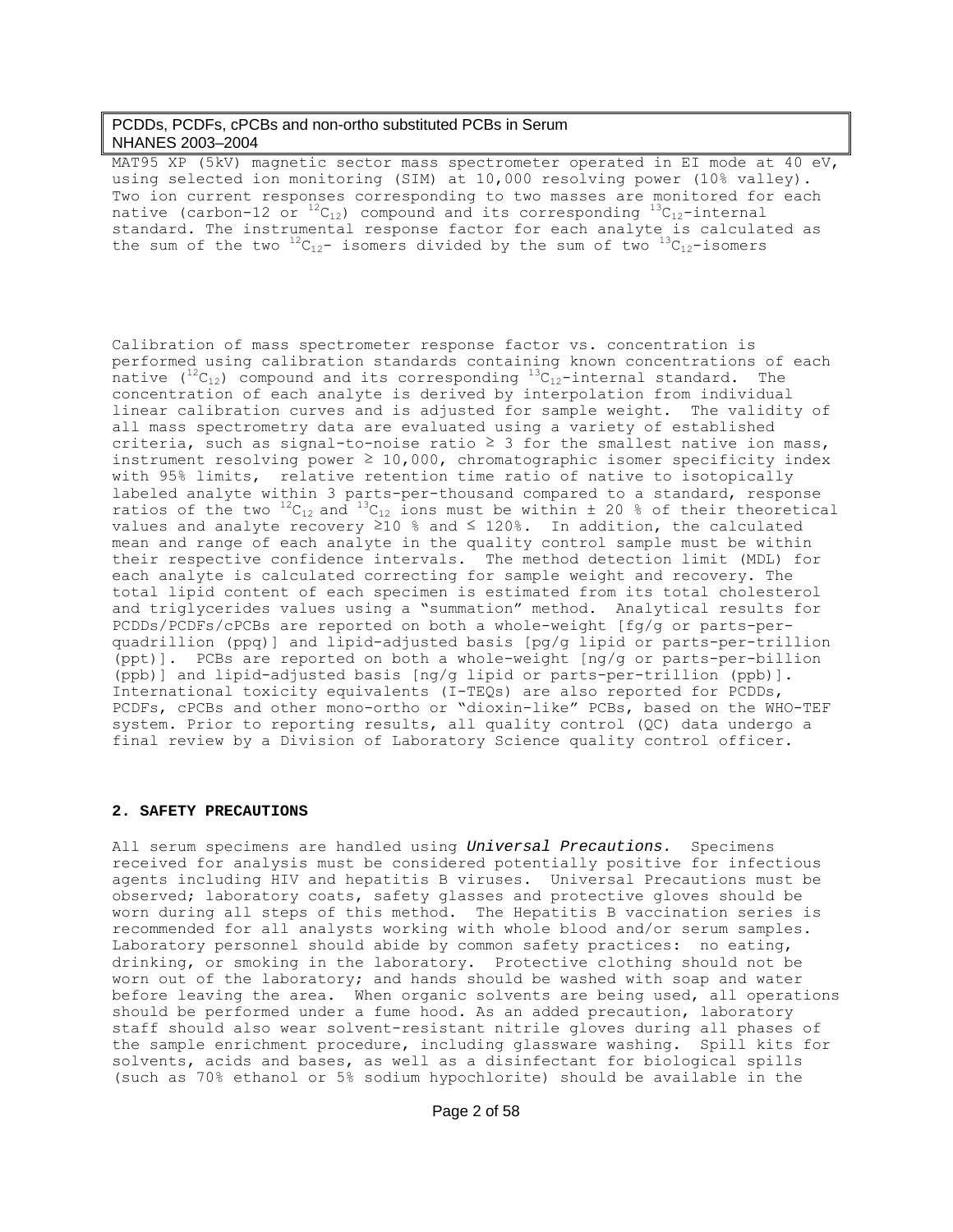laboratory. Standard solutions containing more than 1 g of TCDD toxic equivalents should not be stored in sample preparation or GC/MS laboratories.

#### **3. COMPUTERIZATION; DATA SYSTEM MANAGEMENT**

Relational databases have been set up on PC network using R:BASE version 7.5 (R:BASE Technologies, Murryville, PA). The databases are used for storage, retrieval, and analysis of data from projects of the Dioxin and Persistent Organic Pollutants Laboratory. Data entries are made into four tables containing: 1) Demographic information; 2) Information from the clean-up section; 3) Mass spec data; and 4) Lipid results. Each section has access only to the information that it entered. However, after the information from each section has been entered, the data sets can be merged for a complete report on each sample. Data sets can be sent to SAS, Statistical Analysis System, on the PC network. Entry forms and reports can be changed to fit the needs of each section.

The statistical analysis of the results are performed using the software package SAS, Statistical Analysis System. The data from the each of the sections is brought together by specimen identification number, the notebook number of the clean-up section, and the mass spec run number. Only the project supervisor and the database manager will have access to the whole database.

After entering R:BASE, menus are used to guide the user through the various steps. The MASTER menu displays the following options: 1) demographic information processing; 2) cleanup sample processing; 3) mass spec result processing; 4) Lipid analysis; 5) supervisory functions; and 6) exit. The demographic table contains the specimen identification numbers, the study number and any additional information received about the sample, such as collection date. The cleanup table contains the specimen identification number, the weight of sample used in the analysis, the analyst's initials, and the notebook number where the cleanup information is recorded, the cleanup date and the lot numbers of adsorbents used. In the cleanup table, specimens are identified as unknowns, quality control samples, blanks or standards. The lipid table contains the specimen identification number and lipid results. The mass spec table contains the data from the mass spectrometer, retention times and area counts for each congener, as well as the notebook number assigned in cleanup and a run number assigned by the mass spectrometer operator. When the data is imported into RBASE from the mass spectrometer, log transformed regression parameters are used to calculate the concentrations of each congener in each specimen and this concentration is stored in the mass table.

### **4. SPECIMEN COLLECTION, STORAGE, AND HANDLING PROCEDURES; AND CRITERIA FOR SPECIMEN REJECTION**

Fasting prior to sample collection is not necessary since the lipid adjustment normalizes the serum levels. Individuals providing a large amount of blood may have a low-fat meal such as toast (no butter) with jelly and black coffee.

The specimen type is serum, processed by the procedures outlined in this section.

The larger the serum volume, the lower the detection limits are. Initially, the amount of serum specimen used for dioxin measurements was the amount collected from a unit of whole blood (about 180 mL). With more sensitive mass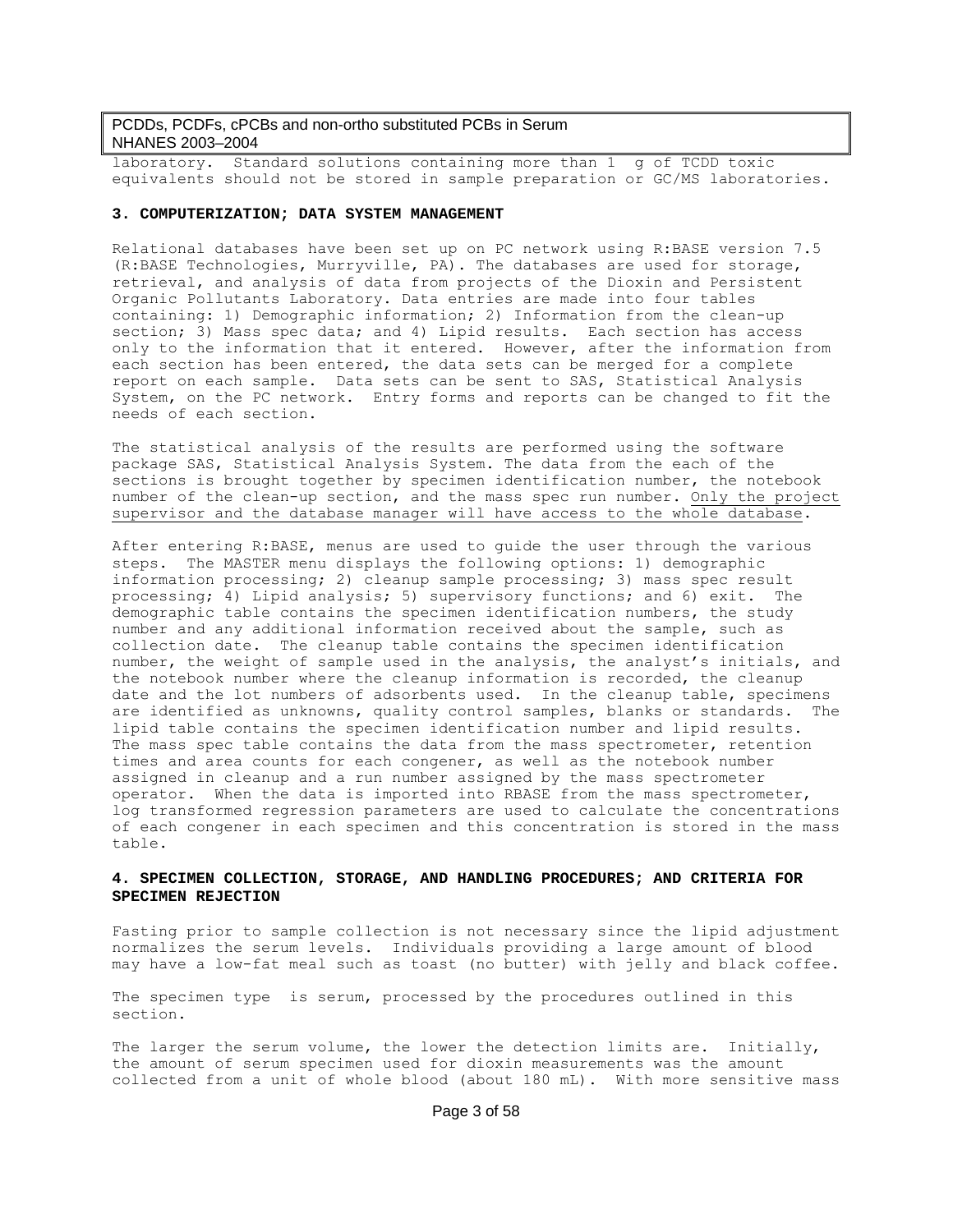spectrometers, the volumes of serum are now routinely between 5 mL and 25 mL. The minimum amount is about 5 5mL of serum. Specimen Collection Materials for Each Participant. Up to 50 g Serum sample. (1) Gauze sponges, sterile, individually wrapped 2"x2" (2 ea). (2) Alcohol wipes (3) Band-aid (4) 15 mL red-top Vacutainers) or 20 mL red top Vacutainers (5) 21 gauge multi sample needle, sterile (6) Pre-printed labels (7) Tourniquet (8) Vacutainers holder (9) Freezer (10) Pasteur pipette (1 each\*) (11) Qorpak bottle (1 each\*) (12) Teflon-lined stoppers for above Qorpak bottle (2 ea.\*) (13) Aluminum seals (2 each) (14) Pre-printed labels (15) Pipette bulb (16) Test tube racks (17) Centrifuge  $(18)$  Freezer  $(-20<sup>o</sup>C)$ \*These items are to be rinsed with acetone, toluene, hexane, and

#### acetone.

#### **Collection of 5-50 mL serum sample**

Blood is collected in red top Vacutainers. For collection, loosen the tourniquet immediately after blood flow is established and release entirely as the last tube fills. Completely fill all the Vacutainer tubes and then withdraw the needle with a slow but firm motion. Red-top tubes should not be inverted or mixed. Label all tubes. Place the red-top tubes upright in a rack and allow them to clot at room temperature for 20-30 minutes. Centrifuge the red-top tubes for 10 minutes at the RPM necessary to attain a force of 1000 x g. Using a transfer pipette, pipet the serum from each participant's red-top tubes into the Qorpak bottle and cap. Check to make sure that the numbers on the labels are the same. DO NOT ALLOW SERUM TO REMAIN IN CONTACT WITH THE CLOT FOR LONGER THAN 1 HOUR AFTER THE SPECIMEN IS COLLECTED. Mix the serum gently, cap each bottle and place upright in a

 $-20$  <sup>o</sup>C freezer and store at the same temperature until shipment to CDC. The time between collecting blood and freezing serum should not be more than 1 1/2 hours. Note on the sample log if a sample is turbid or hemolyzed, or if the serum was left in contact with red cells for more than 1 hour or left at room temperature for more than 90 minutes before freezing.

Sample Shipment supplies

- (a) 1 Styrofoam shipper
- (b) 3-4 lbs. dry ice
- (c) 4 bubble-pack bags 4"x7"
- (d) Safety glasses or eye shield
- (e) Strapping tape
- (f) Gloves for handling dry ice and frozen specimens
- (g) Sheets of bubble-pack packing material
- (h) CDC "Specimen Shipping List" filled out
- (i) Zip-lock bag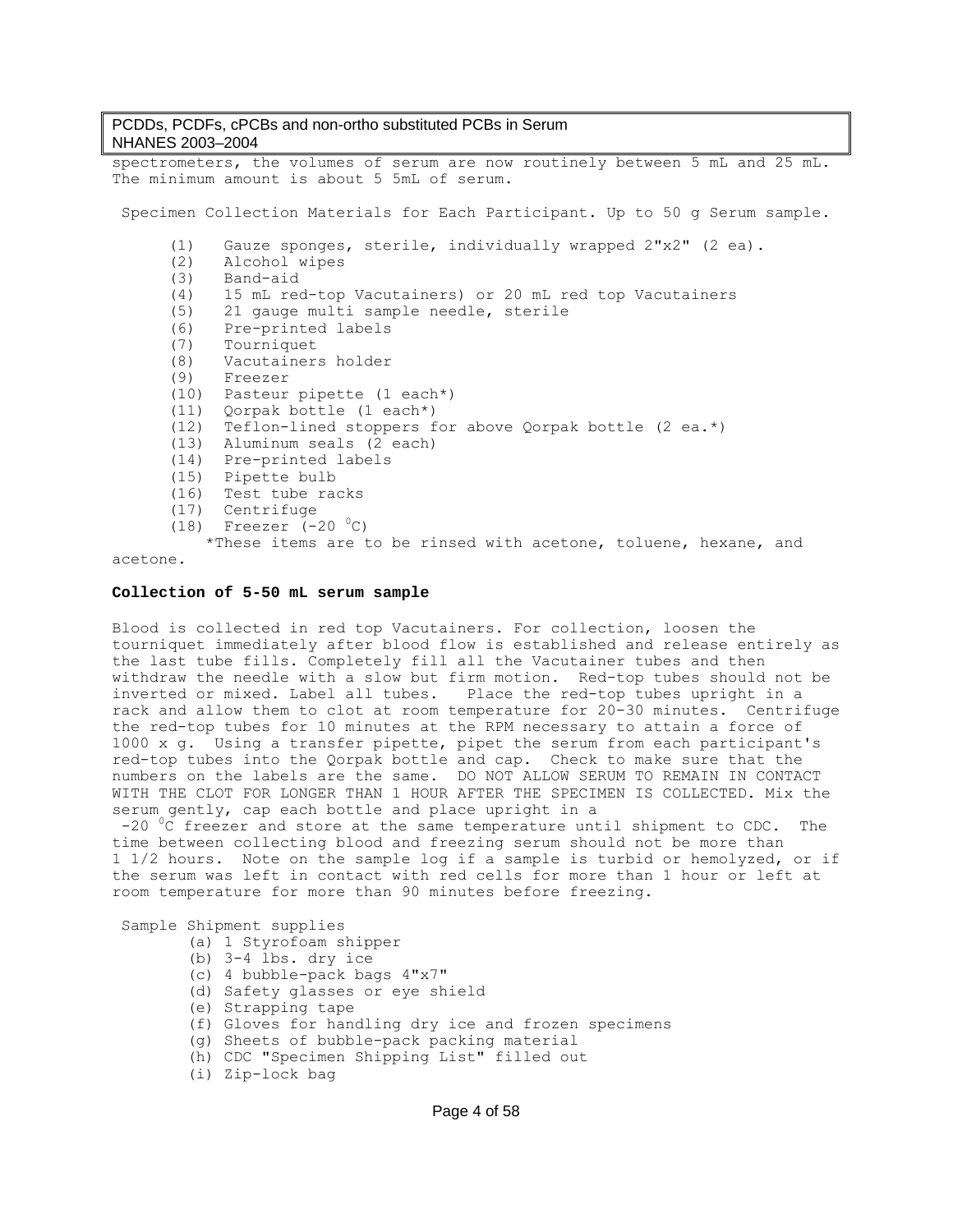For all shipments, do not pack shippers with frozen specimens and dry ice until just before shipment. Telephone the laboratory at CDC the day the shipment is transported. For each shipment, fill out a blank Specimen Shipping List provided by CDC. When packing the shippers, use gloves to handle the dry ice to avoid burning the hands. Glasses or an eye shield should also be worn if the dry ice cakes are to be broken into small pieces. Place the frozen serum specimens from each participant in one 4"x7" bubble bag and seal. Pack 1 set of filled bubble bags upright in the bottom of the shipper. If necessary, use sheets of bubble-pack, packing material to ensure the specimens are in a vertical position. Fill the shipper with dry ice. Insert the completed "Specimen Shipping List" in a 12x12" zip-lock bag and secure to the top of the Polyfoam lid with filament tape. Secure the outer carton lid on the shipper with EPA seal tape and complete the appropriate information. Attach pre-addressed "FEDERAL EXPRESS" shipping label, the HUMAN BLOOD - THIS SIDE UP label, and the DRY ICE label.

Specimen stability has been demonstrated for analytes measured by this method for at least 10 years at -60  $\mathrm{^0C}$  or below. However, due to the chemical inertness of these compounds, they can be assumed to be stabile indefinitely if specimens are maintained in a frozen state.

#### **5. PROCEDURES FOR MICROSCOPIC EXAMINATIONS; CRITERIA FOR REJECTION OF INADEQUATELY PREPARED SLIDES**

Not applicable for this procedure.

#### **6. PREPARATION OF REAGENTS, CALIBRATORS (STANDARDS, CONTROLS, AND ALL OTHER MATERIALS; EQUIPMENT AND INSTRUMENTATION**

#### **6.1. Reagent Preparation**

#### **6.1.1 50% dichloromethane/hexane solution (v/v).**

With a 2L graduated cylinder, measure 1.5L dichloromethane, and pour into a clean labeled 4L bottle. Measure 1.5L hexane with the same graduated cylinder and pour into the same 4L bottle. Gently swirl to mix.

### **6.1.2 2% dichloromethane/hexane solution (v/v).**

 In a 2 L graduated cylinder, measure 1960 mL of hexane and 40 mL dichloromethane. Pour into a clean, labeled 4L bottle. Gently swirl to mix.

#### **6.1.3 10% dichloromethane/hexane (v/v).**

In a 2 L graduated cylinder measure 200mL dichloromethane and 1800 mL hexane. Transfer to a 4L bottle. Gently swirl to mix

#### **6.1.4 50% ethyl acetate/benzene (v/v).**

In a 1 L graduated cylinder, measure 500 mL ethyl acetate and 500 mL benzene. Transfer to a labeled 2L bottle. Gently swirl to mix.

#### **6.1.5 10% Dimethyldichlorosilane (DMCS) silanizing solution**.

 A 10% DMCS in toluene solution (v/v) is prepared for silanizing glass Vessels and Turbo-Vap tubes. The silane solution is stored in a glass reagent bottle at 4  ${}^{0}$ C and may be reused until it begins to turn yellow.

Before silanizing the glass vessels or tubes, they are rinsed with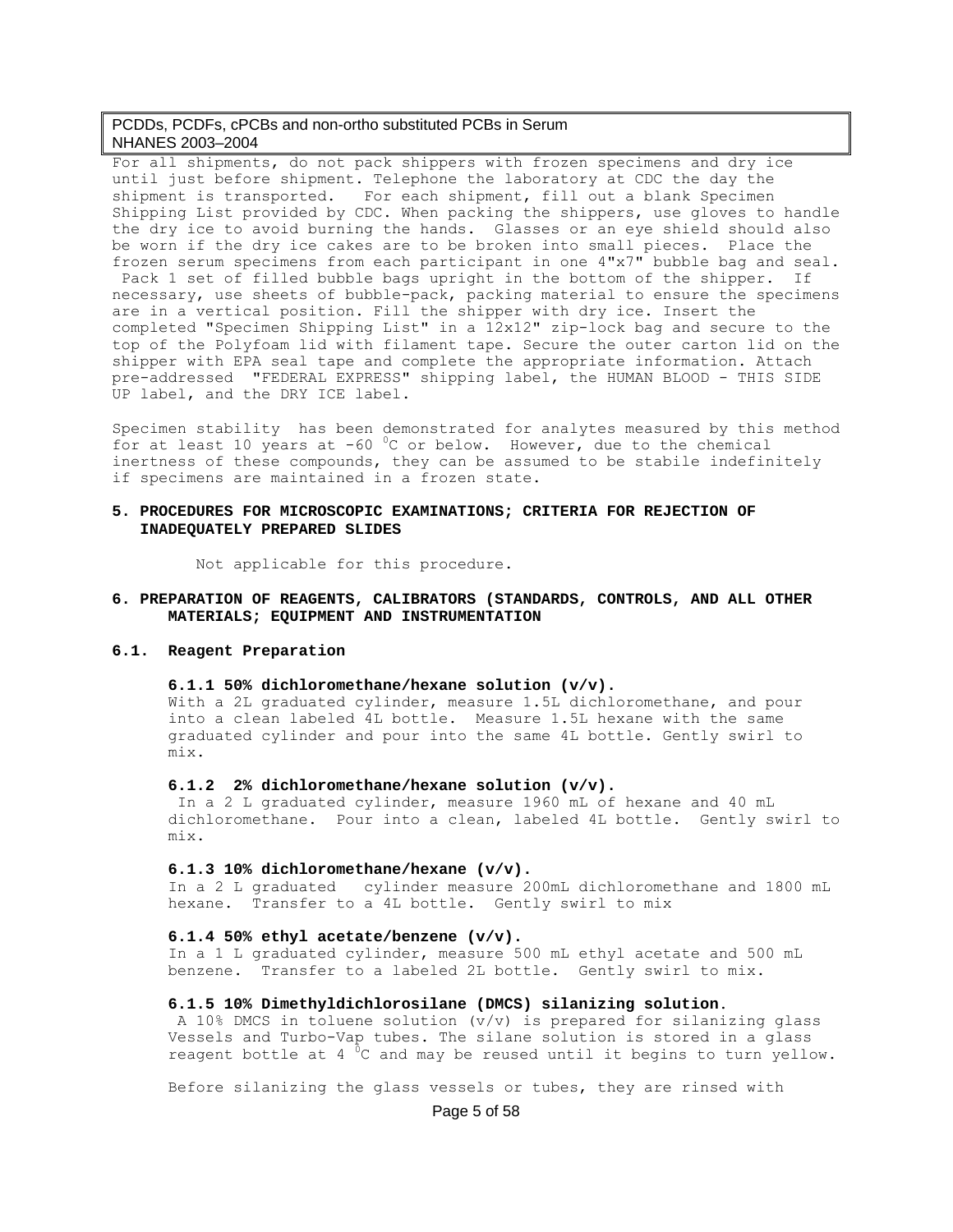acetone and dried in an oven at 130  $^0$ C for 10 min. The vessels or tubes are filled with 10% DMCS solution and allowed to stand for 10 min. The silanizing solution is then decanted and saved for reuse. The vessels or tubes are rinsed with toluene and filled with methanol and allowed to stand for 5 min. The methanol is discarded. The vessel or tubes are rinsed again with methanol, followed by toluene and acetone.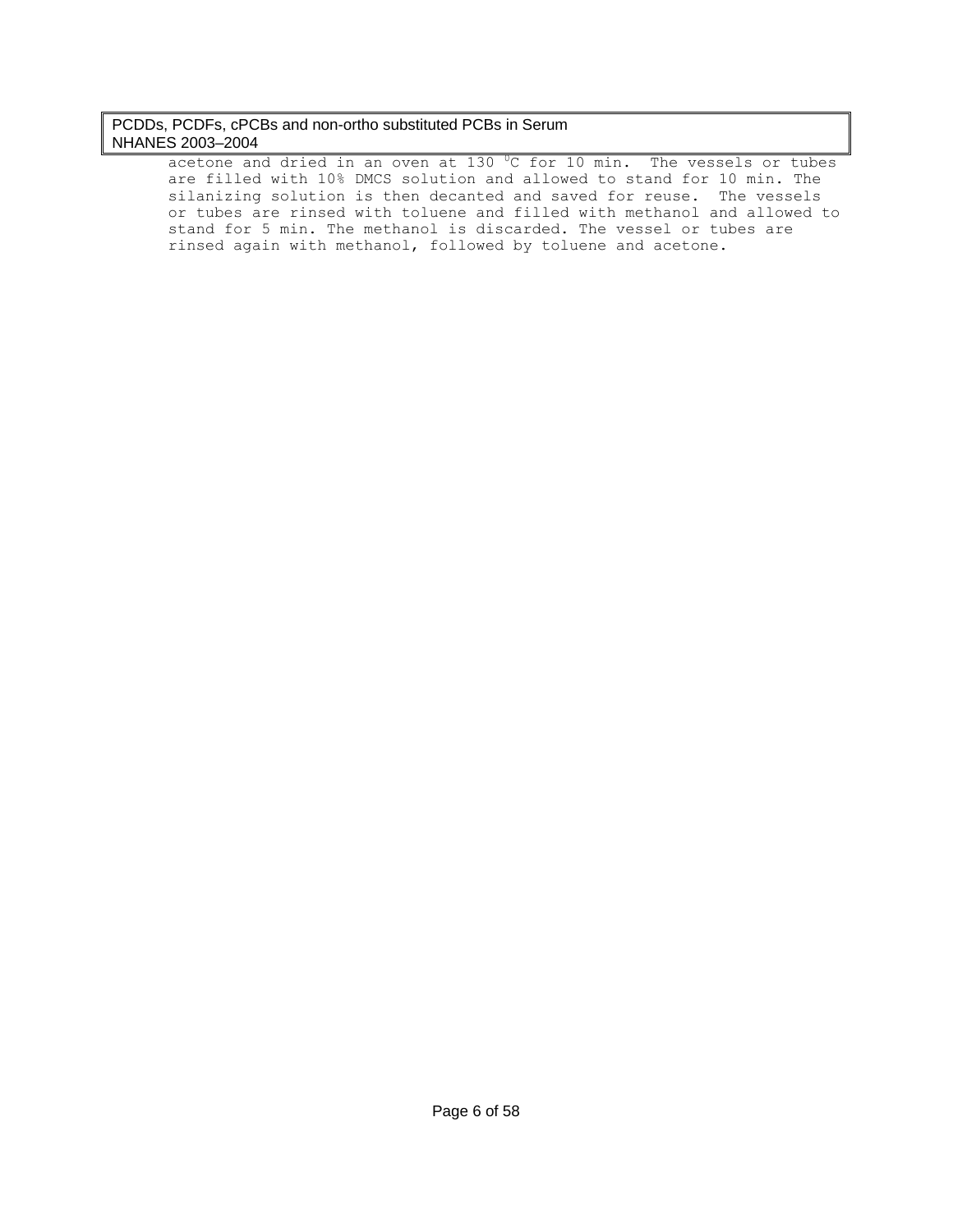# **6.2 Calibration Standards.**

All calibration standards were purchased from Cambridge Isotopes Laboratory (CIL, Woburn, MA). They were prepared in nonane according to CDC specifications and contain the 7 PCDDs, 10 PCDFs, and 4 cPCBs or 38 orthosubstituted PCBs found in humans. Standards were prepared from individual stock solutions of labeled  $^{13}C_{12}$ -PCDDs,  $^{13}C_{12}$ -PCDFs,  $^{13}C_{12}$ -cPCBs,  $^{13}C_{12}$ -PCBs and native  $^{12}$ C<sub>12</sub>-PCDDs,  $^{12}$ C<sub>12</sub>-PCDFs,  $^{12}$ C<sub>12</sub>-CPCBs or  $^{12}$ C<sub>12</sub>-PCBs that are certified to be at least 99% pure. All of these compounds are suspected carcinogens. Lab coats and gloves should be worn when handling them, but their concentrations in these standards are very low. Table 1 describes the composition of the isotope dilution standards.

Diluent for sample extract reconstitution was also purchased from Cambridge Isotopes, (CIL Woburn, MA). It is a standard containing 25 pg/mL of  $^{13}C_6$ -1,2,3,4-TCDD, 48 pg/mL  $^{13}C_{12}$ -3355P and 62.5 pg/mL  $^{13}C_{12}$ -123478F in nonane. This standard is used to reconstitute sample extracts before mass spectral analysis for dioxins, furans and coplanar PCBs. The quantification standards (Table 1) also contain 25 pg/mL of  $^{13}C_6-1$ , 2, 3, 4-TCDD and therefore a comparison between the ratio of the internal standards  $(^{13}C_{12}-PCDDs/PCDFs)$  and the recovery standard  $({}^{13}C_6-1, 2, 3, 4-TCDD)$  can be used to calculate the absolute percent recovery of the carbon-13-labeled internal standards for each sample analysis. This recovery standard also allows researchers to show that the mass spectrometer remained at 10,000 resolving power during the analysis of each sample. The  ${}^{13}C_6-1$ , 2, 3, 4-TCDD in each sample extract can also demonstrate capillary column isomer specificity on the basis of its separation from  $^{13}C_{12}$ -2,3,7,8-TCDD.

Analytical standards, isotopically labeled internal standards, and reconstitution standards are dispensed in equal volumes into silanized ampoules and are flame sealed. The sealed ampoules are stored at  $-20$  <sup>o</sup>C or below. The analytical standards used for day-to-day analyses are stored at room temperature.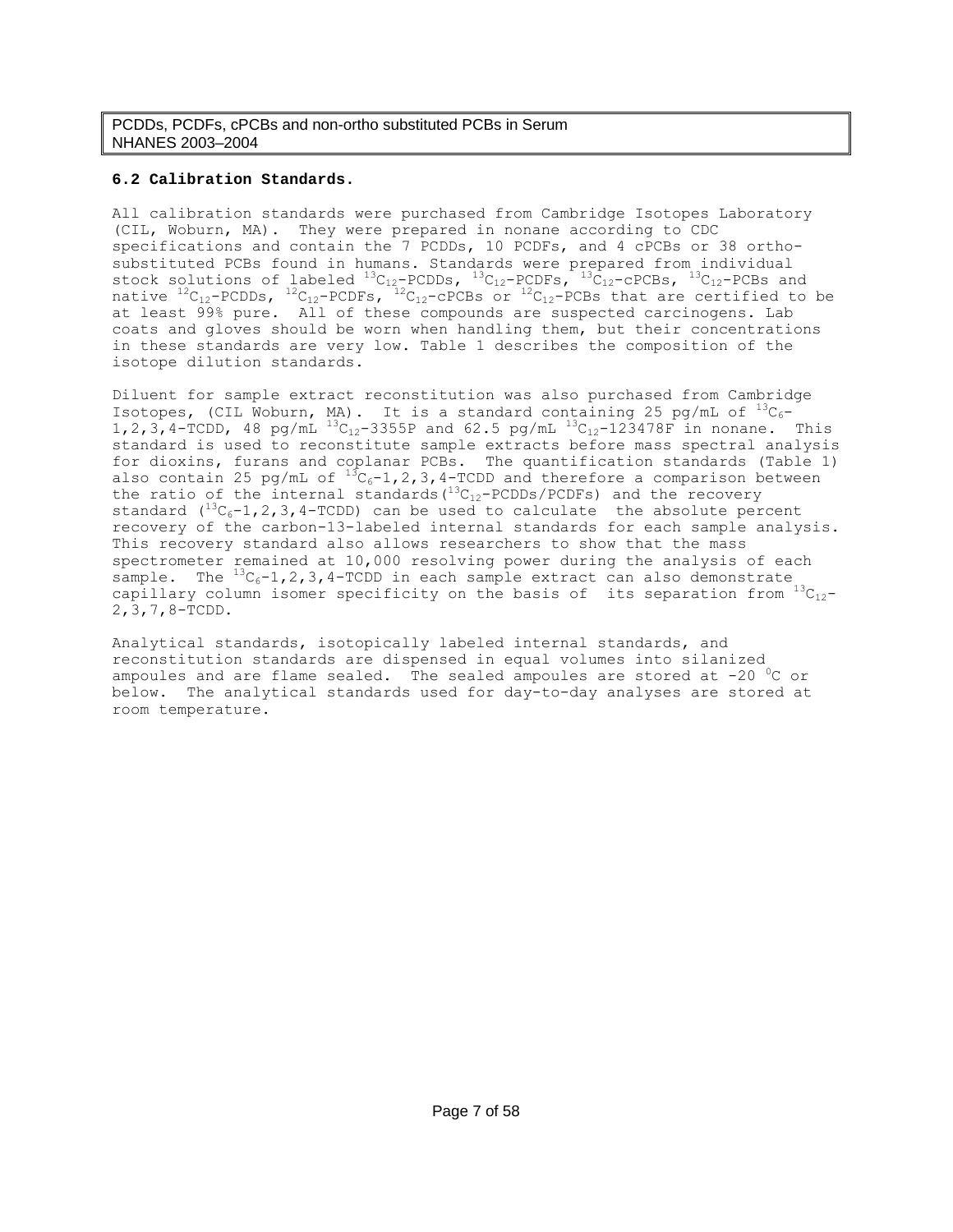### **Table 1. High Resolution Calibration Solutions for PCDDs, PCDFs, and cPCBs in Human Serum.**

| Congener                 | CDC<br>9 | CDC<br>8 | CDC<br>7     | CDC<br>6       | CDC<br>5     | CDC<br>4       | CDC<br>3     | CDC<br>$\mathcal{L}$ | CDC<br>$\mathbf{1}$ | $^{13} \mathrm{C}_{12}$ in<br>Each<br>Standard | $^{13}C_{12}$ in<br>Spiking<br>Standard | Recovery<br>Standard |
|--------------------------|----------|----------|--------------|----------------|--------------|----------------|--------------|----------------------|---------------------|------------------------------------------------|-----------------------------------------|----------------------|
| 2378D                    | 50       | 35       | 20           | 7              | 2            | $\mathbf{1}$   | 0.2          | 0.1                  | 0.04                | 50                                             | 25                                      | $ -$                 |
| 12378D                   | 2.0      | 10       | 5            | 2              | $\mathbf{1}$ | 0.5            | 0.2          | 0.1                  | 0.04                | 50                                             | 25                                      | $ -$                 |
| 123478D                  | 20       | 10       | 5            | $\overline{c}$ | $\mathbf{1}$ | 0.5            | 0.2          | 0.1                  | 0.04                | 120                                            | 60                                      | $ -$                 |
| 123678D                  | 50       | 25       | 12.5         | 5              | 2.50         | 1.25           | 0.5          | 0.25                 | 0.10                | 120                                            | 60                                      | $\qquad \qquad -$    |
| 123789D                  | 30       | 25       | 20           | 10             | 5            | 2              | $\mathbf{1}$ | 0.5                  | 0.2                 | 120                                            | 60                                      | $\qquad \qquad -$    |
| 1234678D                 | 200      | 100      | 50           | 25             | 20           | 10             | 5            | $\mathbf{2}$         | 1                   | 120                                            | 60                                      | $ -$                 |
| 1234679D                 | 20       | 10       | 5            | 2              | $\mathbf{1}$ | 0.5            | 0.2          | 0.1                  | 0.04                | $\overline{\phantom{a}}$                       | $\overline{\phantom{a}}$                |                      |
| OCDD                     | 600      | 500      | 400          | 300            | 200          | 100            | 50           | 20                   | 10                  | 250                                            | 125                                     | $ -$                 |
| 2378F                    | 10       | 7.5      | 5            | 2              | $\mathbf{1}$ | 0.5            | 0.2          | 0.1                  | 0.04                | 50                                             | 25                                      | $ -$                 |
| 12378F                   | 10       | 7.5      | 5            | $\overline{2}$ | $\mathbf{1}$ | 0.5            | 0.2          | 0.1                  | 0.04                | 50                                             | 25                                      | $ -$                 |
| 23478F                   | 10       | 7.5      | 5            | 2              | $\mathbf{1}$ | 0.5            | 0.2          | 0.1                  | 0.04                | 50                                             | 25                                      | $ -$                 |
| 23478F                   | 10       | 7.5      | 5            | 2              | $\mathbf{1}$ | 0.5            | 0.2          | 0.1                  | 0.04                | 50                                             | 25                                      | $ -$                 |
| 123478F                  | 10       | 7.5      | 5            | $\overline{2}$ | $1\,$        | 0.5            | 0.2          | 0.1                  | 0.04                | 125                                            | 62.5                                    | $ -$                 |
| 123678F                  | 10       | 7.5      | 5            | 2              | $\mathbf{1}$ | 0.5            | 0.2          | 0.1                  | 0.04                | 125                                            | 62.5                                    | $ -$                 |
| 123789F                  | 10       | 7.5      | 5            | 2              | $\mathbf{1}$ | 0.5            | 0.2          | 0.1                  | 0.04                | 125                                            | 62.5                                    | $ -$                 |
| 234678F                  | 10       | 7.5      | 5            | $\overline{2}$ | $1\,$        | 0.5            | 0.2          | 0.1                  | 0.04                | 125                                            | 62.5                                    | $ -$                 |
| 1234678F                 | 30       | 25       | $20^{\circ}$ | 10             | 5            | $\mathfrak{D}$ | $\mathbf{1}$ | 0.5                  | 0.2                 | 125                                            | 62.5                                    | $ -$                 |
| 1234789F                 | 10       | 7.5      | 5            | 2              | $\mathbf{1}$ | 0.5            | 0.2          | 0.1                  | 0.04                | $\equiv$                                       | $\equiv$                                | $ -$                 |
| OCDF                     | 10       | 7.5      | 5            | $\mathbf{2}$   | $\mathbf{1}$ | 0.5            | 0.2          | 0.1                  | 0.04                | 250                                            | 125                                     | $ -$                 |
| 3344P                    | 160      | 80       | 40           | 20             | 16           | 8              | 4            | 1.6                  | 0.80                | 48                                             | 24                                      | $ -$                 |
| 3445P                    | 160      | 80       | 40           | 2.0            | 16           | 8              | 4            | 1.6                  | 0.80                | 48                                             | 24                                      | $ -$                 |
| 33445P                   | 160      | 80       | 40           | 20             | 16           | 8              | 4            | 1.6                  | 0.80                | 72                                             | 36                                      | $ -$                 |
| 334455P                  | 160      | 80       | 40           | 20             | 16           | 8              | 4            | 1.6                  | 0.80                | 96                                             | 48                                      | $ -$                 |
| $3355P-^{13}C_{12}$      | 48       | 48       | 48           | 48             | 48           | 48             | 48           | 48                   | 48                  | 48                                             | $\equiv$                                | 48                   |
| $1234789F-{}^{13}C_{12}$ | 62.5     | 62.5     | 62.5         | 62.5           | 62.5         | 62.5           | 62.5         | 62.5                 | 62.5                | 62.5                                           | $\overline{\phantom{a}}$                | 62.5                 |
| $1234D^{-13}C_6$         | 2.5      | 2.5      | 2.5          | 2.5            | 2.5          | 2.5            | 2.5          | 2.5                  | 2.5                 | 25                                             | $\equiv$                                | 25                   |

**Standard Concentration (pg/µL)** 

#### **6.3 Other Materials**

6.3.1 Nitrogen gas, PEAK NM180L High Purity Nitrogen Generator (PEAK Scientific Instruments Ltd, Boston, MA).

6.3.2 Detergent, Micro liquid laboratory cleaner (Cole-Parmer, Chicago, IL). [A 5% solution of Micro in deionized water (v/v), is used for washing glassware]

6.3.3 ICN Silica (PRP-SIL-061) [1 g neutral, 2g base, 1g neutral, 4g acid, 1g neutral],ICN Alumina (PRP-ALU-071) [12g basic alumina], and Carbon (PRP-CAR-091) [0.275 g AX-21/Celite mixture; which is 0.022g carbon per columns; ICN neutral Silica (NEUSIL) [9g neutral]; ICN acid silica ( (SILACID) [8g acid silica] (Fluid Management Systems, Inc., Watertown, MA).

6.3.4 TurboVap tubes: 200 mL with 0.5 mL stems [42527] (Caliper Life Sciences, Hopkinton, MA).

6.3.5 Solvent rinsed 20x125 and 20 x 150 mm disposable glass tubes with Teflon lined caps size 18.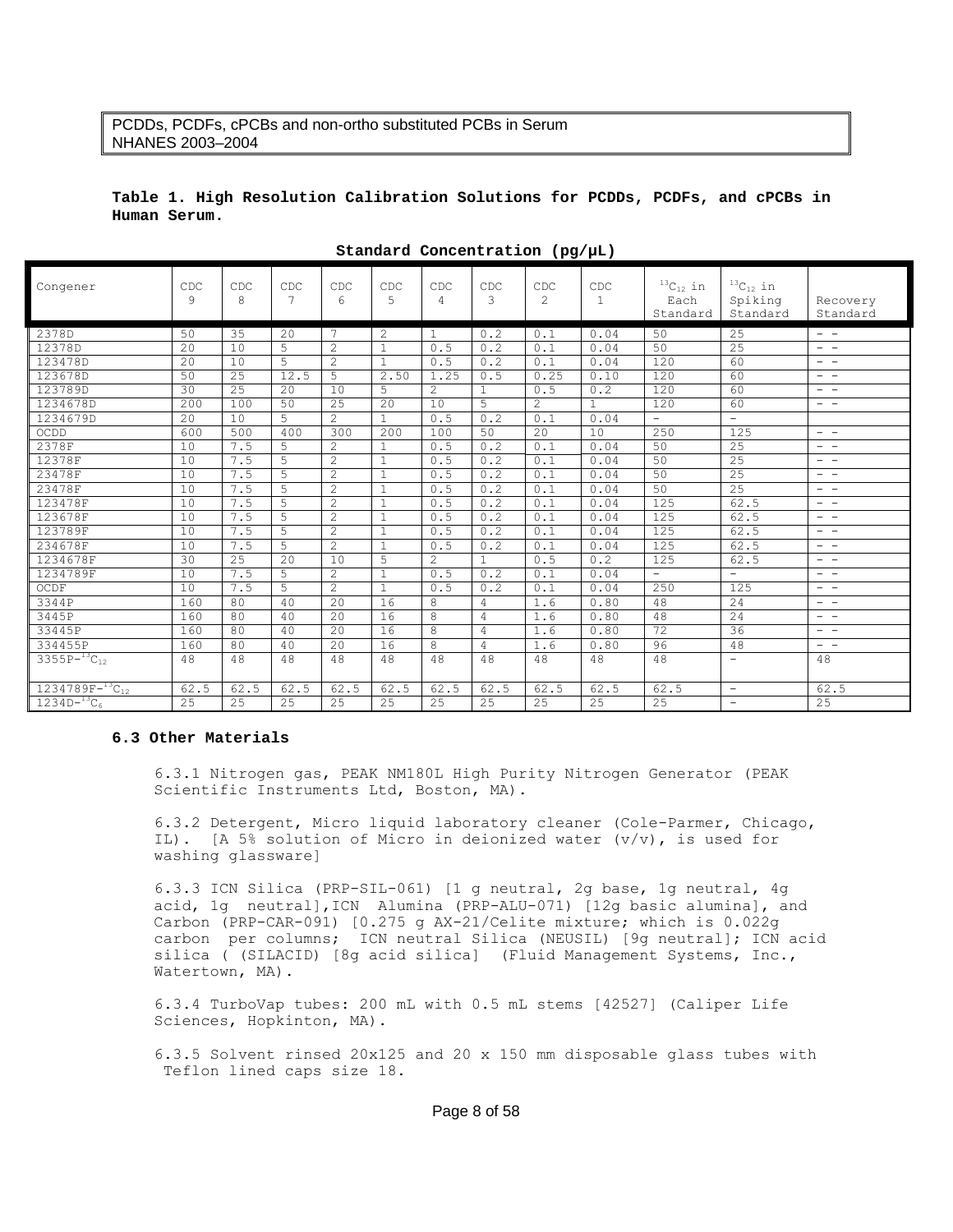6.3.6 Viton 3-stop tubing, 2.79 mm I.D. (Cole-Parmer Instrument Co., Niles, IL).

6.3.7 1 mL screw top vial [186000384DV] with Teflon faced silicone septa cap Total Recovery Vial [12x32mm] (Waters, Milfors, MA )

6.2.8 DB-5ms 30m, 0.25 mm I.D., 0.25 μm film thickness gas chromatography column (J&W Scientific, Folsom, CA).

6.2.9 GC Syringe, 10 μL [019390](SGE Incorporated, Austin, Texas).

6.2.10 TurboVap II Concentration Workstation [ZW8001] for 200 mL tubes with 0.5 mL stem (Caliper Life Sciences, Hopkinton, MA).

6.2.11 Master Flex variable-speed motor with controller [07553-80] and Ismatic minicartridge pump head with 8 cartridges [07623-10] (Cole-Parmer Instrument Co., Niles, IL).

6.2.12 Microman M25, M50, and M250 positive-displacement pipettes with capillaries and pistons. Rainin EDP 10 µL and 100 µL; EDP PLUS 10 µL and 100 μL; EDP2 100μL, 1000μL, and 2.5 mL Motorized Pipettes (Rainin Instrument Co., Woburn, MA).

6.2.13 Eppendorf 1000μL adjustable pipette (Brinkman Instrument Company, Westbury, NJ).

6.3.14 Wrist action shaker, Model 75 (Burrell, Pittsburg, PA).

6.3.15 Sample rotation device (Glas-Col Instrument Co).

6.3.16 SPE vacuum manifold (J.T. Baker, Phillipsburg, NJ).

6.3.17 Balance model BP310S (Sartorius, Goettinger, Germany).

6.3.18 Solvents: glass-distilled dichloromethane, toluene, ethyl acetate, acetone, HPLC grade water, and hexane, methanol, dichloromethane (glass-distilled grade) ethanol (anhydrous reagent), benzene, and ACS grade formic acid (Tedia, Fairfield, OH). Dodecane (Aldrich Chemical Co., Milwaukee, WI).

6.3.19 Dimethyldichlorosilane (Aldrich, Chemical Co., Milwaukee, WI).

6.3.20 Water, deionized (Culligan Water Systems, Inc., Marietta, GA).

6.3.21 SPE cartridges, (United Chemical Technologies, Inc., Bristol, PA.) 5g/25mL [XRODH5M25] C<sub>18</sub> SPE cartridges.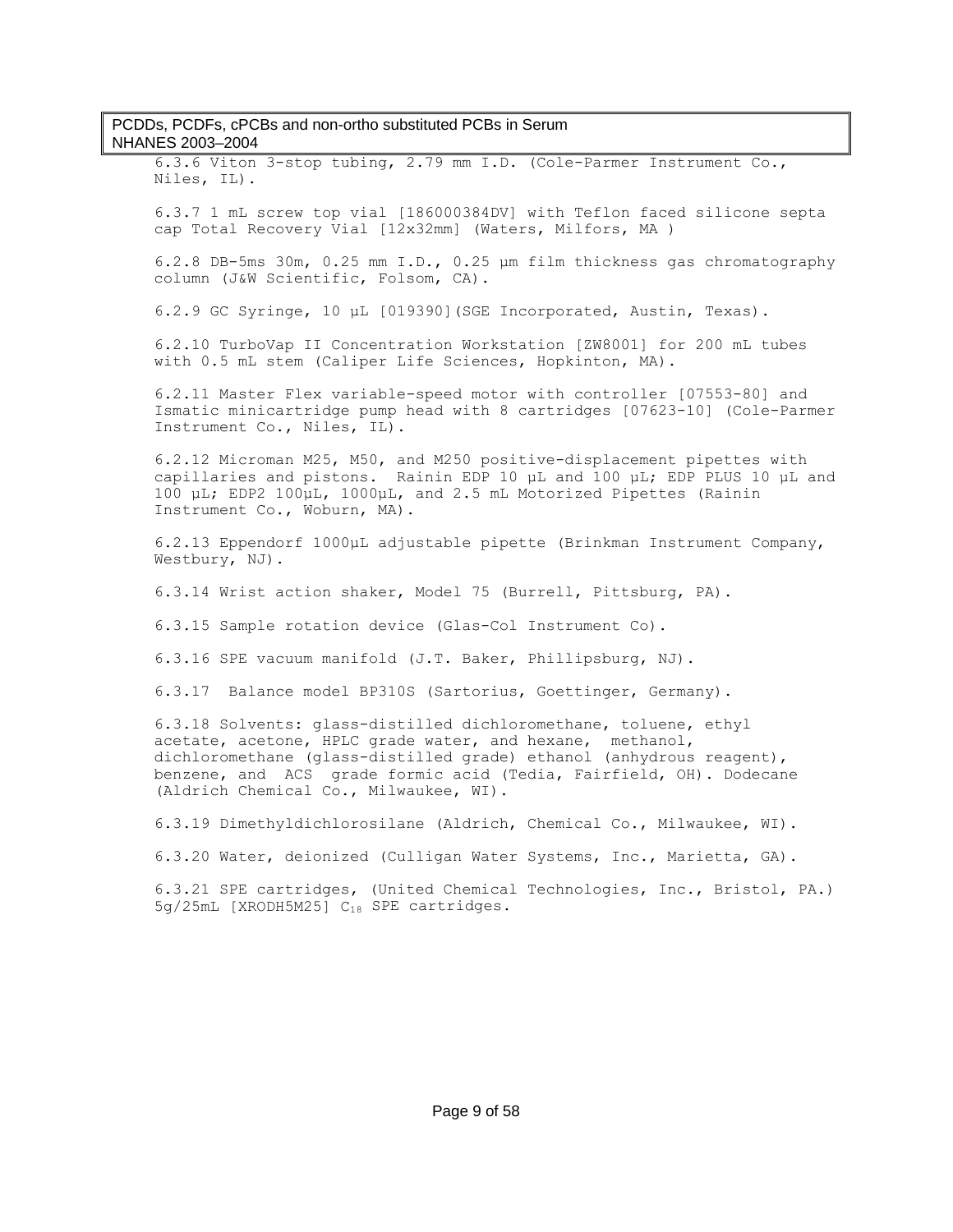#### **6.3 Instrumentation**

6.3.1 Power-Prep/6 (Fluid Management Systems, Inc., Watertown, MA). Figure 1 shows the 6-carbon column automated systems respectively. Each apparatus consists of a PC computer, controller, management module, valve module, piston pump, and a system pressure-protection gauge. All fluid interconnections of the system are made using 1/8" o.d. Teflon tubing and 1/4-in Delrin end fittings with 28 threads per inch (Rainin Instrument Co., Woburn, MA.

6.3.2 High-resolution gas chromatograph/high-resolution mass spectrometry systems: Thermo Electron MAT95 XP, with X-caliber data systems (Thermo Electron, San Jose, California) and Agilent Technologies 6890 Gas Chromatograph (Agilent Technologies, Palo Alto, California) and a GC-Pal autosampler (Leap Technologies, Carrboro, North Carolina). Sample extracts are analyzed for PCDDs/PCDFs/cPCBs by HRGC/ID-HRMS where 2µL are injected using an auto sampler, into a the gas chromatograph operated in the splitless injection mode with a flow of 1 mL/min helium through a DB-5ms capillary column (30m x 0.25 mm x 0.25 μm film thickness) where analytes are separated prior to entering the magnetic sector mass spectrometer operated in EI mode at 40 eV, using selected ion monitoring (SIM) at 10,000 resolving power (10% valley).

#### **7. CALIBRATION AND CALIBRATION VERIFICATION PROCEDURES**

#### **7.1 Isotope-Dilution Calibration**

#### **7.1.1 Slope and intercept.**

Calibration of mass spectrometer response factor vs. concentration is performed using quantitative analytical standards containing known concentrations of each native  $(1^2C_{12})$  compound and its corresponding  $1^3C_{12}$ internal standard. The quantitative analytical standards are listed in Table 1 for the 2,3,7,8-substituted PCDDs, PCDFs and coplanar PCBs. The standards are analyzed in ascending and descending order for several days. At least 6 analyses for each standard is made before performing a preliminary linear regression analysis of the data to estimate a slope (b) and an intercept (a) for each congener. The slopes and intercepts are periodically updated as additional standard data become available. The log<sub>10</sub> transformed regression model ( $y = a * b^X$ ) is used. The log transformed slope ranges from 0.97 to 1.03 and the log transformed intercepts range from -2 to -3.

#### **7.1.2 Blank Correction and Background Correction for PCDDs, PCDFs, and coplanar PCBs.**

Blank Corrections and background corrections for congeners having analytical blanks are made using the respective average blank over the course of the study. The average concentration of the blank is subtracted from the apparent concentration of the analyte in an unknown sample or QC sample to obtain the actual concentration of the analyte in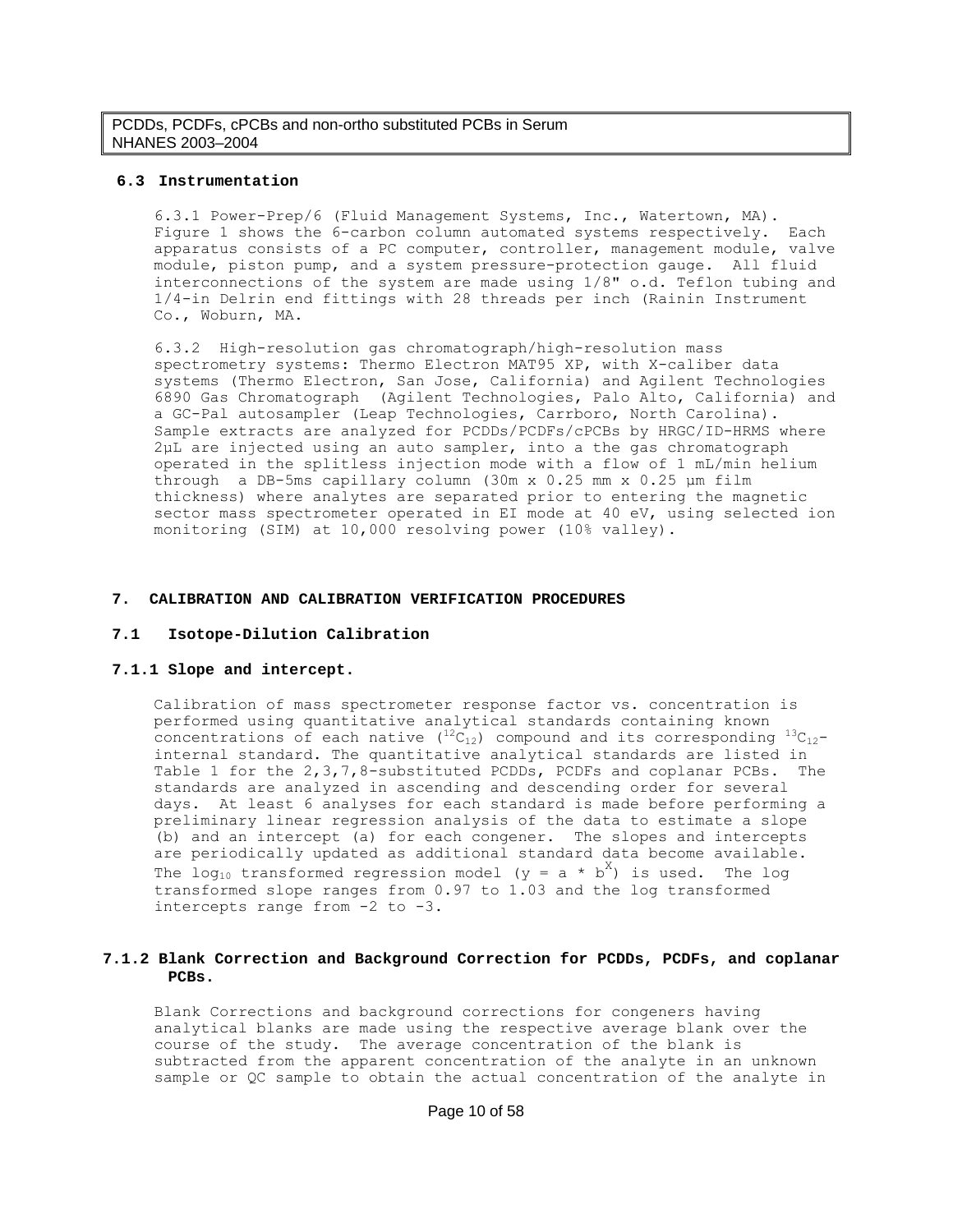the sample. The first and seventh samples in every clean-up run are the analytical blanks. Blanks consist of  ${}^{13}C_{12}$ -labeled internal standard (spiking solution) that is carried through the entire analytical procedure, including clean-up and GC/MS analysis. It represents the amount of contamination or interference in the solvents and adsorbents, and in the laboratory equipment and in the environment (i.e. air). Using the average blank minimizes the problem of over-correcting or under correcting that can occur when the blank for a given clean-up run is used to correct all of the analytical results for that run.

## **7.1.3 Isotope ratios.**

For each analyte, calculate the isotope ratios (see Tables 2A and 2B) for the two native ions (IRN) and the two primary-labeled internal standard ions (IRL). Determine the 95% and 99% confidence intervals for each analyte based upon the theoretical ion ratios as follows: 95% confidence limit (2 standard deviations (SD) for the isotope ratio for the two native ions is defined to be +20% of their theoretical ion ratio. The 99% confidence interval (3 SD) is calculated by dividing the 95% confidence limit by 1.96 to get 1 SD and multiplying 1 SD by 2.58 to get 3 SD. The 95% and 99% confidence intervals for the isotope ratio of the two internal standard ions are computed similarly to the intervals for the ratio of the native ions except that the limits are based upon +15% of their theoretical ratios.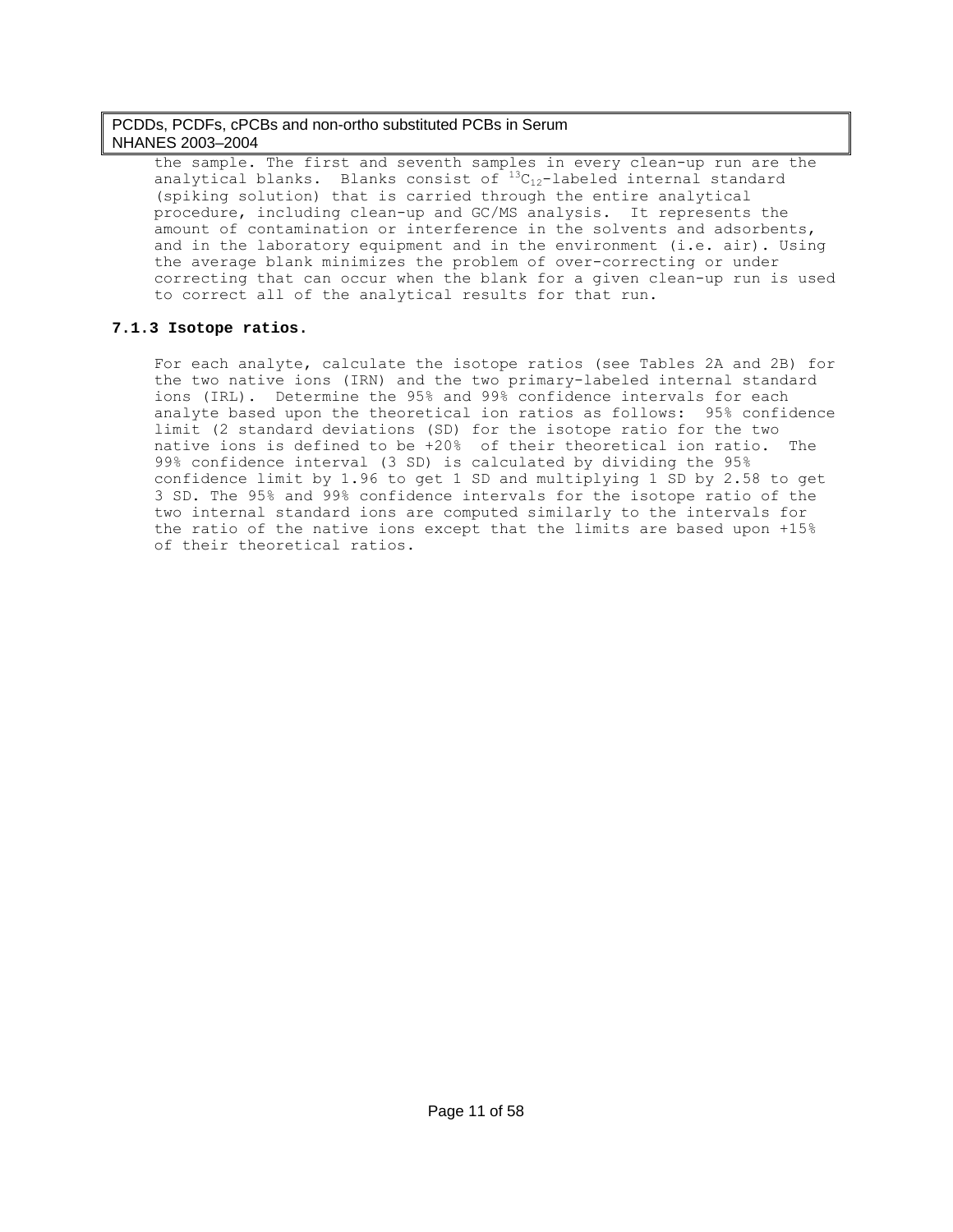# **Table 2A Ion Ratios for Analysis of cPCBs**

| Compound                  | Ions Monitored    | Theoretical<br>Ratio | Acceptable Range <sup>1</sup><br>99% Confidence |
|---------------------------|-------------------|----------------------|-------------------------------------------------|
| Tetra-CB                  | 289.9224/291.9194 | 0.762                | $(0.561 - 0.9163)$                              |
| $^{13}C_{12}$ -Tetra-CB   | 301.9626/303.9597 | 0.762                | $(0.611 - 0.912)$                               |
| Penta-CB                  | 323.8834/325.8804 | 0.610                | $(0.449 - 0.770)$                               |
| ${}^{13}C_{12}$ -Penta-CB | 335.9237/337.9207 | 0.610                | $(0.489 - 0.730)$                               |
| Hexa-CB                   | 359.8415/361.8385 | 1.219                | $(0.898 - 1.540)$                               |
| $^{13}C_{12}$ -Hexa-CB    | 371.8817/373.8788 | 1.219                | $(0.978 - 1.460)$                               |

1 Each congener has its own confidence intervals. These ranges are the minimum and maximum value within each group (e.g., within Hexa-CBs).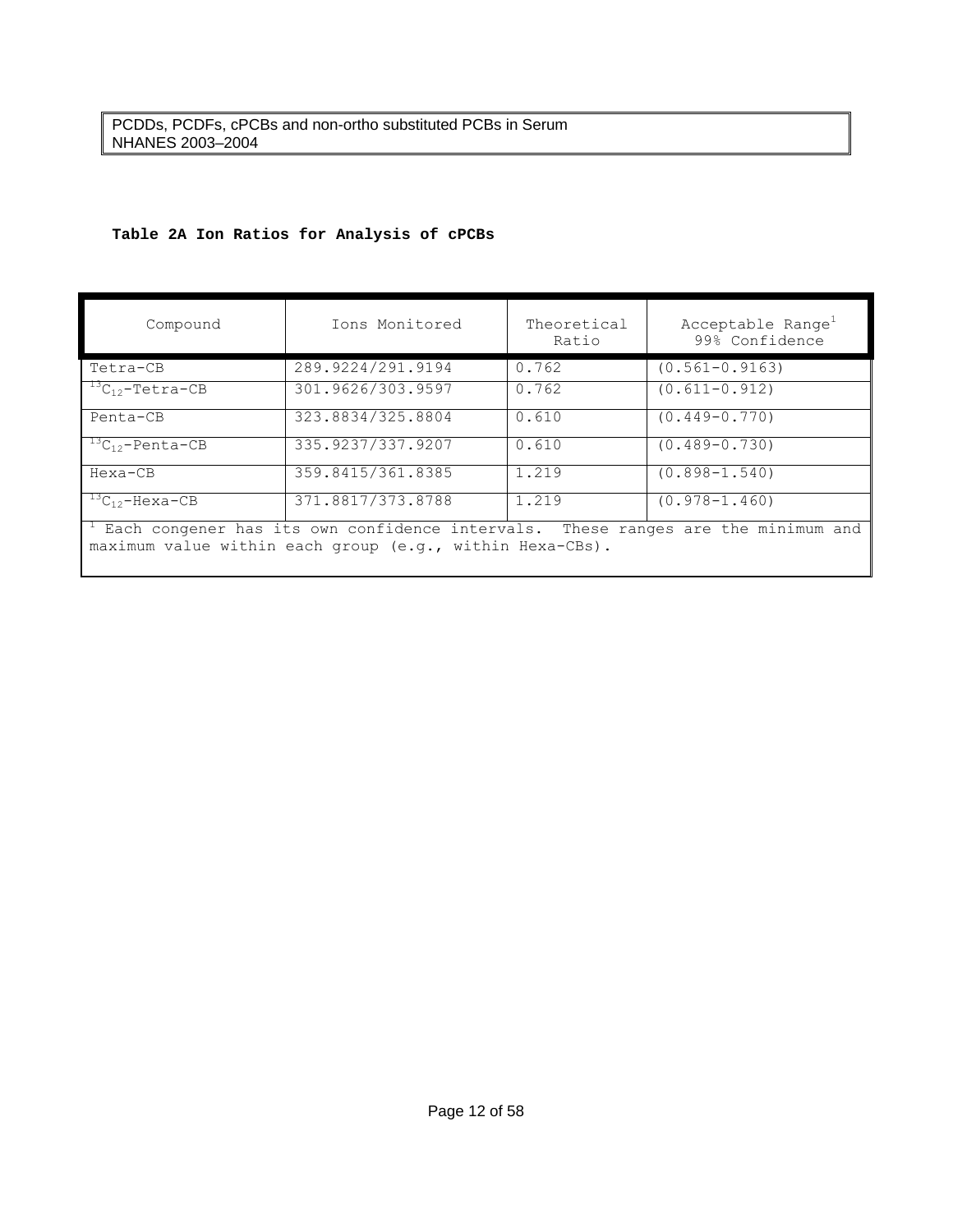**.** 

# Table 2B Ion Ratios for Analysis of PCDDs and PCDFs.

| Compound                        | Ions Monitored                                                                              | Theoretical<br>Ratio | Acceptable Range <sup>1</sup><br>99% Confidence |
|---------------------------------|---------------------------------------------------------------------------------------------|----------------------|-------------------------------------------------|
| TCDD                            | 319.8965/321.8936                                                                           | 0.76                 | $(0.576 - 0.987)$                               |
| ${}^{13}C_{12}$ -TCDD           | 331.9368/333.9338                                                                           | 0.76                 | $(0.628 - 0.936)$                               |
| TCDF                            | 303.9016/305.8987                                                                           | 0.76                 | $(0.576 - 0.987)$                               |
| ${}^{13}C_{12}$ -TCDF           | 315.9419/317.9389                                                                           | 0.76                 | $(0.628 - 0.936)$                               |
| PeCDD                           | 355.8546/357.8517                                                                           | 0.625                | $(0.460 - 0.789)$                               |
| ${}^{13}C_{12}$ -PeCDD          | 367.8949/369.8919                                                                           | 0.625                | $(0.501 - 0.748)$                               |
| PeCDF                           | 339.8597/341.8568                                                                           | 0.625                | $(0.460 - 0.789)$                               |
| ${}^{13}C_{12}$ -PeCDF          | 351.9000/353.8970                                                                           | 0.625                | $(0.501 - 0.748)$                               |
| HxCDD                           | 389.8156/391.8127                                                                           | 1.251                | $(0.921 - 1.580)$                               |
| ${}^{13}C_{12}$ -HxCDD          | 401.8559/403.8530                                                                           | 1.251                | $(1.004 - 1.498)$                               |
| HxCDF                           | 373.8207/375.8178                                                                           | 1.251                | $(0.921 - 1.580)$                               |
| $^{13}$ C <sub>12</sub> -HxCDF  | 385.8610/387.8580                                                                           | 1.251                | $(1.004 - 1.498)$                               |
| HpCDD                           | 423.7769/425.7737                                                                           | 1.042                | $(0.768 - 1.316)$                               |
| ${}^{13}C_{12}$ -HpCDD          | 435.8169/437.8140                                                                           | 1.042                | $(0.836 - 1.248)$                               |
| HpCDF                           | 407.7818/409.7788                                                                           | 1.042                | $(0.768 - 1.316)$                               |
| $^{13}C_{12}$ -HpCDF            | 419.8220/421.8191                                                                           | 1.042                | $(0.836 - 1.248)$                               |
| OCDD                            | 457.7377/459.7348                                                                           | 0.893                | $(0.658 - 1.128)$                               |
| ${}^{13}C_{12}$ -OCDD           | 469.7780/471.7750                                                                           | 0.893                | $(0.717 - 1.069)$                               |
| OCDF                            | 441.7428/443.7398                                                                           | 0.893                | $(0.658 - 1.128)$                               |
| ${}^{13}$ C <sub>12</sub> -OCDF | 453.7831/455.7800                                                                           | 0.893                | $(0.717 - 1.069)$                               |
|                                 | $^{\perp}$ Each congener has its own confidence intervals. These ranges are the minimum and |                      |                                                 |

 Each congener has its own confidence intervals. These ranges are the minimum and maximum value within each group (e.g., within HxCDDs).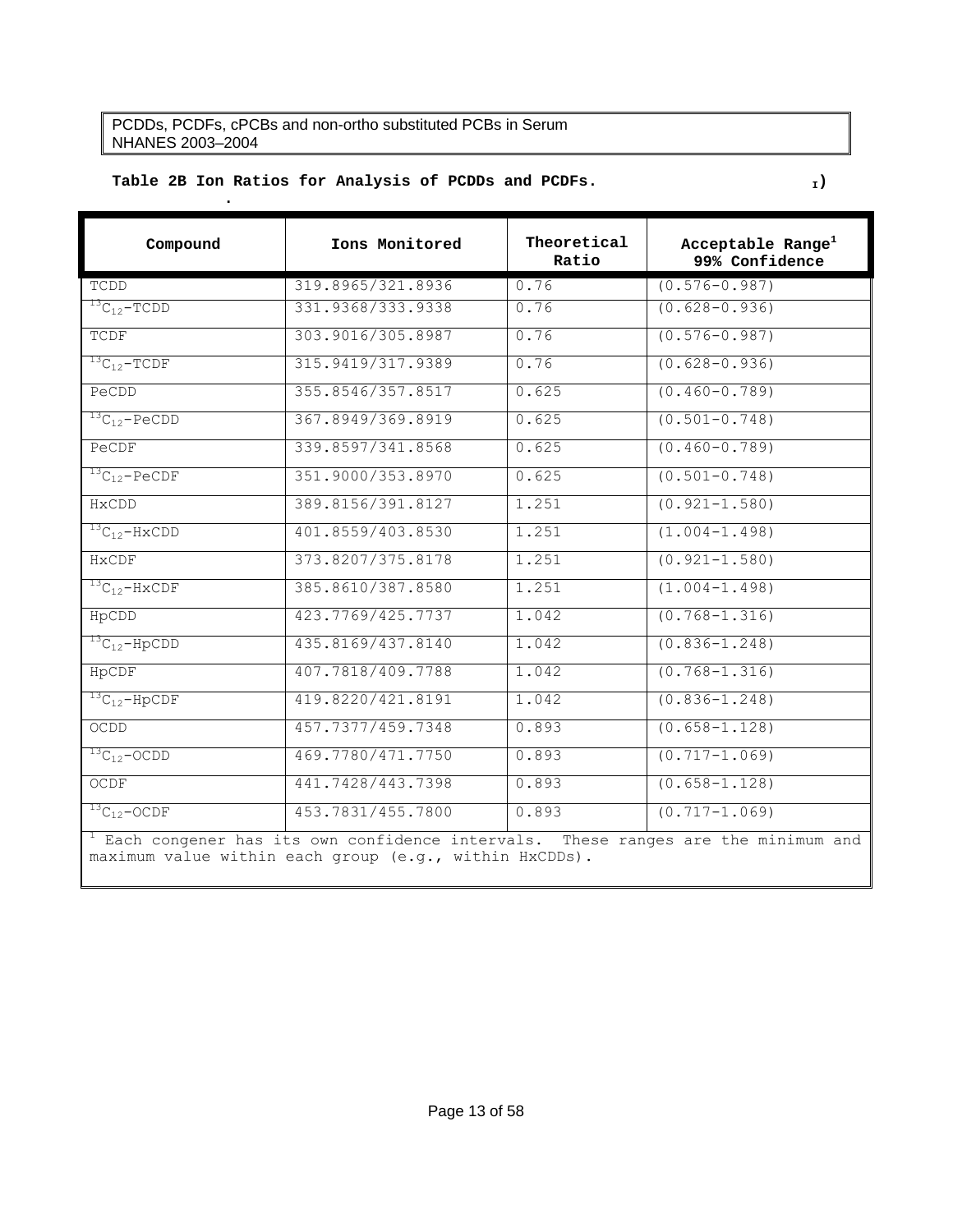### **7.1.4 Instrument resolving power.**

At the beginning of each run, analyze a 2378 TCDD sensitivity check standard. Calculate the ratio of the peak areas for  ${}^{13}C_{12}-2$ , 3,7,8-TCDD and  ${}^{13}C_6-1$ , 2, 3, 4-TCDD in the m/z 331.9078 channel. For PCDD/PCDF standards, this ratio can be calculated for each standard concentration. The daily calculations of resolving power may be displayed for visual purposes as a quality control chart

### **7.1.5 Column isomer specificity.**

Calculate the retention time ratio of  $^{13}C_6-1$ , 2, 3, 4-TCDD relative to the retention time of  $^{13}C_{12}$  2, 3, 7, 8-TCDD for the sensitivity check standard. For PCDD/PCDF standards, the retention time ratio can be calculated for every standard. Determine the 95% and 99% confidence intervals which may be displayed for visual purposes as a quality control chart with upper and lower 95% and 99% confidence intervals for this ratio. Calculate for each standard the retention time ratio of the native analyte (ion 1) relative to the retention time of its  ${}^{13}C_{12}$  labeled ion (ion 3). This variable is called RT\_13 and is used to insure that the proper ions are used in the native/label ion ratio. When the RT 13 for an unknown sample or QC sample is divided by RT 13 for the standard, the ratio must be within 1.000 +0.003 in order for the data to be reportable.

Table 3 contains a list of all the mass ions used for the determination of 2378-substituted dibenzo-p-dioxins, dibenzofurans and coplanar PCBs.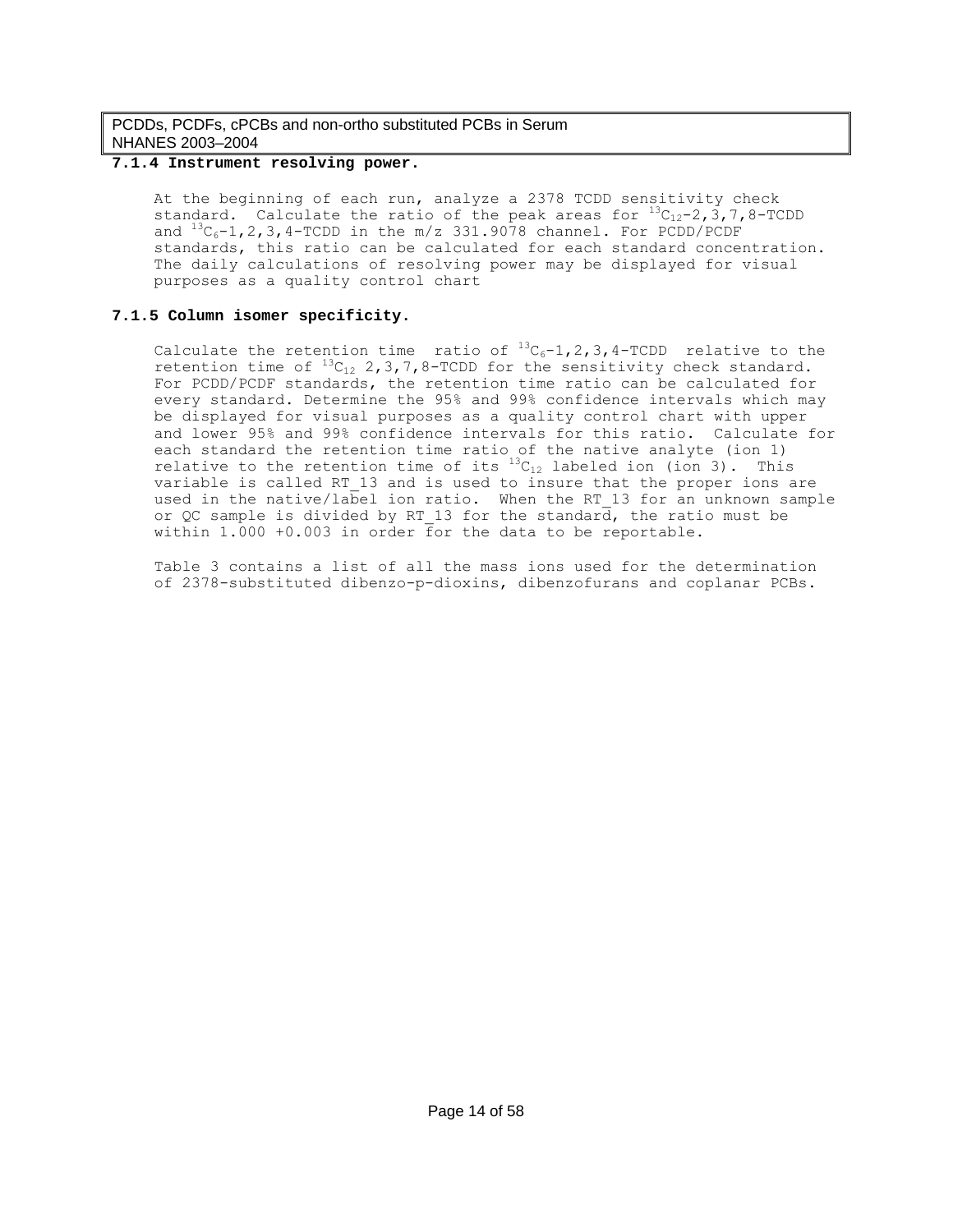.

| Descriptor     | Analyte               | Ion                      | Accurate Mass |
|----------------|-----------------------|--------------------------|---------------|
| $\mathbf{1}$   | Lockmass              | $\overline{\phantom{0}}$ | 292.982       |
|                | TCB                   | М                        | 289.9223      |
|                | <b>TCB</b>            | $M+2$                    | 291.9194      |
|                | ${}^{13}C_{12}$ -TCB  | М                        | 301.9625      |
|                | ${}^{13}C_{12}$ -TCB  | $M+2$                    | 303.9596      |
| 2              | Lockmass              | $\overline{\phantom{0}}$ | 316.982       |
|                | TCDF                  | М                        | 303.9016      |
|                | TCDF                  | $M+2$                    | 305.8987      |
|                | ${}^{13}C_{12}$ -TCDF | М                        | 315.9418      |
|                | ${}^{13}C_{12}$ -TCDF | $M+2$                    | 317.9389      |
|                | TCDD                  | М                        | 319.8965      |
|                | TCDD                  | $M+2$                    | 321.8935      |
|                | ${}^{13}C_{12}$ -TCDD | М                        | 331.9367      |
|                | $^{13}C_{12}$ -TCDD   | $M+2$                    | 333.9338      |
|                | $13C_6 - 1234 - TCDD$ | $M+4$                    | 331.9078      |
|                | PnCB                  | $M+2$                    | 325.8804      |
|                | PnCB                  | $M+4$                    | 327.8775      |
|                | $13C_{12}$ -PnCB      | $M+2$                    | 337.9206      |
|                | ${}^{13}C_{12}$ -PnCB | $M+4$                    | 339.9176      |
| $\overline{3}$ | Lockmass              | $\overline{\phantom{0}}$ | 366.979       |
|                | PnCDF                 | $M_{\odot}$              | 337.8627      |
|                | PnCDF                 | $M+2$                    | 339.8597      |

# **Table 3 Ions Monitored for High-Resolution Mass Spectrometric Analysis of 2378-Substituted PCDDs, PCDFs, and CPCBs on a Thermo Electron MAT95 XP Mass Spectrometer.**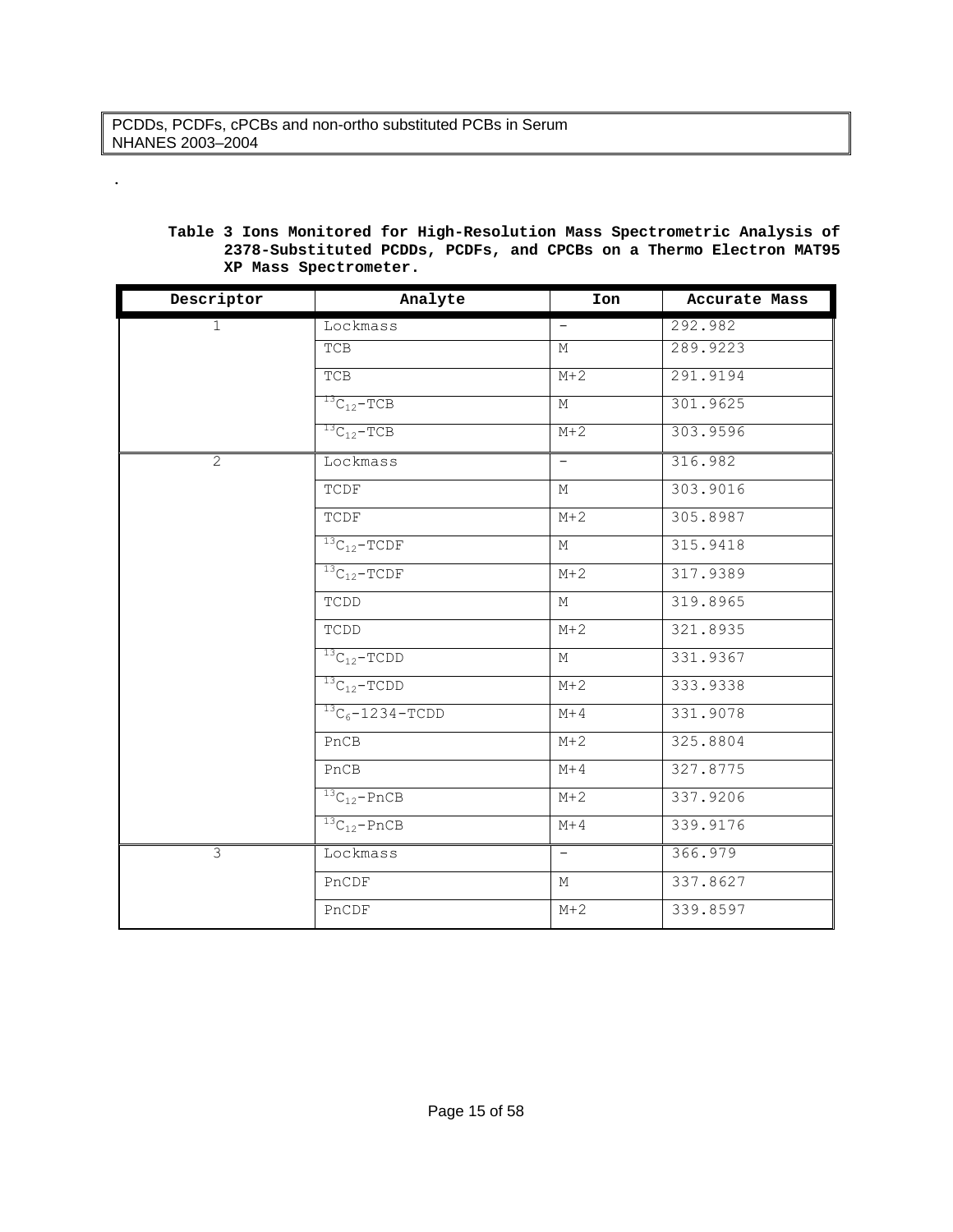|                | $^{13}C_{12}$ -PnCDF            | М      | 349.9028 |
|----------------|---------------------------------|--------|----------|
|                | $^{13}C_{12}$ -PnCDF            | $M+2$  | 351.8999 |
|                | PnCDD                           | М      | 353.8576 |
|                | PnCDD                           | $M+2$  | 355.8546 |
|                | $^{13}C_{12}$ -PnCDD            | М      | 365.8977 |
|                | $^{13}C_{12}$ -PnCDD            | $M+2$  | 367.8948 |
|                | HxCB                            | $M+2$  | 359.8414 |
|                | HxCB                            | $M+4$  | 361.8385 |
|                | $\frac{13}{13}C_{12}$ -HxCB     | $M+2$  | 371.8817 |
|                | $^{13}C_{12}$ -HxCB             | M+4    | 373.8788 |
| $\overline{4}$ | Lockmass                        | $\sim$ | 380.976  |
|                | HXCDF                           | $M+2$  | 373.8107 |
|                | HxCDF                           | M+4    | 375.8178 |
|                | $^{13}C_{12}$ -HxCDF            | $M+2$  | 385.8609 |
|                | $^{13}C_{12}$ -HxCDF            | $M+4$  | 387.8580 |
|                | HxCDD                           | $M+2$  | 389.8156 |
|                | HxCDD                           | M+4    | 391.8127 |
|                | $^{13}C_{12}$ -HxCDD            | $M+2$  | 401.8558 |
|                | $^{13}C_{12}$ -HxCDD            | $M+4$  | 403.8529 |
| 5              | Lockmass                        | $-$    | 430.973  |
|                | HpCDF                           | $M+2$  | 407.7817 |
|                | HpCDF                           | $M+4$  | 409.7788 |
|                | $13C_{12} - HpCDF$              | $M+2$  | 419.8219 |
|                | $13C_{12} - HpCDF$              | $M+4$  | 421.8190 |
|                | $13C_{12}-1234789 - HpCDF$      | $M+2$  | 419.8219 |
| 5              | $^{13}C_{12} - 1234789 -$ HpCDF | $M+4$  | 421.8190 |
|                | HpCDD                           | $M+2$  | 423.7767 |
|                | HpCDD                           | $M+4$  | 425.7737 |
|                | ${}^{13}C_{12}$ -HpCDD          | $M+2$  | 435.8168 |
|                | $^{13}C_{12}$ -HpCDD            | $M+4$  | 437.8139 |
| 6              | Lockmass                        | $-$    | 466.973  |
|                | OCDD                            | $M+2$  | 457.7377 |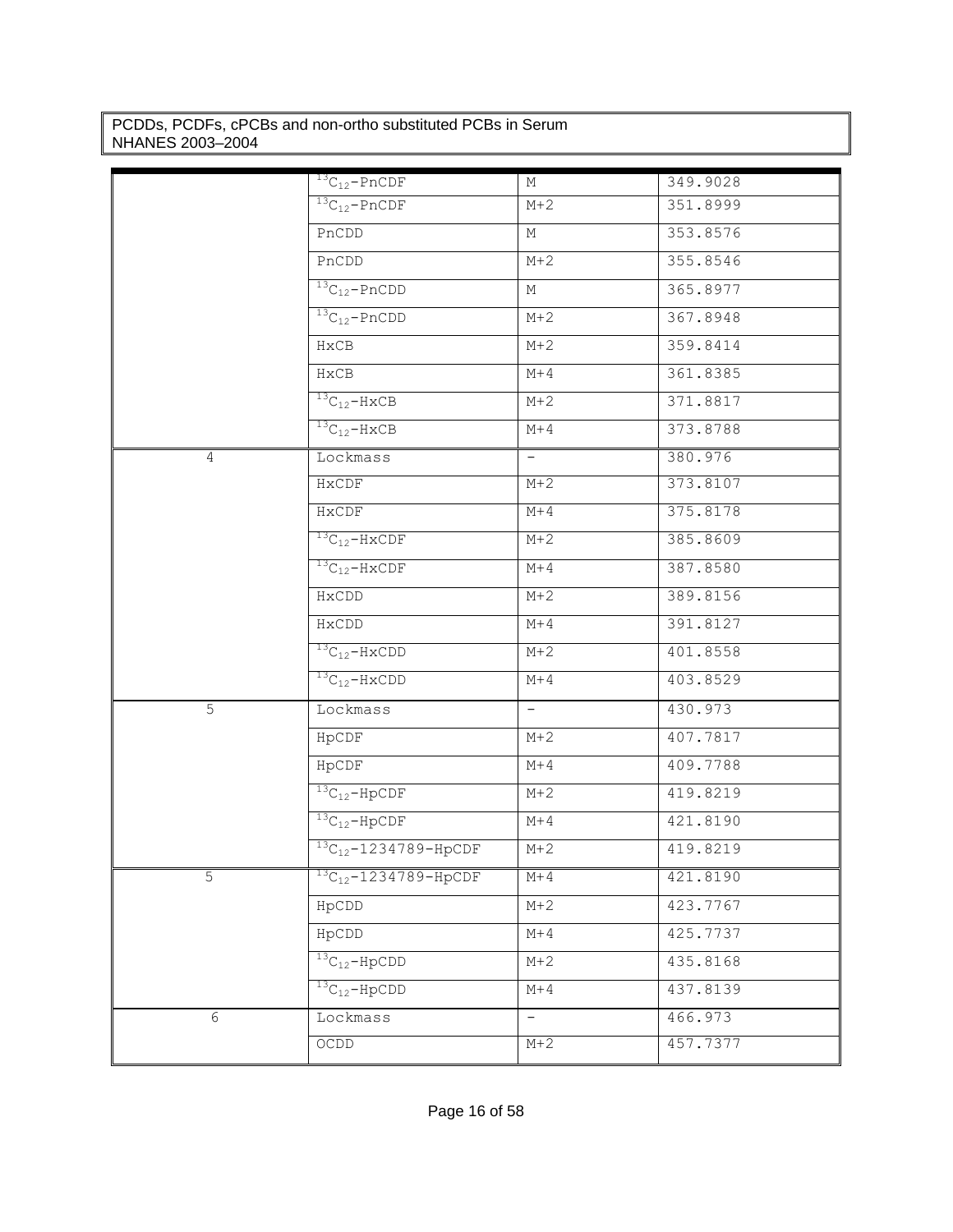| Descriptor | Analyte               | Ion   | Accurate Mass |
|------------|-----------------------|-------|---------------|
| 6          | OCDD                  | $M+4$ | 459.7349      |
|            | ${}^{13}C_{12}$ -OCDD | $M+2$ | 469.7780      |
|            | ${}^{13}C_{12}$ -OCDD | $M+4$ | 471.7749      |
|            | OCDF                  | $M+2$ | 441.7427      |
|            | OCDF                  | $M+4$ | 443.7398      |
|            | ${}^{13}C_{12}$ -OCDF | $M+2$ | 453.7800      |
|            | $13C_{12} - OCDF$     | $M+4$ | 455.7800      |





Page 17 of 58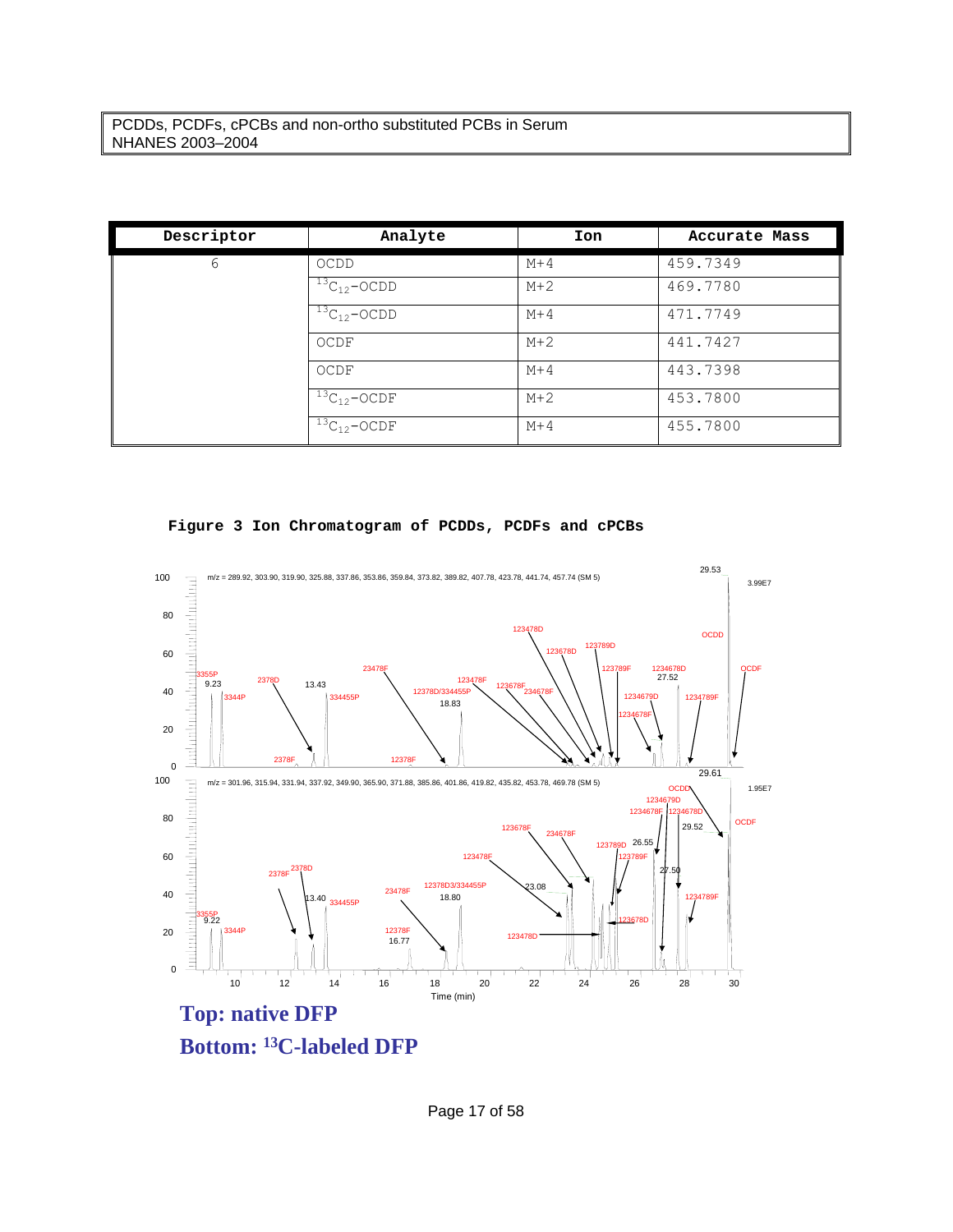### **7.2 Calibration Verification**

#### **7.2.1 Daily Function Check**.

Before analyzing a run, the analyst is required to verify the existing calibration by analyzing a randomly selected analytical standard from Table 1A and compute the slope function check.

#### **7.2.2 Calibration verification -- within instrument.**

At least once every six months or prior to starting a new study, a within instrument calibration verification will be performed over the reportable range of the method to ensure that the accuracy of the measurement process over the reportable range is maintained over time. PCDD, PCDF, and cPCB: Analyze the 1, 10, 100, and 250 pg/5 μL calibration standards (Table 1) within a three day time period. The calculated concentration of each of the above standards must be within the confidence intervals established for each standard. Records of the calibration verification will be maintained in the QC manual for each instrument and checked by the Supervisor.

The within instrument calibration verification procedure described above will be performed after any change in the analytical procedure which is likely to make a non-trivial difference in sample results such as changing a GC capillary column, changing a photomultiplier, a major factory maintenance involving the removal and changing an outer source or changing an ion volume.

#### **7.2.3 Calibration verification -- among instruments.**

At least once every six months, an among instrument calibration verification will be performed over the reportable range of the method to ensure that the accuracy of the measurement process among instruments, over the reportable range, is maintained over time. Analyze the 1, 10, 100, 175, and 250 pg/5μL calibration standards (Table 1) within a three day time period on each mass spectrometer. The calculated Pearson correlation coefficient of the results for each instrument pair and congener must be greater than 0.95. The Supervisor will compute correlations of the among instrument calibration verification and maintain the results in the respective instrument QC manuals.

#### **8. OPERATING INSTRUCTIONS FOR SAMPLE CLEANUP**

#### **8.1 An Analytical Run**

An analytical run consists of twelve samples: the first and seventh is a method blank and the sixth and twelfth samples are a quality control sample that has and been well characterized in our laboratory. Quality assurance criteria for the blank and quality control sample are described in section 10. These blanks and quality control samples are treated in the same manner as other specimens.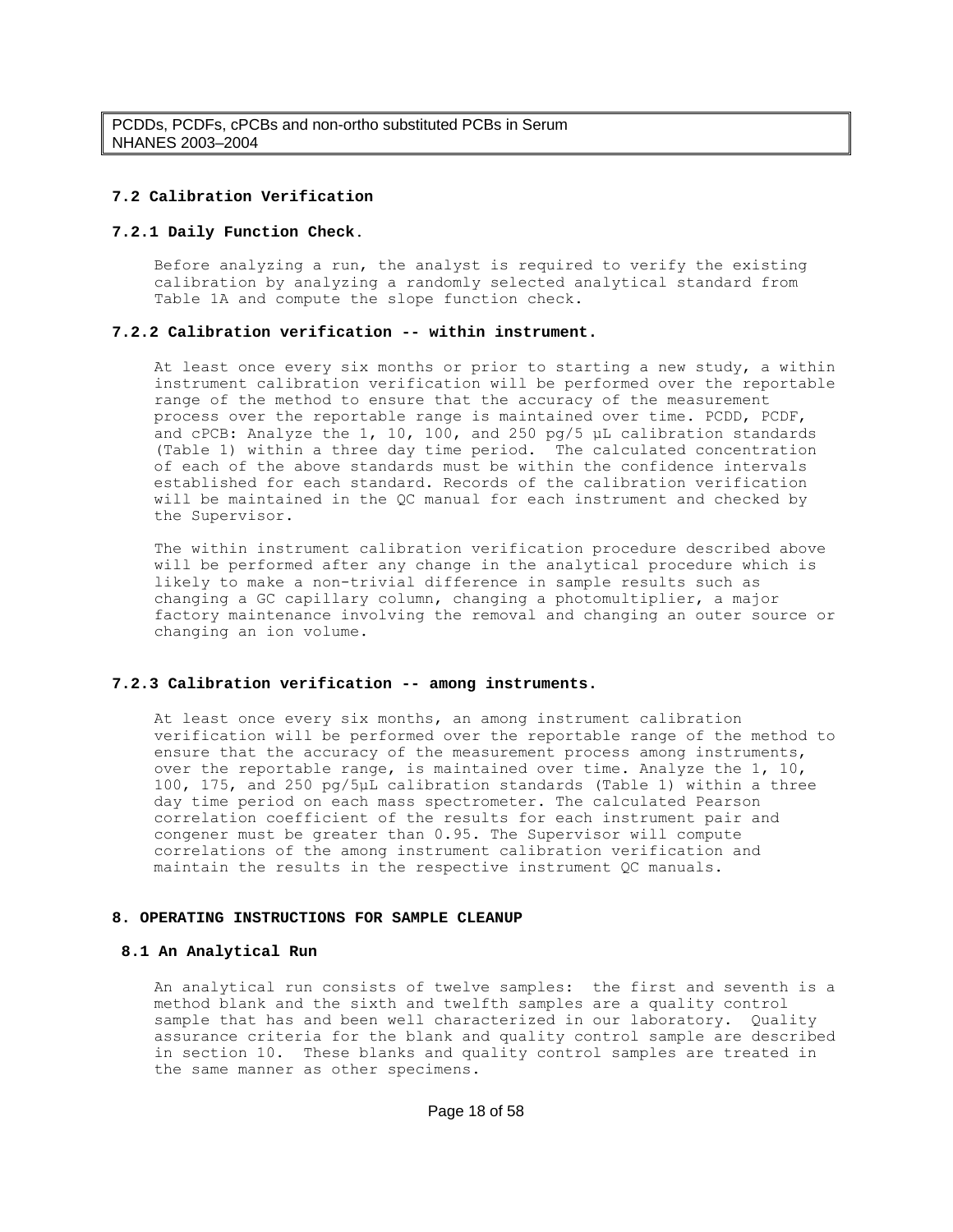### **8.2 Serum -- (C18) Solid Phase Extraction (SPE) Method for 5 g C18 Cartridges and Sample Weights 5-12 g.**

Rinse all Teflon and glassware before use. The solvent rinse order is 1) acetone; 2) toluene; 3) 50:50 dichloromethane/hexane. Wear gloves, lab coat, and safety glasses whenever handling chemicals or serum samples. Each day, the first person to use balance must check the accuracy of the balance and enter the result in the log book. All balances are to be checked for accuracy on the date of use. To check the balance, zero balance. Using forceps, place a NIST Class I test weight on the pan. (Choose a test weight close to the range that you intend to use.) Determine the measured weight and record it in the log book with date and your initials. Compare measured weight with labeled weight of test weight. If weights do not agree within acceptable limits notify supervisor and DO NOT USE BALANCE. If weights agree within limits proceed with weighing. CLEAN balance after use and re-set weights to ZERO.

The acceptable weight limits are:

| Balance   | Weight           | Limits      |
|-----------|------------------|-------------|
| Sartorius | 100 <sub>q</sub> | $\pm$ 0.1 q |
| BP310s    | 50q              | $\pm$ 0.1 q |
|           | 10 <sub>q</sub>  | $± 0.05$ q  |
|           | $1, 2$ or $5$ q  | $\pm$ 0.01  |

Thaw the serum samples overnight in the refrigerator and bring to room temperature. Vortex the serum sample to homogenize the sample. Weigh serum into a solvent rinsed container with a tight fitting lid on the analytical balance. Record specimen number, run number, notebook number, and sample weight in lab notebook. Enter data into R:BASE database. Add 10 µL of the two internal standards (PCDDs/PCDFs/cPCBs and PCBs), check the pipette for correct dispensing amount. Sonicate the standard for 2 minutes before spiking). Vortex for 15-20 seconds and equilibrate for 15 minutes.

With a graduated cylinder or adjustable dispenser, add 5 mL high purity water to the serum and mix vigorously. Then measure a volume of formic acid equal to the weight of the serum and add it to the serum. Vortex the serum/formic acid mixture and allow it to degas for 15 min. (Contact between the serum and formic acid for longer than 30 minutes can result in the formation of a gelatinous material, which is unsuitable for  $C_{18}$ extraction.) With the same graduated cylinder used for formic acid, measure a volume of high purity water equal to the volume of formic acid and add it to the serum formic acid mixture. (If the final volume is less than 5 mL, add enough high purity water to make the final volume 5 mL.) Vortex and then allow gas to escape from the solution. Wait 15 minutes.

#### **Activation of the C18 SPE cartridges**.

Attach one 5g C 18 SPE cartridge per sample to the SPE vacuum manifold. Activate the  $C_{18}$ . (Do not let  $C_{18}$  dry out during activation - when the solvent reaches the frit above the  $C_{18}$ , add more solvent.) Pour 2 volumes methanol through  $C_{18}$  cartridge followed by 2 volumes of high purity water. Discard methanol in appropriate waste container.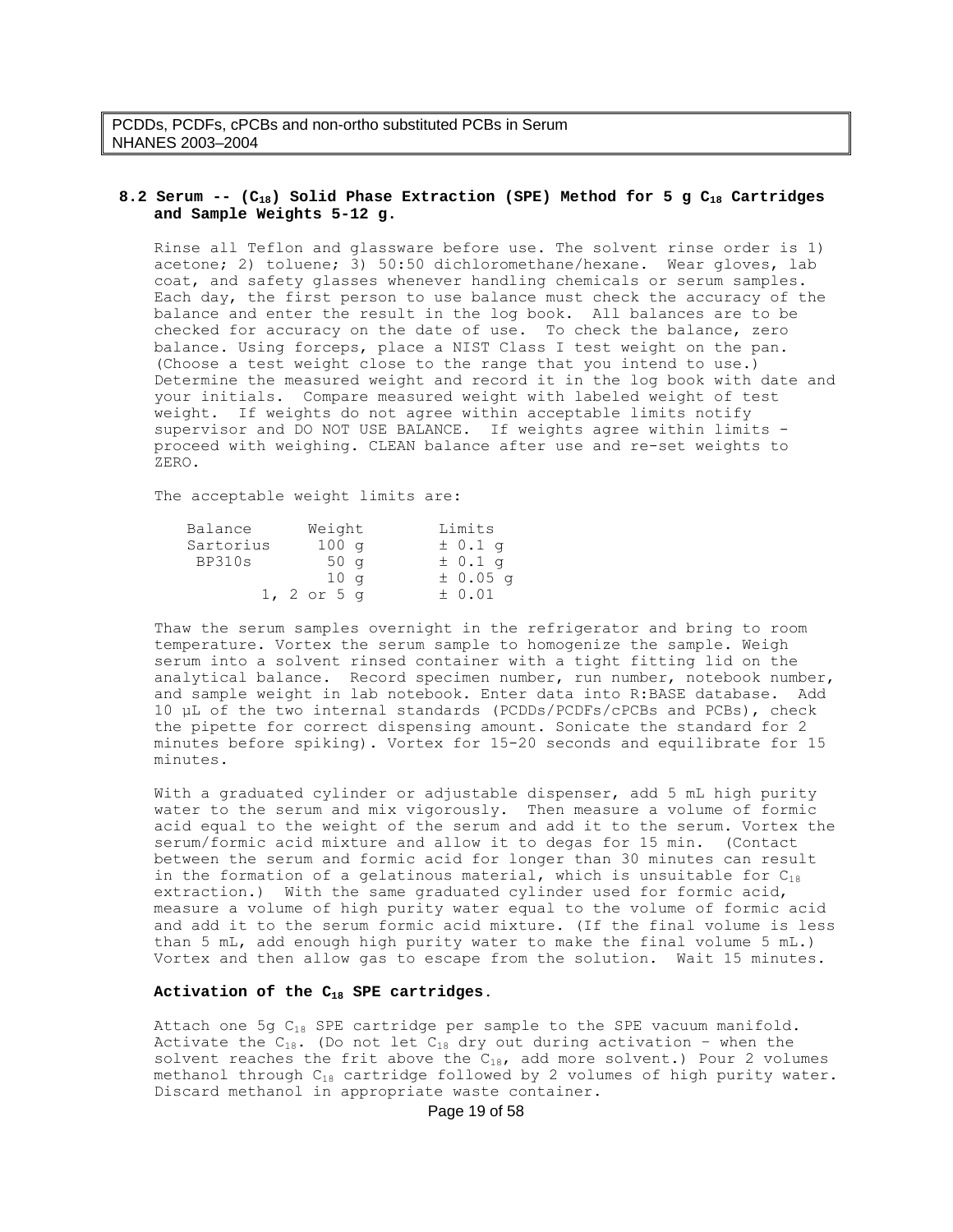### **C18 Extraction of PCDDs, PCDFs, cPCBs and ortho-substituted PCBs**.

As the water level from the second volume approaches the frit above the  $C_{18}$ , the vacuum should be turned off to allow the analyst adequate time to apply sample to the cartridges. Pour sample mixture into the SPE cartridge. Rinse the sample container with 5 mL high purity water and add water to SPE cartridge. Allow the liquid to completely drain through the C18 column. DO NOT USE THE VACUUM. (Use gravity flow.) Rinse the SPE cartridge twice with about 5 mL high purity water. Dry the SPE cartridge under vacuum (15 psi) for about 60 minutes on the vacuum manifold.

Using the SPE vacuum manifold, elute PCDDs/PCDFs/CPCBs into labeled solvent rinsed 20x125 mm glass tube. Measure hexane elution solvent with a hexane dispenser, apply to cartridge and collect eluate as follows:

 10 mL hexane – pump dry using gravity flow or no more than 5 psi. 10 mL hexane – pump dry using gravity flow or no more than 5 psi. 5 mL hexane – pump dry using gravity flow or no more than 5 psi.

Collect all aliquots from one cartridge in same tube. Remove any water extracted from cartridge with Pasteur pipette and cap tubes with screw caps until ready to start FMS Power-Prep/6 System.

#### **8.3 The Power-Prep/6 Sample Cleanup Procedure.**

The Power-Prep/6 system is used to remove additional interferences present in the serum eluates from the  $C_{18}$  SPE cartridges. The eluates are pumped through acid/neutral/base silica columns, alumina columns and AX-21 carbon columns using hexane and 10% DCM/hexane solvents. The PCDDs, PCDFs, cPCBs and PCBs are eluted on to the carbon columns with 50% dichlomethane/hexane. The PCDDs, PCDFs, and cPCBs are retained by the carbon while PCBs compounds are washed off by the 50% DCM/hexane. The PCB fractions are collected in forward direction off the carbon column. The PCDD, PCDF, and cPCB fractions are removed from the carbon columns with toluene in the reverse direction. The toluene extract is collected in a TurboVap tube and evaporated to 0.35 mL at 50°C, 10 psi in TurboVap II. The sample is transferred to an auto sampler vial with 1µL dodecane 'keeper' where the toluene is evaporated to "dryness" at room temperature. Table 4 describes the Power Prep/6 program.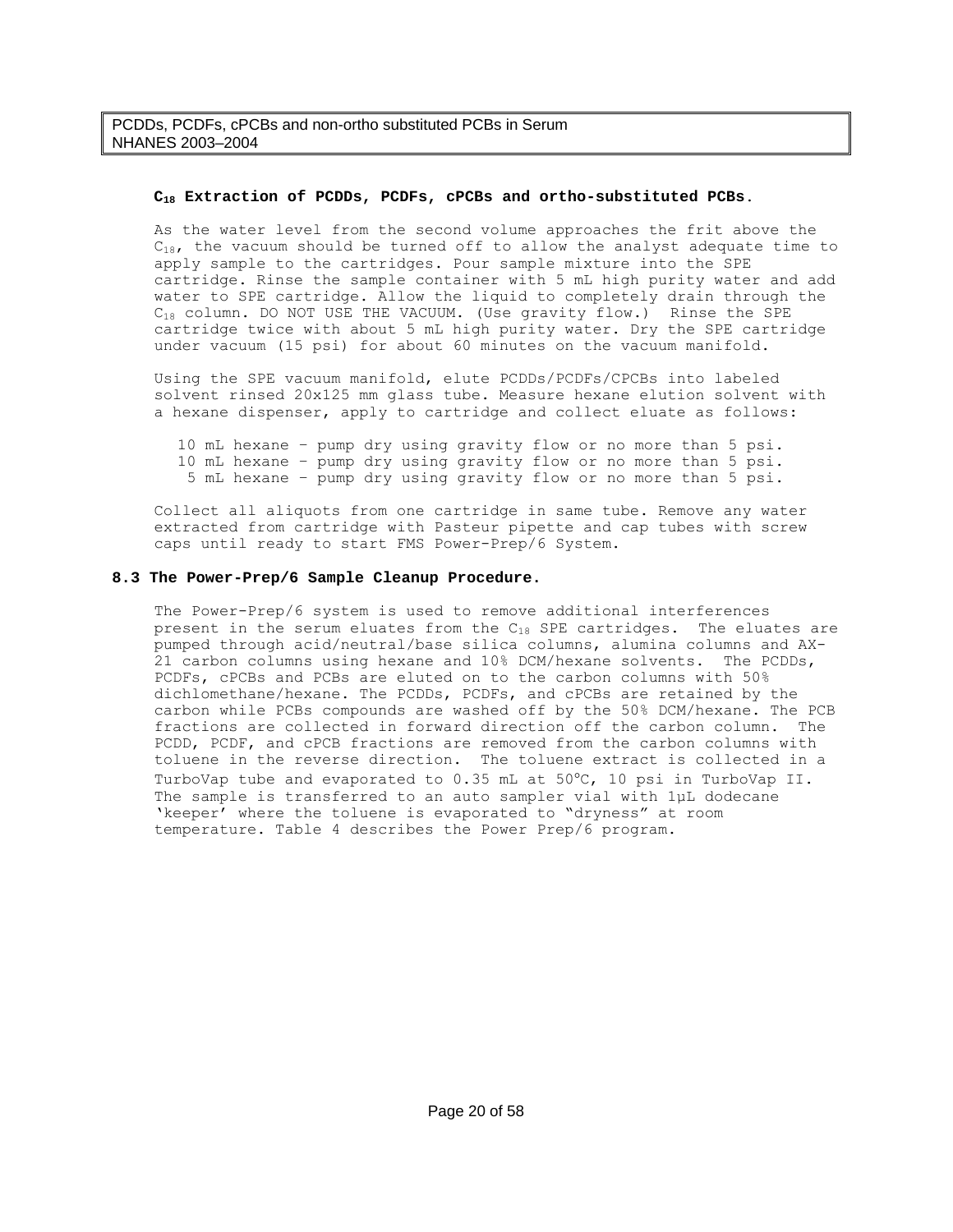| Batch          | Flow        | Volume         |          | Modules        |                |                |                |                | Comments        |                 |                        |
|----------------|-------------|----------------|----------|----------------|----------------|----------------|----------------|----------------|-----------------|-----------------|------------------------|
|                |             | Rate           |          |                |                |                |                |                |                 |                 |                        |
|                |             | (mL)           |          |                |                |                |                |                | 1 2 3 4 5 6 7 8 |                 |                        |
| $\mathbf{1}$   | 13          | 60             |          | 3              | $\mathbf{1}$   | 2              | 2              | $\Omega$       | $\mathbf{0}$    | 6               | 50% wet silica         |
| $\overline{c}$ | 15          | 15             | 0        |                | 2              | 2              | 2              | $\overline{0}$ | $\mathbf 0$     | 6               | change to hexane       |
| 3              | 13          | 60             | 0        |                | $\mathbf{1}$   | 2              | 2              | $\Omega$       | $\Omega$        | - 5             | hex wet silica         |
| 4              | 15          | 15             | 0        |                | 2              | 2              | 2              | $\mathbf{0}$   | $\mathbf{0}$    | -5              | hex bypass to waste    |
| 5              | 13          | 35             | $\Omega$ |                | $\overline{2}$ | $\mathbf{1}$   | 2              | $\Omega$       | $\Omega$        | -5              | wet alumina            |
| 6              | 15          | 15             | 0        | 5              | 2              | 2              | 2              | $\overline{0}$ | $\mathbf{0}$    | 6               | change to toluene      |
| 7              | 8           | 40             | O        | 5              | 2              | -2             | $\overline{1}$ |                | $\mathbf{1}$    | - 6             | toluene carbon rev     |
| 8              | 15          | 15             | $\Omega$ | 4              | $\overline{2}$ | $\overline{2}$ | 2              | $\overline{0}$ | $\Omega$        | 6               | change to etac benz    |
| 9              | 8           | 10             | $\Omega$ | 4              | $\overline{2}$ | 2              | $\overline{1}$ | $\overline{1}$ | $\mathbf{1}$    | -6              | etac benz carbon rev   |
| 10             | 15          | 15             | 0        | 3              | 2              | 2              | 2              | $\overline{0}$ |                 | 0 <sub>6</sub>  | change to 50%          |
| 11             | 8           | 10             | $\Omega$ | 3              | $\overline{2}$ | 2              | $\mathbf{1}$   | $\mathbf{1}$   | $\mathbf{1}$    | -6              | 50% carbon rev         |
| 12             | 15          | 15             | 0        |                | 2              | $\overline{c}$ | 2              | $\overline{0}$ | $\mathbf{0}$    | 6               | change to hexane       |
| 13             | 8           | 25             | $\Omega$ |                | $\overline{2}$ | 2              | $\mathbf{1}$   | 1              |                 | $1\overline{5}$ | hexane carbon rev      |
| 14             | 6           | 30             | 0        |                |                | 1              |                | $1\quad2$      | 2 1             |                 | add sample PCB         |
| 15             | 6           | 10             | $\Omega$ |                | 1              | 1              | $\mathbf{1}$   | 2              | 2 <sub>1</sub>  |                 | hex sil/alum/car PCB   |
| 16             | 6           | 30             | 0        | $\overline{2}$ | $\mathbf{1}$   | 1              | 1              |                | $2 \t2 \t1$     |                 | 10% sil/alum/car PCB   |
| 17             | 6           | 130            | 0        | 3              | 1              | $\mathbf{1}$   | $\mathbf{1}$   | 2              | 2 <sub>1</sub>  |                 | 50% sil/alum/car PCB   |
| 18             | 15          | 15             | 0        | 4              | $\overline{2}$ | 2              | 2              | $\overline{0}$ |                 | 06              | change to etac benz    |
| 19             | 8           | $\overline{4}$ | $\Omega$ | 4              | 2              | 2              | $\mathbf{1}$   | 2              |                 | 2 6             | etac benz carbon       |
| 20             | 15          | 15             | 0        |                | $\overline{2}$ | 2              | 2              | $\overline{0}$ | $\circ$         | 6               | change to hexane       |
| 21             | 8           | $10$           | 0        |                | 2              | 2              | $\mathbf{1}$   | 2              |                 | $2\overline{6}$ | hexane carbon          |
| 22             | 15          | 15             | 0        | 5              | $\mathbf{2}$   | 2              | 2              | $\circ$        | $\circ$         | 6               | change to toluene      |
| 23             | 6           | 45             | 0        | 5              | 2              | 2              | $\mathbf 1$    | 1              | 1               | -2              | toluene PCDD/PCDF/cPCB |
| 24             | 6           | $\mathbf{2}$   | $\Omega$ |                | 2              | 2              | $\mathbf{1}$   | -1             | $\mathbf{1}$    | 2               | hexane purge carbon    |
| 25             | $\mathbf 1$ | $\mathbf{1}$   | 0        | 0              | $\circ$        | $\circ$        | $\circ$        | $\mathbf 0$    | $\circ$         | $\overline{0}$  | valves off             |

### **Table 4** TEQ**SIX Program for Clean-up of a Sample for PCDDs, PCDFs, and cPCBs Through the 6-Carbon Column POWER-Prep/6 System.**

#### **8.3.1Operating Power-Prep/6 System for sample cleanup for PCDDs, PCDFs, cPCBs and ortho-substituted PCBs.**

**Daily Function Checks** -- perform with 50% dichloromethane/hexane (file = HANRIN1) and hexane (file = HANSRIN2), place collection lines in round deep dish for waste.

Check valves, fittings, and all columns for leaks by filling the solvent reservoirs and flushing the lines. Record results of this RINSE function check daily in Notebook. If applicable (e.g., change valve), also record in Equipment Maintenance Log. Check pump flow rate by collecting hexane eluant for 1 minute during HANSRIN2. The results of both RINSE and FLOW function checks must be satisfactory before proceeding.

Install one acid/neutral/base silica, one alumina, and one carbon column per sample on Power-Prep/6 system. Insert manifold solvent lines into their appropriate solvent bottles: hexane, 50% dichloromethane in hexane, 10% dichloromethane in hexane, 50% ethyl acetate in benzene, and toluene. Attach sample test tube to the manifold in their proper position according to notebook number and insert intake tubing into sample. Place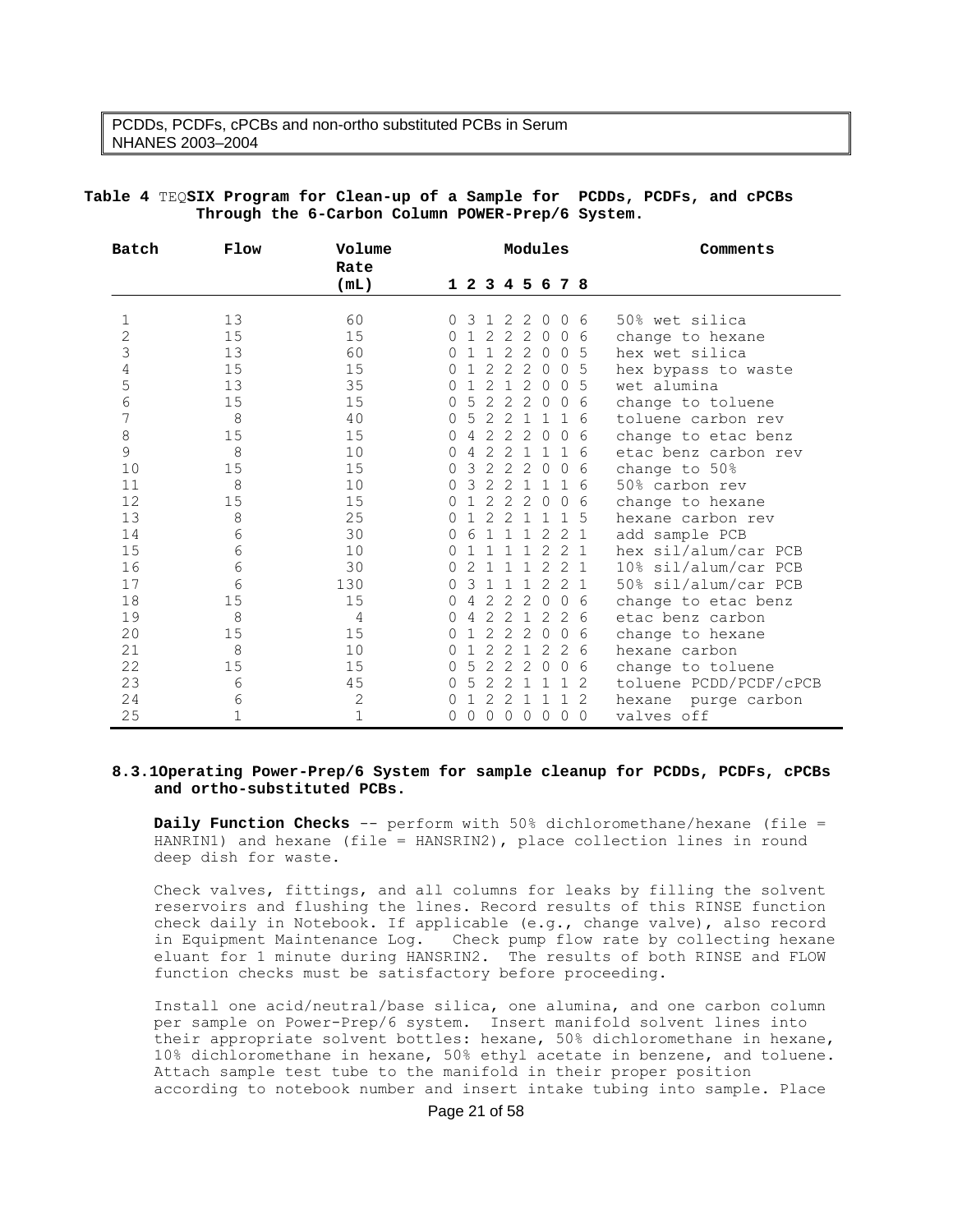correct line in 200 mL TurboVap collection tube. Start a run (file =TEQSIX). Check all fittings for possible leaks as the program wets the columns. To stop the program to tighten any leaks press the "Halt" switch. Collect 200mL for PCBs in 200mL TurboVap tube. Collect 45 mL for PCDDs/PCDFs/cPCBs in 200 mL TurboVap tube. Evaporate solvent to 0.35 mL at 50 ºC using TurboVap with automatic sensor shutoff. Add 1μL dodecane 'keeper' to 1 mL silanized conical glass vial and transfer 0.35 mL toluene sample to vial. Rinse TurboVap tube with 0.5 mL dichloromethane. Transfer rinse to vial. Allow remaining solvent to evaporate at room temperature (overnight) in plastic box ~1μL dodecane 'keeper' will be retained in the vial. Seal vial using Teflon-faced silicone septa and plastic screw cap. Place run and transfer sheet in rack for Mass Spec Lab.

#### **8.4 HIGH RESOLUTION MASS SPECTROMETRY ANALYSIS OF PCDDs, PCDFs and cPCBs**

#### **8.4.1 GC Conditions:**

30 m x 0.25mm i.d. x 0.25μm thickness DB-5MS

| Injection port temperature | 275°C.                                              |
|----------------------------|-----------------------------------------------------|
| Oven temperature program   | 150 °C, hold 0.6 min; 50 °C/min to                  |
|                            | 250 °C, hold 4 min; $4^{\circ}$ C/min to 270 °C;    |
|                            | $50^{\circ}$ C/min to 310 $^{\circ}$ C, hold 4 min. |
|                            |                                                     |
| Carrier gas                | Helium flow rate 1 cc/min                           |

 Splitless injection Constant flow mode; vacuum correct off; pressure correct off

#### **8.4.2 MS conditions:**

| Ion Source                | High Sensitivity |
|---------------------------|------------------|
| Ionizing electron energy  | 40 eV            |
| Accelerating Voltage      | 7638 V           |
| Trap Current              | $500 \mu A$      |
| Source temperature        | 270 °C           |
| Transfer line temperature | $270 °C$ ;       |
| Mass Resolution           | 10,000           |

#### **8.4.3 Spectrometer Tuning and Mass Calibration**

Calibrate and tune the mass spectrometer to 10,000 resolving power (RP) defined by a 10% overlap when using the peak match unit) according to the protocol outlined below. Multi-group analyses for all 2,3,7,8 substituted PCDDs, and PCDFs on the MAT95 XP mass spectrometers consist of six groups. Table 3 lists all the calibration masses. The GC and MS analyzers are operated by computer to calibrate, acquire raw data, detect and integrate peaks, and print chromatograms and output. ASCII files that are transferred to R:BASE for data storage. The analyses are conducted in an isomer-specific mode, with a 30-m, 0.25-mm i.d., 0.25-μm film thickness DB-5ms capillary column. Sixty-five ion fragments are monitored for the 20 PCDD and PCDF analytes and 5 PCBs. Seven channels are monitored for each analyte: one channel for  ${}^{13}C_6-1$ , 2, 3, 4-TCDD, which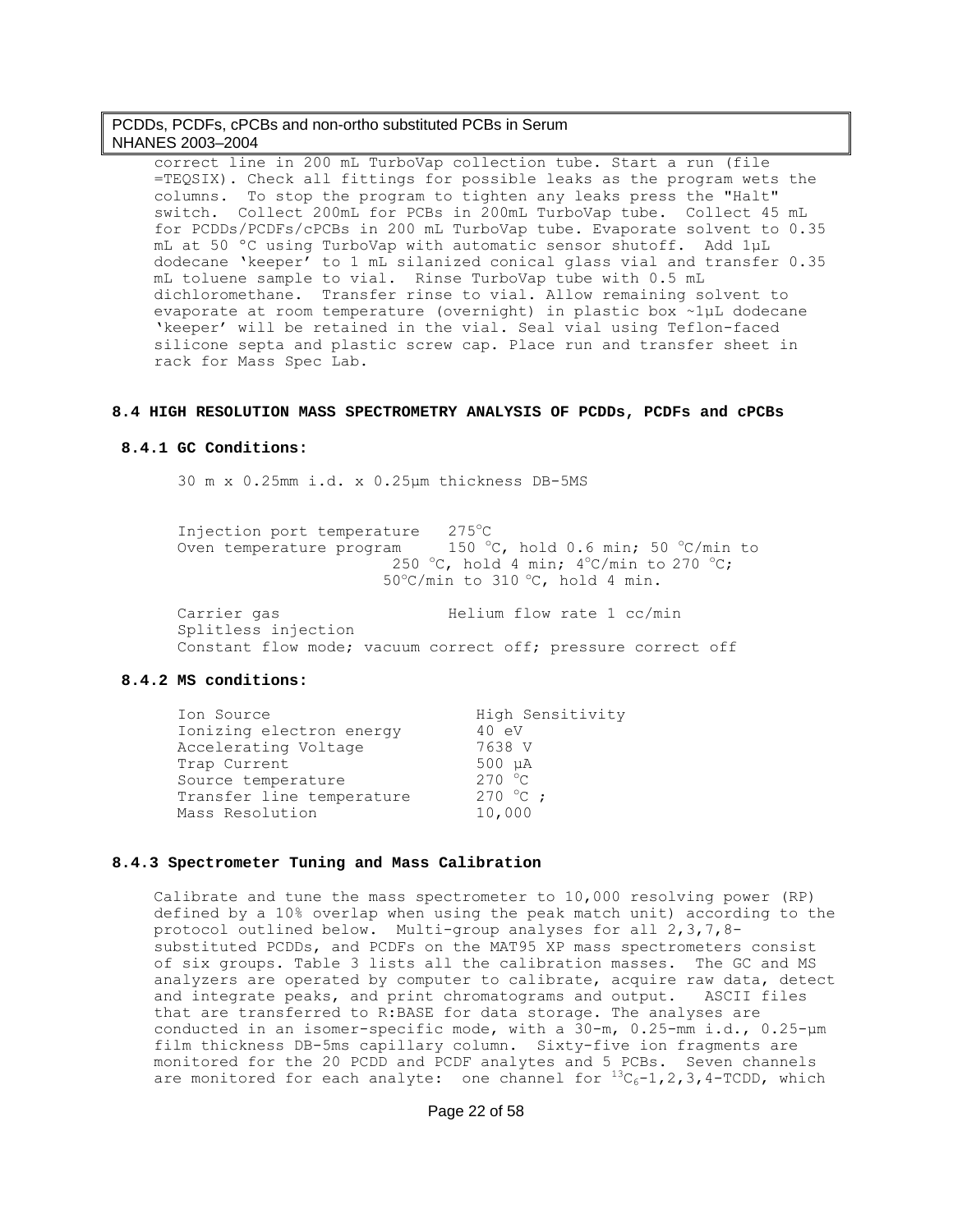is added to each sample to assess the instrument resolving power; two channels for the two lock masses (one to centroid, the other to actually measure the response); and four channels to monitor the native and carbon-13-labeled internal standards. During a run, the mass spectrometer is recalibrated and the instrument resolution is rechecked as needed (i.e. loss of sensitivity, bad peak shape) by injecting 0.5 μL of 250 high boiling PCR in the septum reservoir.

#### **8.4.4 GC/MS Identification of PCDDs and PCDFs**

After installation of a new GC column, inject a PCDD and PCDF calibration and determine the retention time windows for all the congeners. Verify the GC column specificity for each 2,3,7,8- substituted PCDD and PCDF. For each congener, determine the retention times relative to the interfering compounds  ${}^{13}C_{12}$ -labeled isomer present for each congener group.

#### **Daily Instrument Function Checks**.

### **8.4.5 Daily Signal-to-noise (S/N) ratio Function Check**.

Inject 2μL of a 0.25 pg/μL 2,3,7,8-TCDD S/N ratio check standard. Begin the run by programming the 30m DB-5 MS capillary column: after an initial 1 min at 150 ºC, increase temperature to 270 ºC at 40 ºC/min, hold 4 minutes, then increase temperature to 310 °C at 50 °C/min. The column temperature is held at 310 ºC for 3 min. Check the sensitivity of the instrument by verifying that the S/N ratio for the unlabeled  $2,3,7,8-$ TCDD (m/z 319.8965)is greater than 30:1 in order to begin analyzing specimen. If the S/N ratio is unsatisfactory: check the tuning (retune if necessary), cut 1-2 inches from the GC end of the DB-5 column, replace the GC injector liner if it is dirty, replace the GC injector septum if it is leaking, replace the ion volume if it is dirty, bake out the source if it is dirty, or replace a bad filament.

### **8.4.6 Daily Slope Function Check.**

Inject 2 μL of a randomly selected calibration standard (Table 2) and compute the Slope Checks for 2378D, 123478F, OCDD, and 344P which serve as surrogates for checking the calibration of all PCDDs, PCDFs and CPCBs and as recovery standard for the day:

Slope Check = R\_factor of Standard/Concentration of Standard

where  $R_factor = (Ion_1 + Ion_2)/Ion_3 + Ion_4)$ 

The ratio of the peak areas for  $^{13}C_{12}-2$ , 3, 7, 8-TCDD and  $^{13}C_{6}-1$ , 2, 3, 4-TCDD in the m/z 331.9078 channel (RPI) will be calculated in R:BASE and the ratio compared with the previously determined 99% confidence intervals or a QC chart to verify that the instrument resolution was greater than 10,000. If outside the 99% confidence intervals, a repeat MS analysis will be conducted.

The sum of the area responses for the two  $^{13}C_{12}$  labeled ions [ion3 + ion 4] (Tables 3) of the primary internal standard for each analyte and the area response for the recovery standard (ion 6)  ${}^{13}C_6-1$ , 2, 3, 4-TCDD, m/z 331.9078) are determined. These area counts are used to calculate in R:BASE the absolute recovery of the primary internal standards for each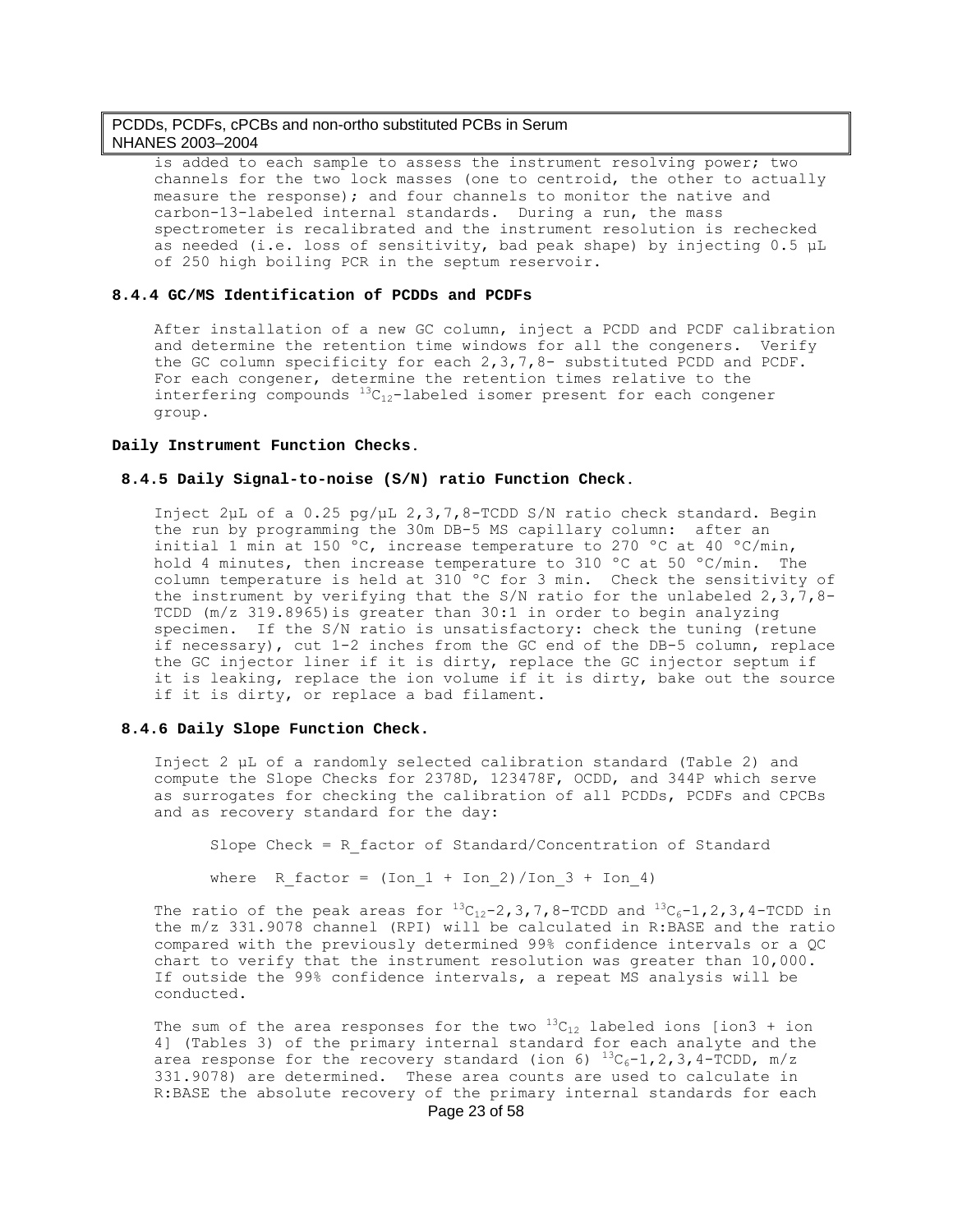sample in the analytical run.

The retention time ratio of  ${}^{13}C_6-1$ , 2, 3, 4-TCDD relative to the retention time of  ${}^{13}C_{12}$ -2,3,7,8-TCDD will be calculated in R:BASE and this ratio compared with the previously determined 99% confidence intervals or quality control to verify that the capillary column is isomer specific for 2,3,7,8-TCDD [within the 99% confidence interval]. If it is outside the 99% confidence intervals, the capillary column will be replaced and the analysis repeated.

The retention time of each analyte peak relative to its associated  ${}^{13}C_{12}$ labeled isomer is determined. This ratio is used in R:BASE as a QC parameter for peak identification.

#### **8.5 Mass Spectral Analysis of Processed Specimen**

### **Note: See section 8.4 in PCB and Pesticide method for details of mass spectral analysis of ortho-substituted PCBs.**

Reconstitute samples from cleanup with diluent (25 ppq  $^{13}C_6-1$ , 2, 3, 4 TCDD)and analyze. To minimize the possibility of carry-over or crosscontamination of samples and analytical standards, the analysts use a separate syringe for each analytical standard. In addition, a glass syringe used in analyzing an unknown or QC sample is not reused.

The 12 samples in the cleanup run are analyzed as an analytical run. Samples with notebook numbers containing F and L are usually the QC samples in the analytical run. The area counts and retention times for each ion in Table 3 are measured and sent to the mass spec table in R:BASE. The sum of the area responses for each ion (Tables 3) in the unlabeled, the labeled primary internal, and the recovery standards will be determined in the appropriate R:BASE database. For each sample, the resolving power ratio and the retention time ratio will be determined in R:BASE. Analyst may continue with a second analytical run from cleanup as time permits. Calibration is checked as needed. Another calibration standard may be run whenever the analyst deems it necessary (i.e. retention time shift) or if the run proceeds past midnight.

For each congener, the following will be calculated in R:BASE: the whole weight concentration , the absolute recovery of the primary internal standard, the isotope ratio (Table 4) for the two native ions and the two  ${}^{13}C_{12}$ -labeled internal standard ions; and the retention time of each analyte peak relative to its associated carbon-13-labeled isomer.

#### **8.6 Recording of Mass Spectral Data**

All raw data files are processed using the QUAN DESK application of the XCALIBER software which allows manual peak selection and area integration. The integrated values and retention times are transferred into a MSPEC table in R:BASE. Data is exported from R:BASE and imported into SAS. SAS programs for calibration, QC analysis, the evaluation of sample results, and data reporting have been created and are executed in SAS when this information is needed.

#### **8.7 Replacement and periodic maintenance of key components**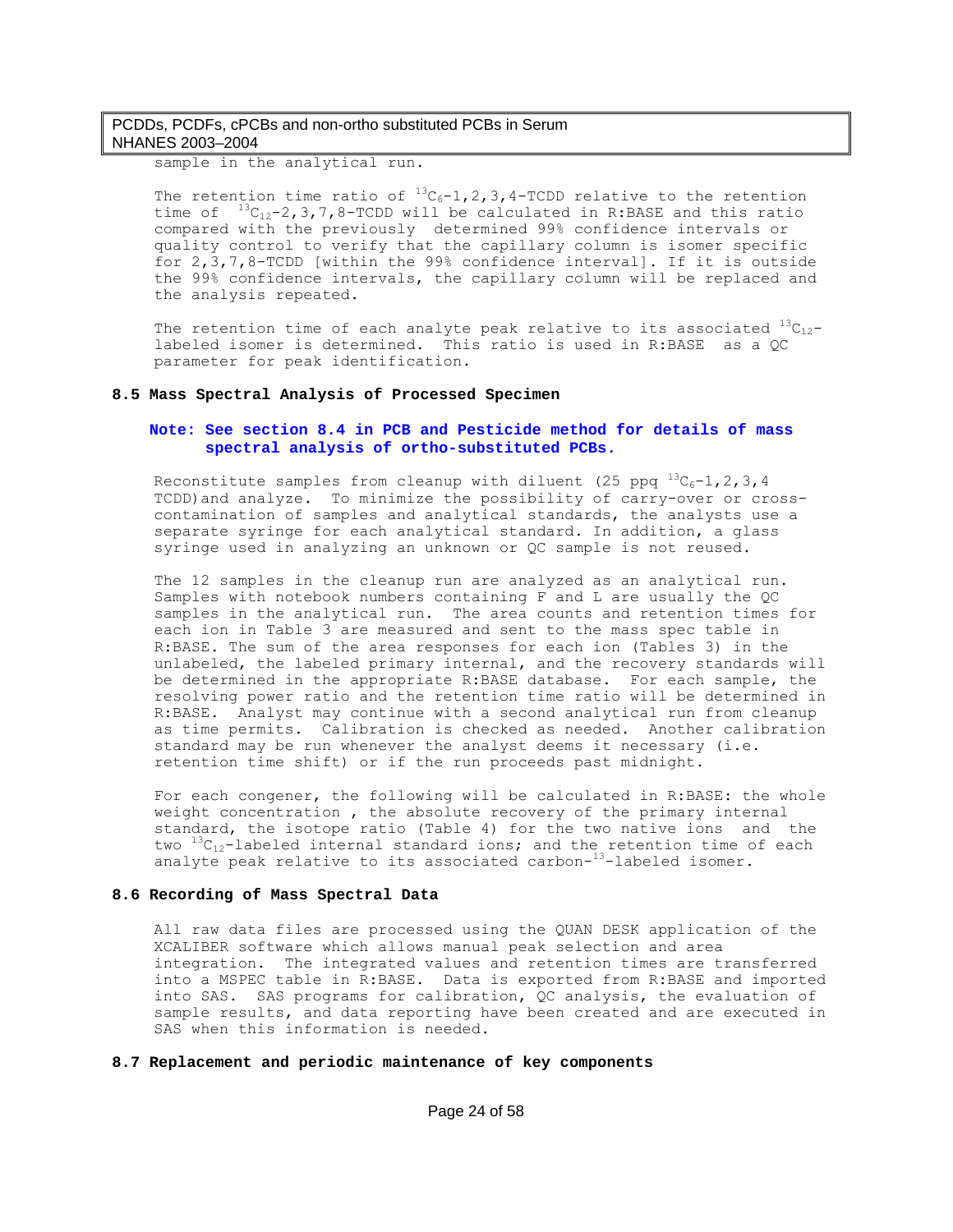Daily, check the sensitivity of the instrument by verifying that the S/N ratio for the unlabeled  $2,3,7,8$ -TCDD (m/z 319.8965) is greater than  $30:1$ . If the S/N ratio is unsatisfactory, check the tuning (retune if necessary), cut 1-2 inches from the GC end of the DB-5ms column, replace the GC injector liner if it is dirty, replace the GC injector septum if it is leaking, replace reference inlet septum if leaking, replace the ion volume if it is dirty, bake out the source if it is dirty, or replace a bad filament.

The ion volume is cleaned and replaced monthly. The multiplier is changed every 6-12 months, or once the setting is greater than 2.3. The outer source is replaced annually. GC column is replaced as needed usually every two months. Reference inlet septum and auto sampler syringe are replaced weekly. Magnetic calibration (MCAL) is performed monthly. Electric calibration (ECALIB) is performed weekly. Instrument preventive maintenance (changing vacuum pump oil, etc) is performed by service technician annually.

### **8.8 Calculations**

*All computations and statistical analyses were carried out using the SAS v.9 statistical software package (SAS Institute 2005).* 

**8.8.1** Using the log<sub>10</sub> transformation of the regression equation  $Y = A* B**x$ , the concentration of the Analyte 'x' , for which an internal standard 'xi' was added is given by :

- (1) LOG\_CONC= ((L\_FACTOR L\_INTERCEPT) / L\_SLOPE) / SWEIGHT
- (2)  $CONF = 10**^{LOG\_CONC}$

where L FACTOR =  $log (A_x / A_{xi})$ 

 $A<sub>x</sub>$  = the sum of the area responses for the two native ions of Analyte' x' ;  $A_{x,i}$  = the sum of the area responses for the two ions of the primary internal standard ;

L INTERCEPT = the log intercept established by the linear regression equation for Analyte 'x' ;

L SLOPE = the log slope established by the linear regression equation for Analyte 'x'; and

SWEIGHT = weight of the test portion

 CONC = concentration of an analyte in a sample as weight per gram of sample. For PCDDs, PCDFs and cPCBs, the units are  $ppq(fq/q)$ .

**8.8.2** The absolute recovery,  $R_{xi}$  (%) of the primary internal  ${}^{13}C_{12}-x$  standard, is given by:

(3) 
$$
R_{xi} = \begin{cases} A_{xi} / A_{RSj} \\ - \text{---} \text{---} \text{---} \text{---} \\ A_{RSi} / A_{xj} \end{cases} x 100
$$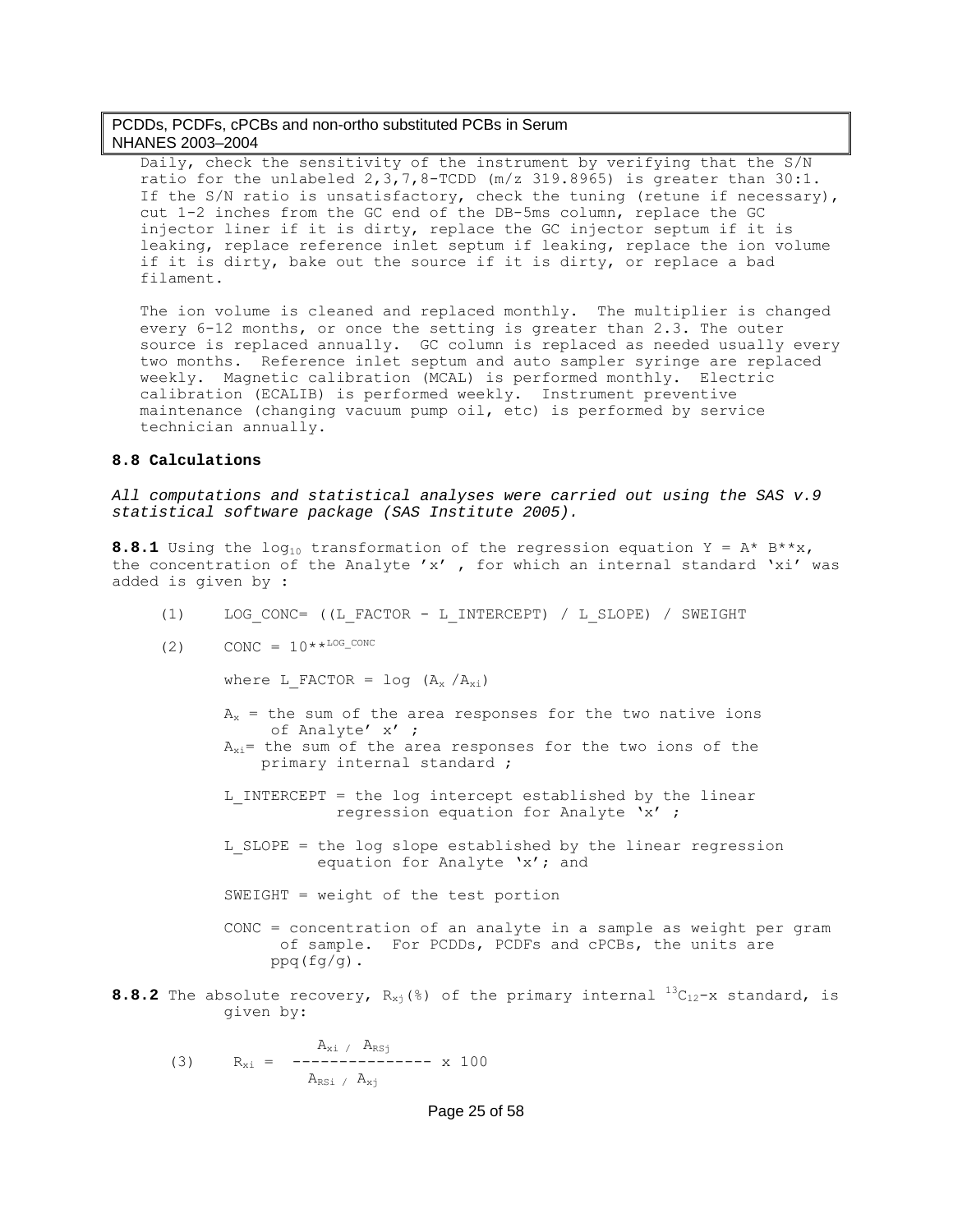# PCDDs, PCDFs, cPCBs and non-ortho substituted PCBs in Serum NHANES 2003–2004  $A_x$  = the sum of the area responses for the two native ions of Analyte'x' ;  $A_{RSi}$  = the area of the external standard in the sample;  $A_{x_i}$  = the sum of the area responses for the two ions of the primary internal standard in the recovery standard; and  $A_{RSi}$  = the area of the external standard in the recovery standard. 8.8.3 The lipid adjusted concentration (C<sub>SAMPLE</sub>) of an analyte is given by (4)  $C_{\texttt{SAMPLE}} = \underline{\text{CONC}} \times 102.6$  TL Where,  $C_{SAMPL}$  = the lipid adjusted concentration of an analyte; TL (total lipid) = (2.27xTCHOL+TRIG+62.3); TCHOL=total cholesterol mg/dL and TRIG=triglycerides CONC = the concentration of the analyte as defined in equations (1) and (2) TL = the total lipids in mg/dL; and  $102.6$  = the average density of serum in g/dL.

The estimated minimum detectable lipid adjusted concentration  $(C_E)$ is **calculated** using equation (4) where  $C_{E}$  is substituted for CONC.  $C_{\text{E}}$  is calculated using equations (1) and (2).

#### **8.8.4 Calculation of Detection and Quantification Levels**

The standard deviation at any concentration level is an estimate of the expected precision at that level. Long-term standard deviations, estimated from multiple measurements of low-level standards, are plotted as a function of observed concentrations, and a straight line is fitted to the points using linear regression. The value for  $S_{\rm o}$ , the estimate of the standard deviation as concentration approaches zero, corresponds to the intercept term of the linear equation. The limit of detection (LOD) is defined as  $LOD = 3S_0$  and is the lowest concentration level that can be determined to be statistically different from a blank. The detection limit (DL) values, based on standards, are calculated to correspond to weight corrected samples (See Figure 2). When the detection limits of analytes in unknown specimens are adjusted for the lipid content of the specimen, the lipid adjusted DL values (LP\_DL.) are obtained.

When there is a significant amount of analyte in the blank samples, the LOD becomes the lowest concentration level that is statistically different from the blank.

(5) LOD =  $3*SD_{BLK}$ 

where  $SD_{RLK}$  is the standard deviation of the of the analyte from multiple measurements in blank samples.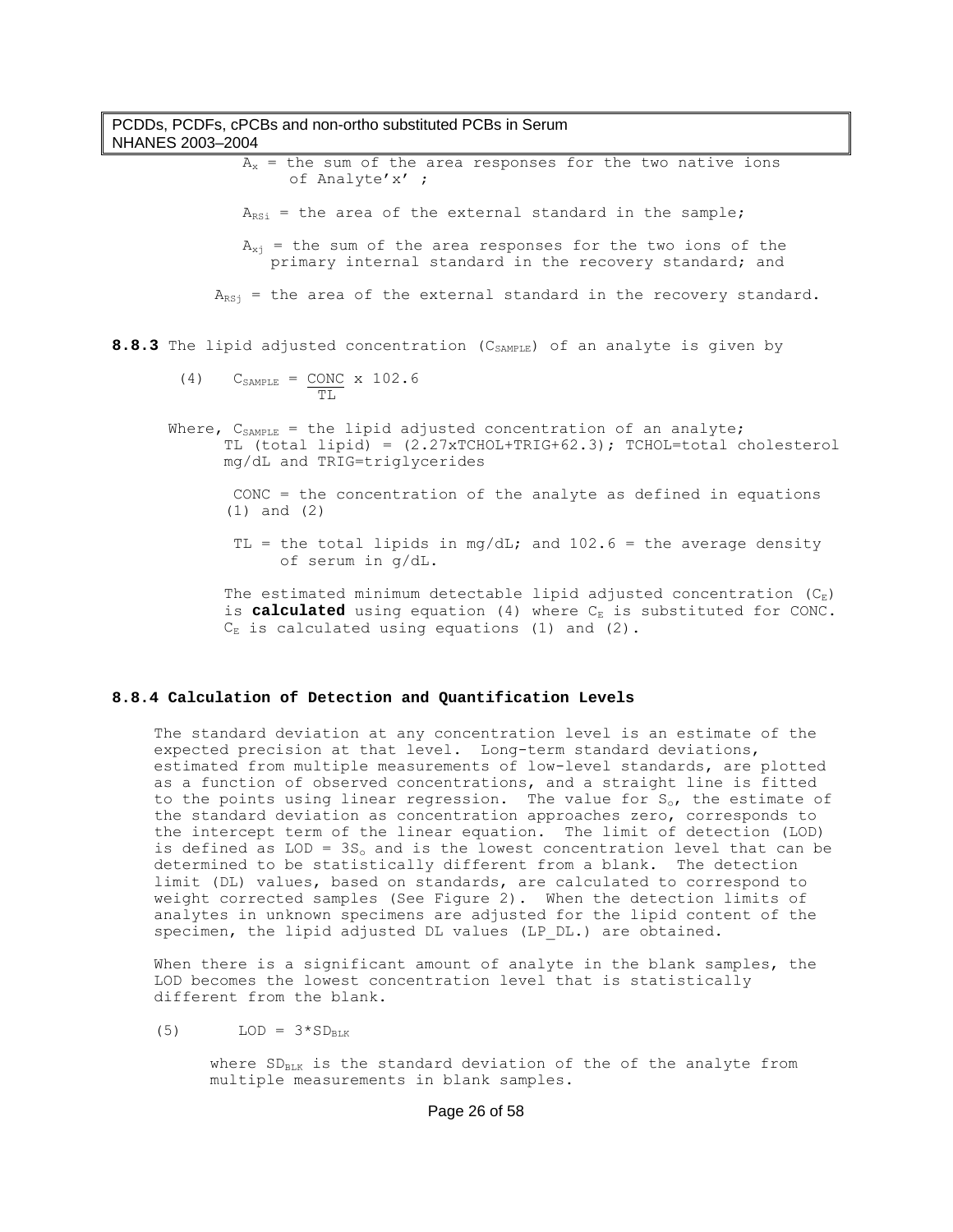**8.8.5** The precision of a duplicate sample analysis  $(P_D)$  is given by CSAMPLE1 SAMPLE2 - C  $P_n =$  --------------------- x 100 CAVERAGE where  $C_{SAMPLE 1}$  = the lipid adjusted concentration of the first analysis of the sample;  $C_{SAMPLE_2}$  = the lipid adjusted concentration of the duplicate analysis of the sample; and Caverage= the average lipid adjusted concentration from the two analyses.

#### **9. REPORTABLE RANGE OF RESULTS**

#### **9.1 Criterion for Calibration Standards.**

The ion current responses for each mass of a particular analyte or  $^{13}C_{12}$ internal standard must maximize to within ± 1 second of each other. The isotope ratio of the primary internal standards must fall within the confidence intervals established for each analyte [see Table 2]. These confidence intervals are periodically updated. The recovery of the internal quantization standards should be between 90% and 120%.

#### **9.2 Criterion for Quality Control Sample.**

The ion current responses for each mass of a particular analyte or  $^{13}C_{12}$ internal standard must maximize to within ± 1 second of each other. The ion current intensities for a particular analyte must be three times the noise level (S/N=3). The isotope ratio of the analyte and the primary internal standard must fall within the confidence intervals established for each analyte [see Table 2]. The confidence intervals are periodically updated. The recovery of the internal quantitation standards should be between 10% and 120%. The calculated concentration of each analyte for at least one QC sample per run must be within the 99% confidence intervals established for each analyte. The confidence intervals are periodically updated. Ten (10) values in a row above or below the mean, but all values within the 95% confidence intervals shall initiate a search for an assignable cause. For a given analyst, if OC values from two (2) consecutive runs are above or below the 95% confidence intervals, or two QC values from (2) consecutive runs all above or below the 99% confidence limits, analysis of new runs of unknown specimens is halted and a search for an assignable cause is initiated. Analysis is resumed only after appropriate corrective action has been taken.

### **9.3 Criterion for Unknown Specimen.**

The blank sample and the two QC samples associated with each set of eight unknown samples must first give valid results. If one or more of the requirements are not met for the blank or both QC samples, then the seven unknown sample results cannot be reported. The ion current responses for each mass of a particular analyte or  $^{13}C_{12}$  internal standard must maximize to within ± 1 second of each other. The ion current intensities for a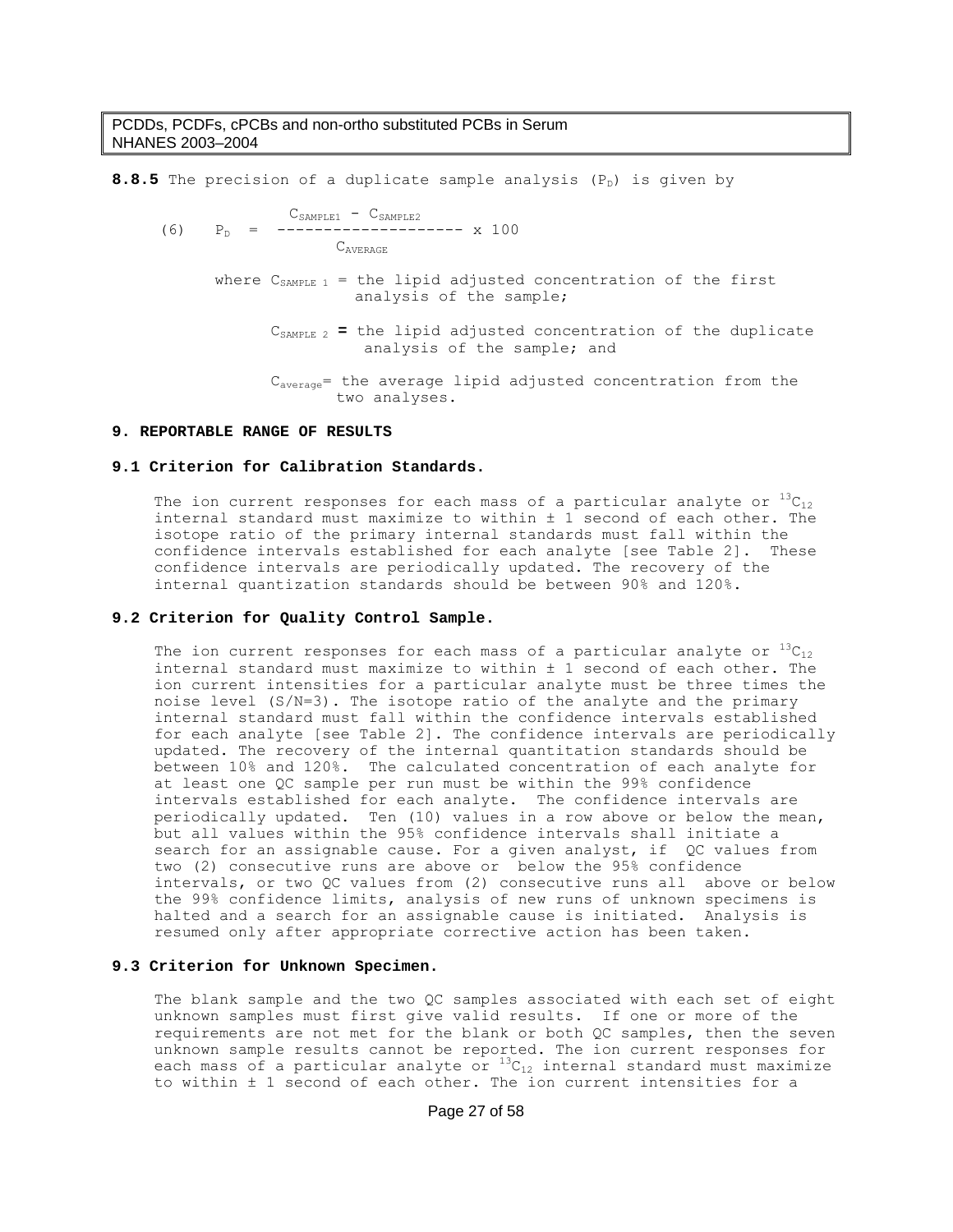particular analyte must be at least 3.0 times the noise level (S/N  $\ge$  $\overline{3.0}$ ). The isotope ratio of the analyte and the  $^{13}C_{12}$  internal standard must fall within the confidence intervals established for each analyte [see Table 2] The confidence intervals are periodically updated. The recovery of the internal quantitation standards should be between 10% and 120%. The instrument resolving power ratio for each sample must be within the upper 99th percentile established for this ratio. The capillary column isomer specificity ratio for each sample must be within the 99% confidence intervals established for this ratio. The relative retention time of each analyte peak must be within three-parts-perthousand of the relative retention time as determined for each analyte in the analytical standard which was analyzed at the beginning of the analytical run.

#### **10. SUMMARY OF QUALITY CONTROL (QC) PROCEDURES**

Quality assurance of analytical measurements has two essential elements. The first is quality control (QC), which involves developing and adhering, to standard operating procedures for all aspects of method performance. The second is quality assessment (QA), which involves the use of techniques (e.g., control charts) to assess the quality of the measurement process and the results.

#### **10.1 Quality Control**

The Division of Laboratory Sciences has developed standard operating procedures that provide detailed instructions for all aspects of data and sample handling, sample cleanup, and mass spectrometry.

#### **10.1.1 Multipoint calibration curves**

Initial calibration. A series of analytical standards (usually 6-10 analyses for each standard) are used to establish linear calibration curves for each analyte using the isotope-dilution technique. These data are used to establish confidence intervals for standards. The calibration curves are updated periodically as data become available.

#### **10.2 Blanks (Bench Controls).**

A laboratory method blank is prepared along with every eight unknown samples and inserted into positions A and G of each analytical run of 12 samples. The method blank is prepared by performing all the steps outlined in the procedure with the same reagents, spiking standards, equipment, apparatus, glassware, and solvents that are used for a sample analysis.

### **10.3 Control samples (Blind Controls)**

Control samples are prepared by mixing large bulk pools of human or bovine serum and dispensing this bulk material into various sized aliquots for storage at -70ºC. These control materials are characterized over several weeks until there are at least 20 analyses of the pooled material that have processed through all of the Power-Prep/6 systems and analyzed on each GC/MS. One QC sample is inserted into position F and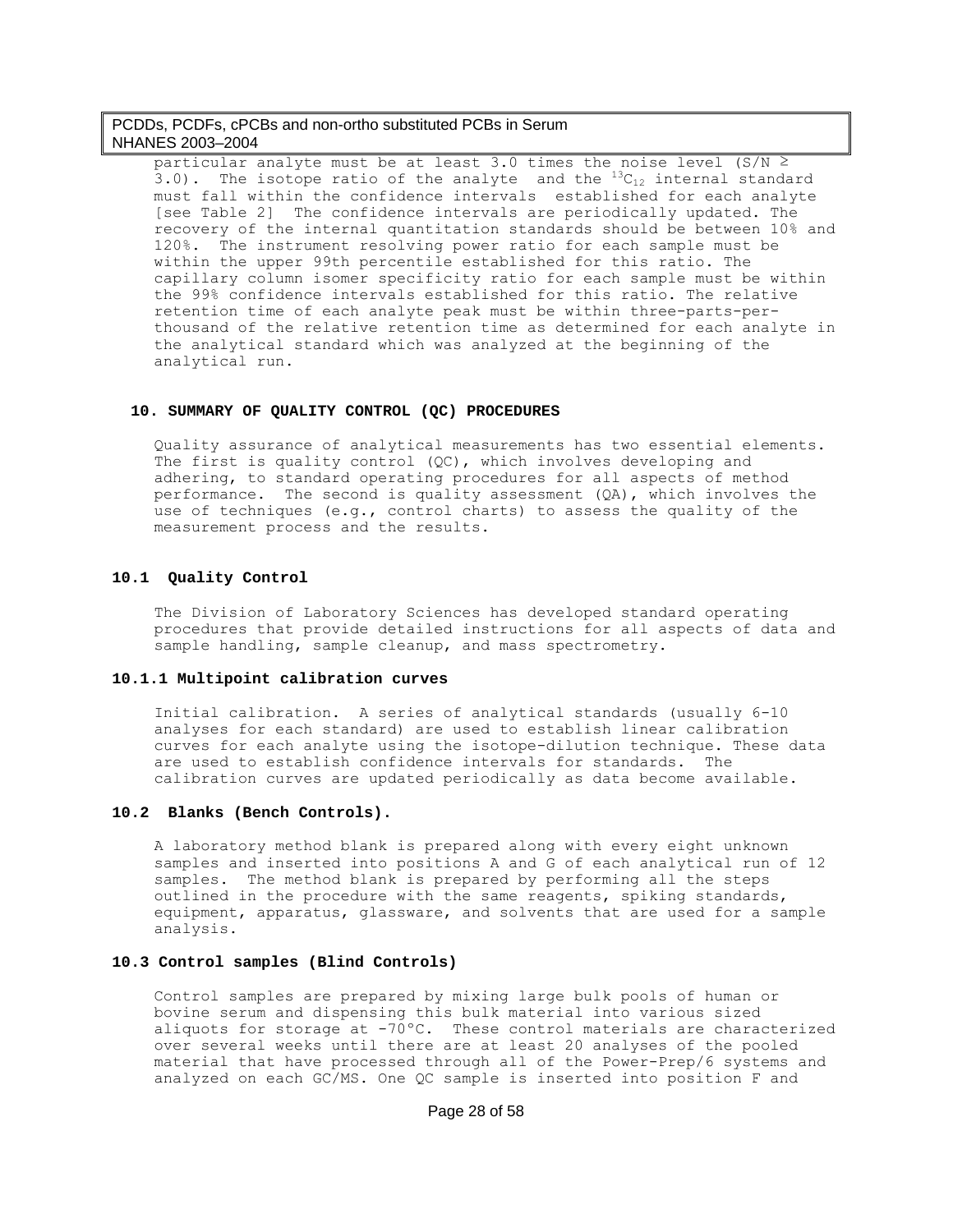position L of an analytical run of eight unknown samples. QC charts are constructed for each analyte in the control pool. The results from the analysis of individual samples from these pools are used to give a measure of precision from analytical run to analytical run over an entire study. For QA/QC purposes, measurement of a target analyte in a set of samples was considered valid only after the QA/QC sample had fulfilled the following criteria: (1) the measurement of the target analyte in the QA/QC sample must not fall outside the interval defined as plus/minus three standard deviations of the established mean of the QA/QC samples and (2) ten or more consecutive measurements of the QA/QC sample may not fall above or below the established mean of the QA/QC samples after one QA/QC sample has failed criteria. Further, every measurement of a set of samples must fulfill the following criteria to be considered a valid measurement: (1) the ratio of the two ions monitored for every analyte and 13C-labelled internal standard, must not deviate more then 20% from the theoretical value, (2) the ratio of the retention time of the analyte over its corresponding  ${}^{13}C_{12}$ -labeled internal standard must be within the range  $0.99 - 1.01$ . For analytes that do not have an identical  $^{13}C_{12}$  labeled internal standards, their ratio to the  $^{13}C_{12}$ -internal standard used may not deviate more than 1% from the average of the same ratio of the calibration standards analyzed in the same analytical run; and (3) the measured recovery of the  $^{13}C_{12}$ -internal standard must be within the range 10-120%.

### **10.4 Duplicate sample analysis.**

If the study protocol requires external blind duplicate samples on a subset of study samples, they are inserted "blind" into different analytical runs. The identity of this sample is "blind" to the laboratory and analyst. The precision is calculated as described in 8.8.5.

### **10.5 External or Round Robin samples**.

Various types of samples may be submitted from a source external to the laboratory (e.g., a study coordinator). These samples, submitted as "blind" samples, may be performance solutions, spiked samples, or duplicate study samples.

### **10.6 Proficiency Testing.**

A HCFA-approved PT program is not available. Depending on the type of studies being performed in the laboratory, either single or multiple congeners are selected for analysis.

When available, two aliquots of the same specimen or duplicate specimens collected from the same person are submitted blind to the laboratory for cleanup and analysis. Duplicate specimens are then assigned to separate analytical runs by the laboratory supervisor to insure that analysis is done on different days. Results from the analysis of the two samples are statistically evaluated to determine if the difference is within the overall long-term variability of the method. Confidence intervals for duplicate results vary depending on concentration levels and/or the amount of sample available for analysis.

# Page 29 of 58 **10.7 Absolute recoveries of the internal quantitation standards.**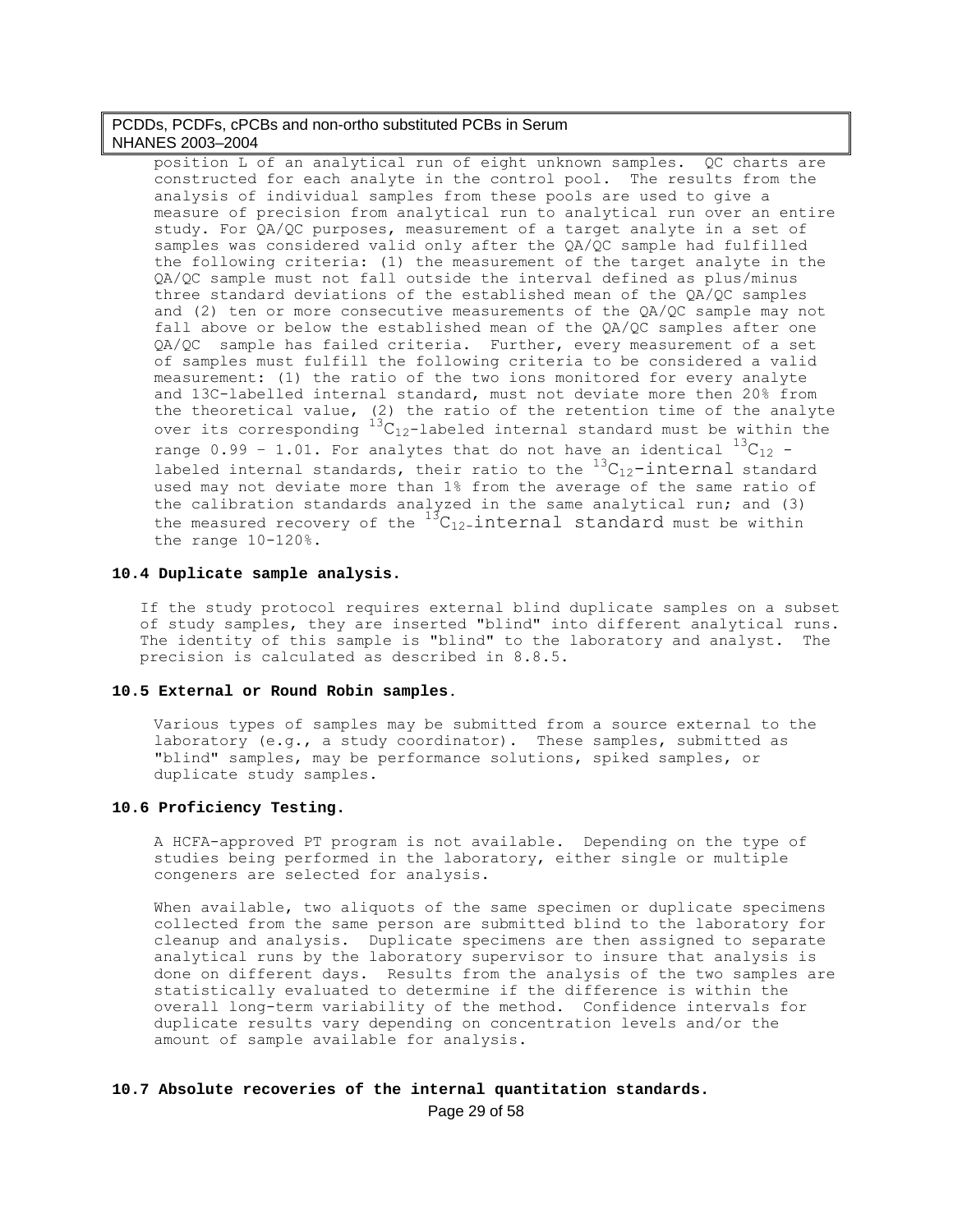The absolute recoveries of the  ${}^{13}C_{12}$ -labeled internal quantitation standards are determined by comparing their responses with the recovery standard  $(^{13}C_6-1$ , 2, 3, 4-TCDD), which is added just before mass spectral analysis. After analyzing more than 10,000 serum samples, we have observed that absolute recoveries of the  ${}^{13}C_{12}$ -labeled internal quantitation standards as low as 10% will still give valid quantitation. This lower limit (10%) for the absolute recovery has been validated in QC samples. Recoveries above 120% (100% + coefficient of variability (CV)) may indicate potential interferences or an error in spiking the internal standards.

### **10.8 Mass spectrometer resolving power (RP).**

To separate the (P+6) ion of  $^{13}C_6-1$ , 2, 3, 4-TCDD (m/z 331.9078) and the ion of  ${}^{13}C_{12}$ -2, 3, 7, 8-TCDD (m/z 331.9368) requires > 11,400 resolving power (RP). Therefore, at 10,000 RP, the ratio of the peak on the  $^{13}C_{12}-2$ , 3, 7, 8-TCDD (m/z 331.9368) channel which is due to 13C6-1,2,3,4-TCDD, to the peak on the  ${}^{13}C_6-1$ , 2, 3, 4-TCDD (m/z 331.9078) channel can be used as a QA parameter. A QC chart can be constructed with upper  $99^{th}$  and  $95^{th}$ percentiles to ensure that the mass spectrometer remains at 10,000 RP during the analysis of each sample. The RP ratio progressively increases as the number of analyses increases. We have found that this QC chart can be used to gauge the mass spectrometers cleanliness. After an instrument bake out, the absolute magnitude of the RP ratio decreases.

### **10.9 Isotope ratios.**

The analytical standards (Table 2) can be used to determine the isotope ratios for the  ${}^{13}C_{12}$ -labeled internal standards as well as for the  ${}^{12}C_{12}$ unlabeled analytes over a range of concentrations. A QC chart can be constructed for each of these analytes with upper and lower 99% and 95% confidence intervals (See Table 3 for theoretical isotope ratios and confidence limits.)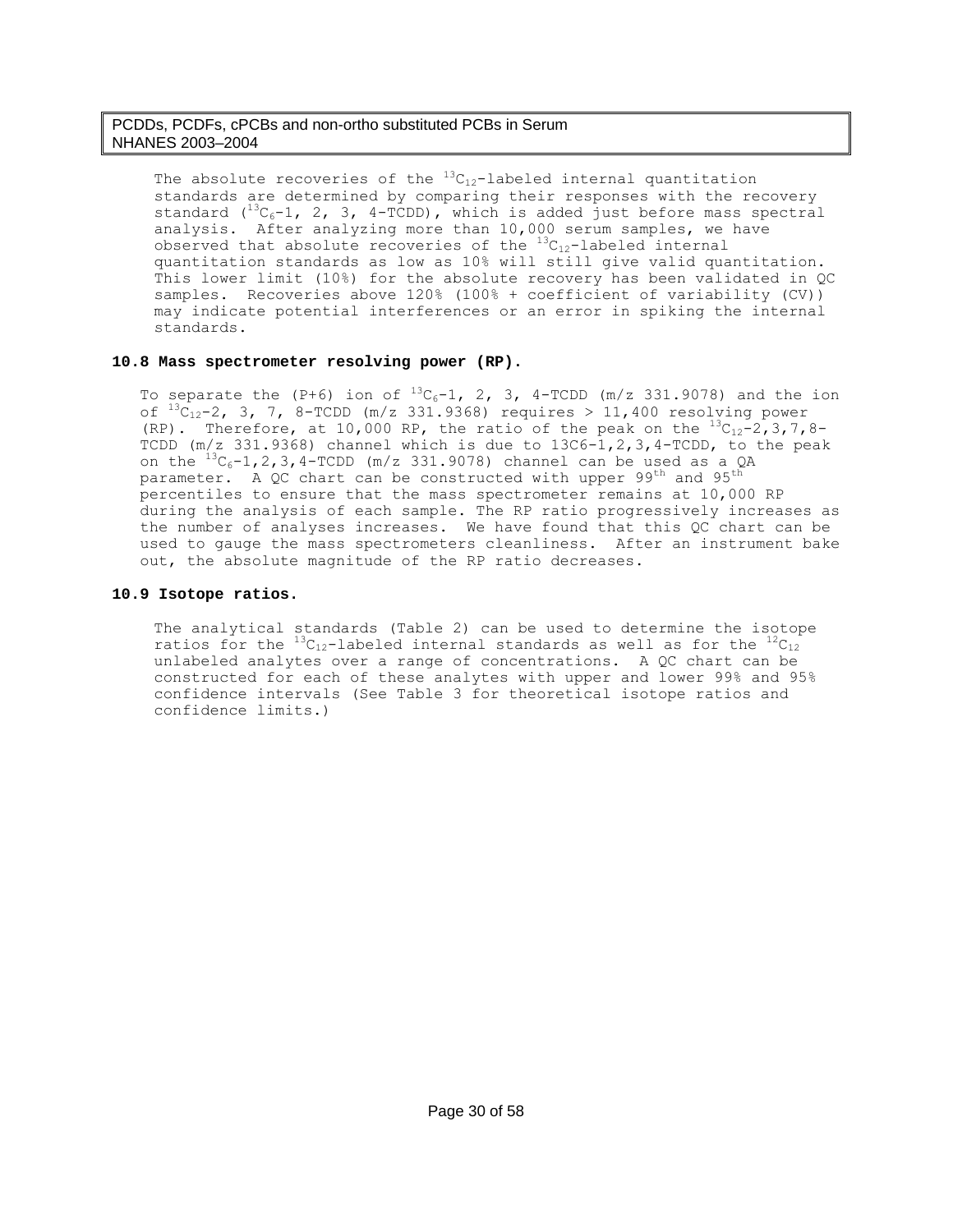#### **10.10 Summary of Quality Assurance Functions.**

All the QA functions outlined above have options that allow each PCDD, PCDF and PCB congener to be examined individually. Further, individual analysts, mass spectrometer operators, cleanup apparatus, time periods, and studies can also be monitored. Overall the quality assurance functions are used to document that the analytical measurement system is in statistical control. All quality assurance criteria have been incorporated into a Division wide computer program that is used by the Division statistician to review the final data. This program identifies those variables that do not meet specifications.

### **11. REMEDIAL ACTION IF CALIBRATION OR QC SYSTEMS FAIL TO MEET ACCEPTABLE CRITERIA**

For a given analyst, if QC values from two (2) consecutive runs are above or below the 95% confidence intervals, or two QC values from (2) consecutive runs all above or below the 99% confidence limits, analysis of new runs of unknown specimens is halted and a search for an assignable cause is initiated. Analysis is resumed only after appropriate corrective action has been taken. If additional serum is available, the specimen will be processed through cleanup and re-analyzed by HRGC/HRMS. Otherwise, the data from the unknown specimens cannot be reported.

#### **12. LIMITATIONS OF METHOD**

#### **12.1 Potential Method Interferences.**

Smith, Stalling, and Johnson (1987) published a detailed study of much possible interference in the analysis for PCDDs and PCDFs. These authors provided us with a sample of this interference mixture, and the following compounds were spiked into blank pork fat at the 10 ppb level and carried through the cleanup procedure: Halowax  $1014$ ,  $3$ ,  $3'$ ,  $4$ ,  $4'$ -PCB;  $3$ ,  $3'$ ,  $4$ ,  $4'$ ,  $5-$ PCB; 3,3',4,4',5,5'-PCB; 2,3,4',5',3-PCB-2-methoxy; 2,4,3',4'-PCB-3 methoxy; 3,5,3',4'-PCB-4-methoxy; 3,3',4,4'-DPE; 2,2',4,4',5-DPE; 2,3'4,4',5,5'-DPE; 2,2',3,3'4,4', 5-DPE; 2,2',3,3',4,4',5,6-DPE; decachloro-DPE; 3,4,5,2',4'-DPE-2-hydroxy; nonachloro-DPE- 2-hydroxy; nonachloro-DPE-3-hydroxy; 3,4,5,2',4'-DPE-2-methoxy; nonachlor-DPE-2 methoxy; nonachlor-DPE-3-methoxy; 2,3,2',4',5'-PCB-4-hydroxy; and 2,2',3',4',5'-PCB-2-hydroxy. In addition, the CDC laboratory formulated mixtures of the following compounds, which were spiked into blank pork fat at the 10-ppm level and carried through the cleanup procedure: Aroclor 1254; Aroclor 1260; hexachloro-benzene; .-hexachlorocyclohexane; p,p'-DDT; o,p'-DDT; p,p'-DDE; o,p'-DDE; t-nonachlor; oxychlordane; heptachlor epoxide; .-hexachlorocyclohexane; dieldrin; and mirex. The results of these experiments demonstrated that potentially interfering compounds present in these mixtures, at 103- to 106-fold excess, were effectively removed during the multi-column cleanup of the sample.

### **12.2 Potential Method Contamination.**

We have observed contamination of adsorbents by PCDDs and PCDFs that originate from commonly used phenolic-based floor cleaning solutions and observed that these contaminants can be formed during the activation of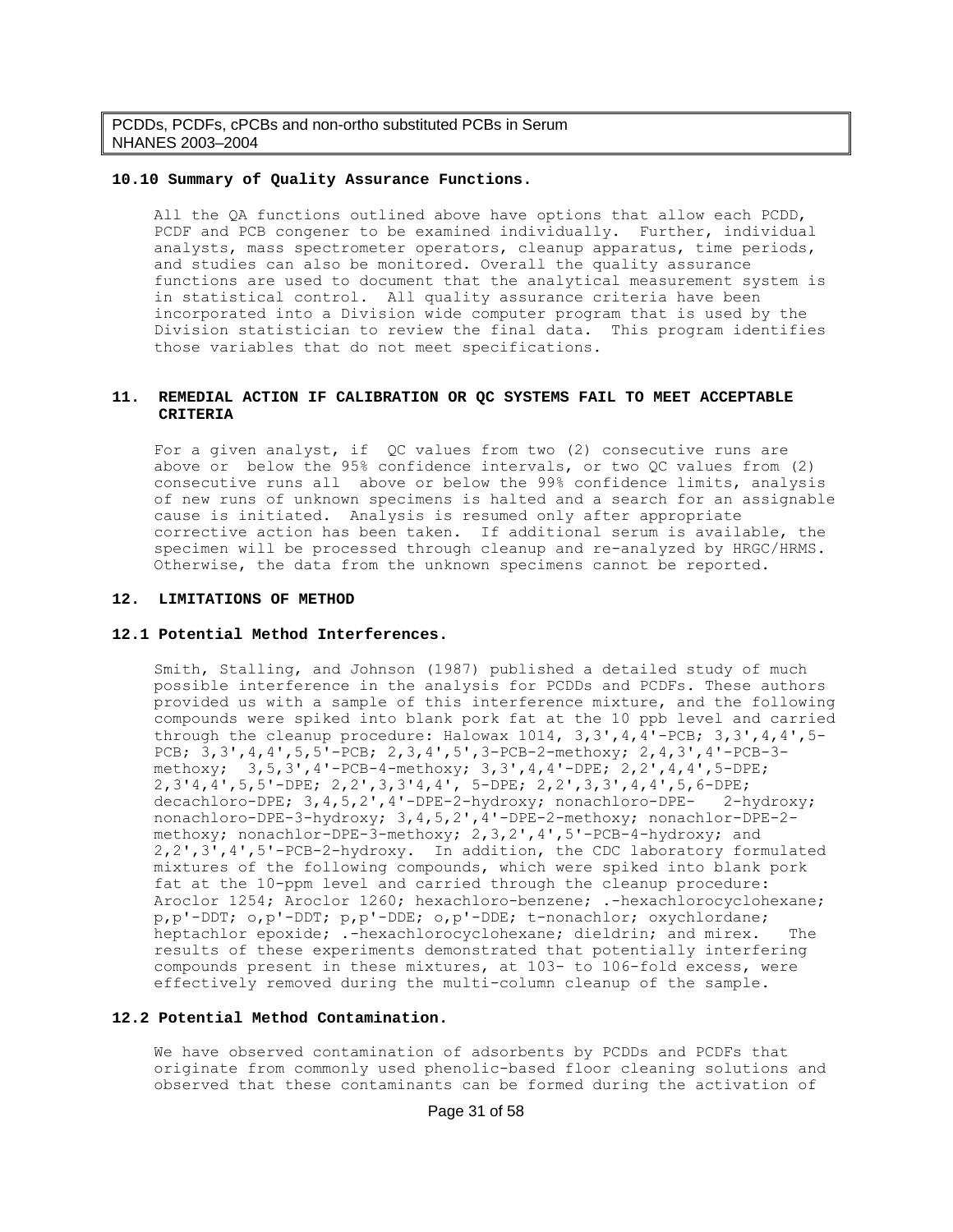the alumina which is used during sample cleanup. These contaminants include: (major: 123478HxF, 123678HxF, 1234678HpF) and (minor: 12378PnF, 23478PnF, 123789HxF, 234678HpF, 1234678HpD).

Many laboratories use white chemical tissue wipes for a number of laboratory functions. We have analyzed weighed portions of several types of these tissue wipes and quantified the following 2378-substituted PCDDs and PCDFs: (major: 2378F, 1234678HpD, 1234679HpD, OCDD, MS co-eluting peaks with carbon-13 standards) and (minor: 2378D, 12378PnD, 1234678HpD, 12378PnF, 23478PnF,TCDDs and HxCDDs). These tissue-wipes can cause laboratory contamination of some of the important PCDDs and PCDFs found in human samples.

PCDDs have been reported in cigarettes, cigarette smoke and ash. While 2378-TCDD was not present, other TCDDs were detected along with PnCDDs, HxCDDs, and OCDD.

#### **13. REFERENCE RANGES (NORMAL VALUES)**

Reference ranges for PCDDs, PCDFs, and CPCBs had not been determined in a representative sample of the U. S. population, prior to NHANES 1999-2000 and NHANES 2001-2002. The "Second National Report on Human Exposure to Environmental Chemicals" gives the percentiles of serum concentrations for the 18 congeners measured in NHANES 1999-2000. The concentrations of many of the congeners were below their detection limits in most samples. NHANES 2001-2002 was done with a larger sample size, which results in lower the detection limits. The next national exposure report, containing the 2001-2002 NHANES data, will be released in 2005.

#### **14. CRITICAL CALL RESULTS**

The health effects resulting from exposure to PCDDs, PCDFs, and cPCBs are currently unclear. Therefore, no "panic values" have been established.

#### **15. SPECIMEN STORAGE AND HANDLING DURING TESTING**

Specimens will reach and maintain ambient temperature during analysis. If the sample preparation is to be delayed until the next day, samples should be refrigerated overnight. If the delay is longer than overnight, the sample should be refrozen at -20 °C or below.

### **16. ALTERNATE METHODS FOR PERFORMING TEST OR STORING SPECIMENS IF TEST SYSTEM FAILS**

The analysis of PCDDs, PCDFs, and CPCBs in serum and adipose tissue at the parts-per-quadrillion (ppq) levels is an extremely complex measurement. There are no acceptable alternative methods for this analysis. If the analytical system fails, storage of the samples at -30º C is recommended until the analytical system is again operational. Monitoring of serum samples which have been stored at -30 °C for more than 10 years, indicates that the samples may be safely stored for this period of time.

### **17. TEST RESULT REPORTING SYSTEM; PROTOCOL FOR REPORTING CRITICAL CALLS (IF APPLICABLE)**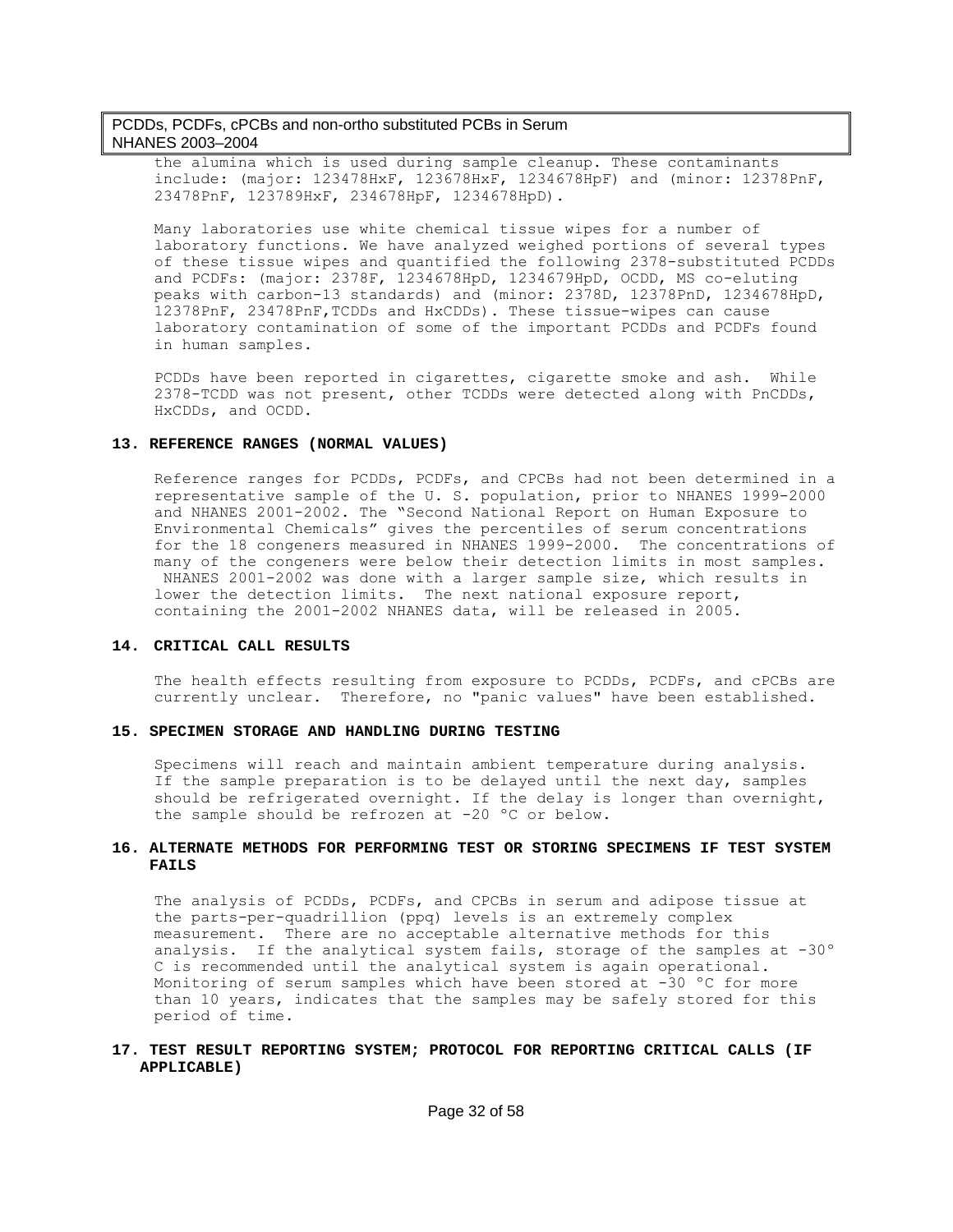Once the data has met the QC/QA criteria copy established by the division and has been approved by the statistician, a hardcopy (ASCII format) and an electronic copy (EXCEL) of the data will be generated. This data, a cover letter, and a table of method specifications and reference range values will be routed through the appropriate channels for approval (i.e. supervisor, branch chief, division director). Once approved at the division level, they will be sent to the contact person who requested the analyses.

### **18. TRANSFER OR REFERRAL OF SPECIMENS; PROCEDURES FOR SPECIMEN ACCOUNTABILITY AND TRACKING**

The sample remaining after the test should be returned to storage at -30 ºC. Standard record keeping means (database, sample logs, optical disc files) are used to track specimens. Records are maintained for three (3) years, including related QA/QC data; duplicate records are kept in electronic format. All personal identifiers should be available only to the medical supervisor to maintain confidentiality. The various forms and specimen accountability and tracking are outlined in Section 3.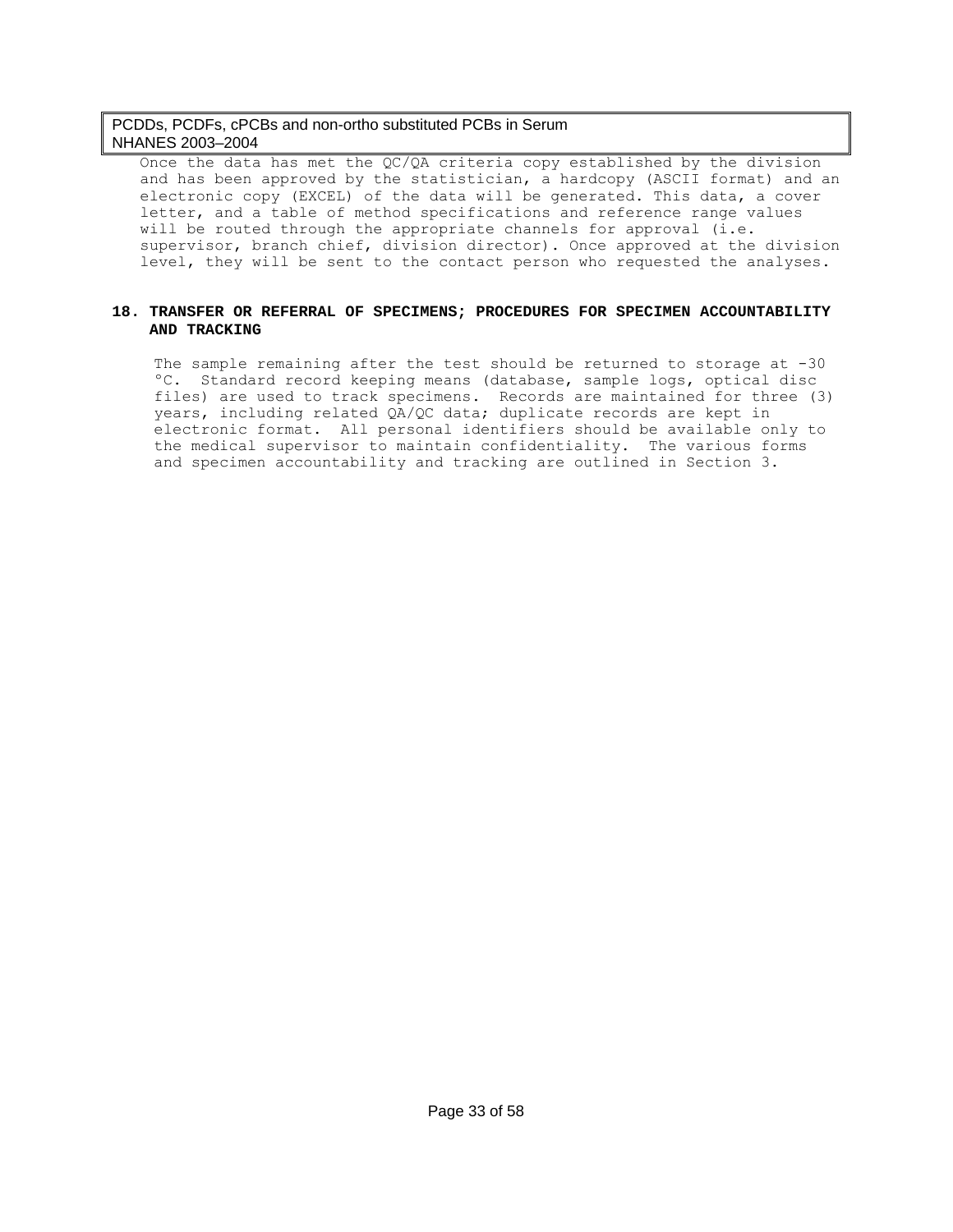# **19. SUMMARY STATISTICS AND QC GRAPHS**

# **A. 1,2,3,7,8-Pentachlorodibenzo-p-dioxin**

# **Summary Statistics for 1,2,3,7,8-Pentachlorodibenzo-p-dioxin by Lot**

|     |             |                                                |      | Standard Coefficient          |
|-----|-------------|------------------------------------------------|------|-------------------------------|
| Lot | $\mathbf N$ | <b>Start Date</b> End Date                     | Mean | <b>Deviation</b> of Variation |
|     |             | A10OC 257 4/26/2005 8/11/2006 199.9348 11.7846 |      | $-59$                         |

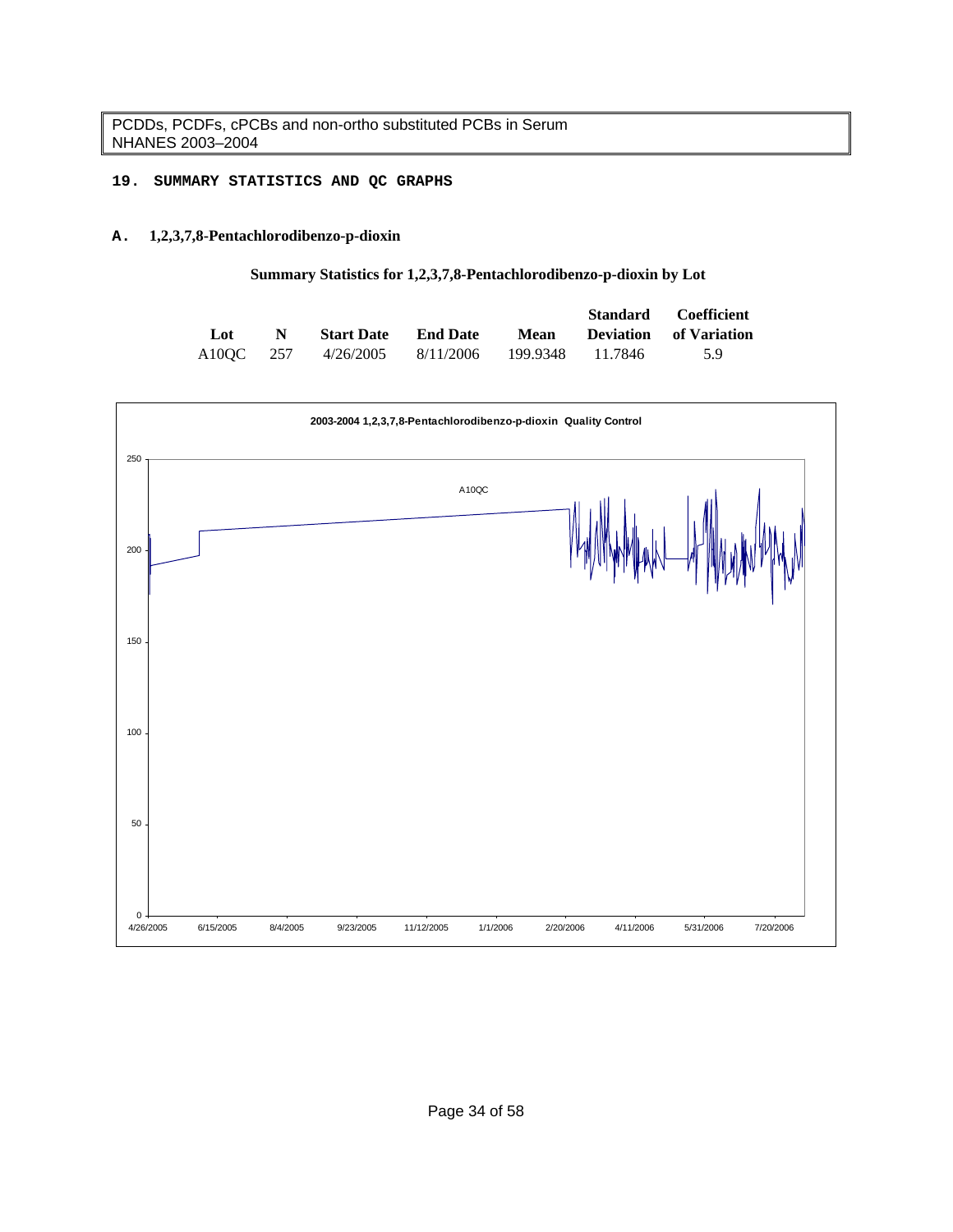# **B. 1,2,3,4,7,8-Hexachlorodibenzo-p-dioxin**

# **Summary Statistics for 1,2,3,4,7,8-Hexachlorodibenzo-p-dioxin by Lot**

|     |             |                                                |  | Standard Coefficient        |
|-----|-------------|------------------------------------------------|--|-----------------------------|
| Lot | $\mathbf N$ | <b>Start Date</b> End Date                     |  | Mean Deviation of Variation |
|     |             | A10QC 255 4/26/2005 8/11/2006 187.7414 15.9697 |  | 8.5                         |

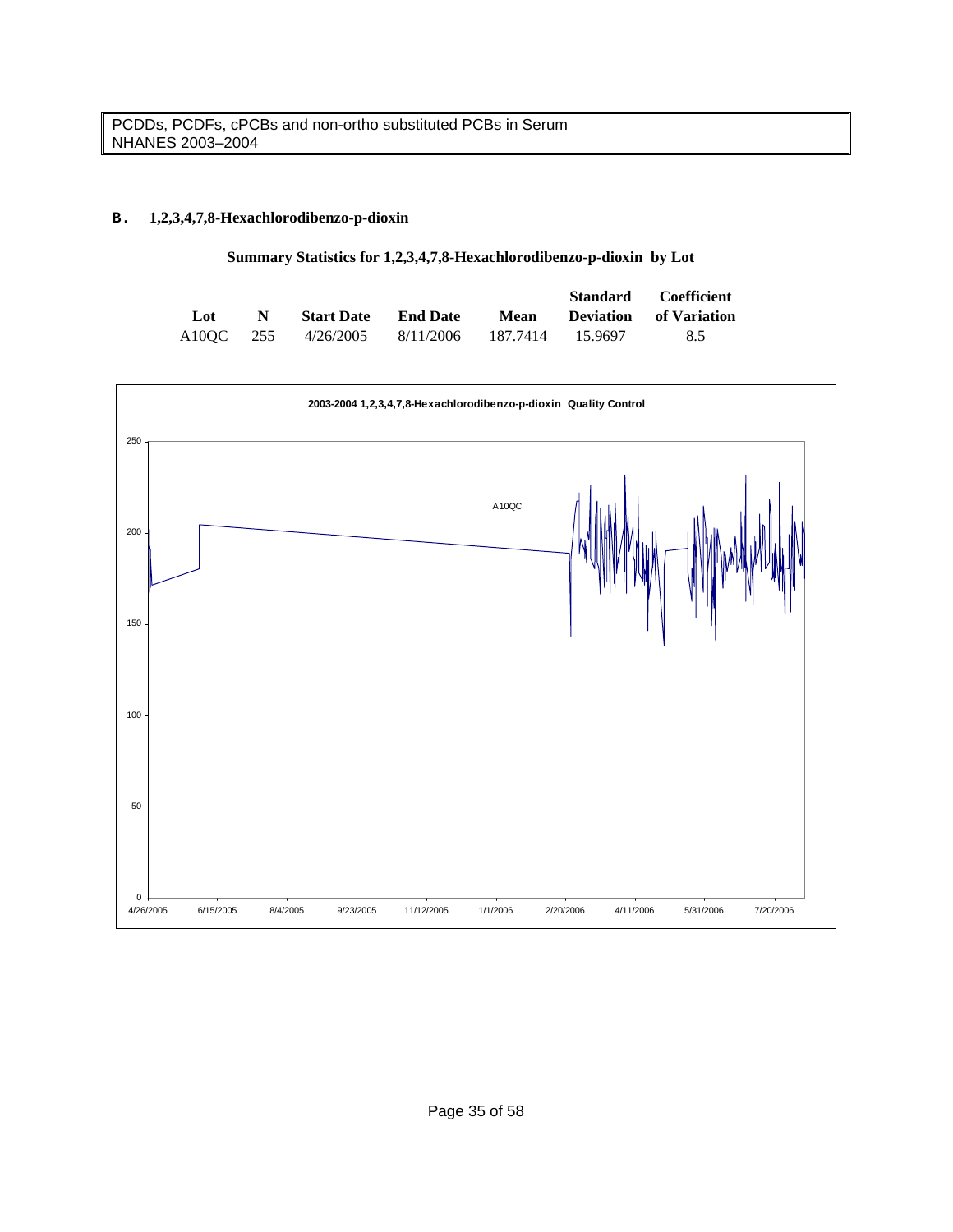# **C. 1,2,3,6,7,8-Hexachlorodibenzo-p-dioxin**

### **Summary Statistics for 1,2,3,6,7,8-Hexachlorodibenzo-p-dioxin by Lot**

|     |    |                               |                 |          | Standard | Coefficient                   |
|-----|----|-------------------------------|-----------------|----------|----------|-------------------------------|
| Lot | N. | <b>Start Date</b>             | <b>End Date</b> | Mean     |          | <b>Deviation</b> of Variation |
|     |    | A10OC 256 4/26/2005 8/11/2006 |                 | 677.4805 | 44.0518  | 6.5                           |

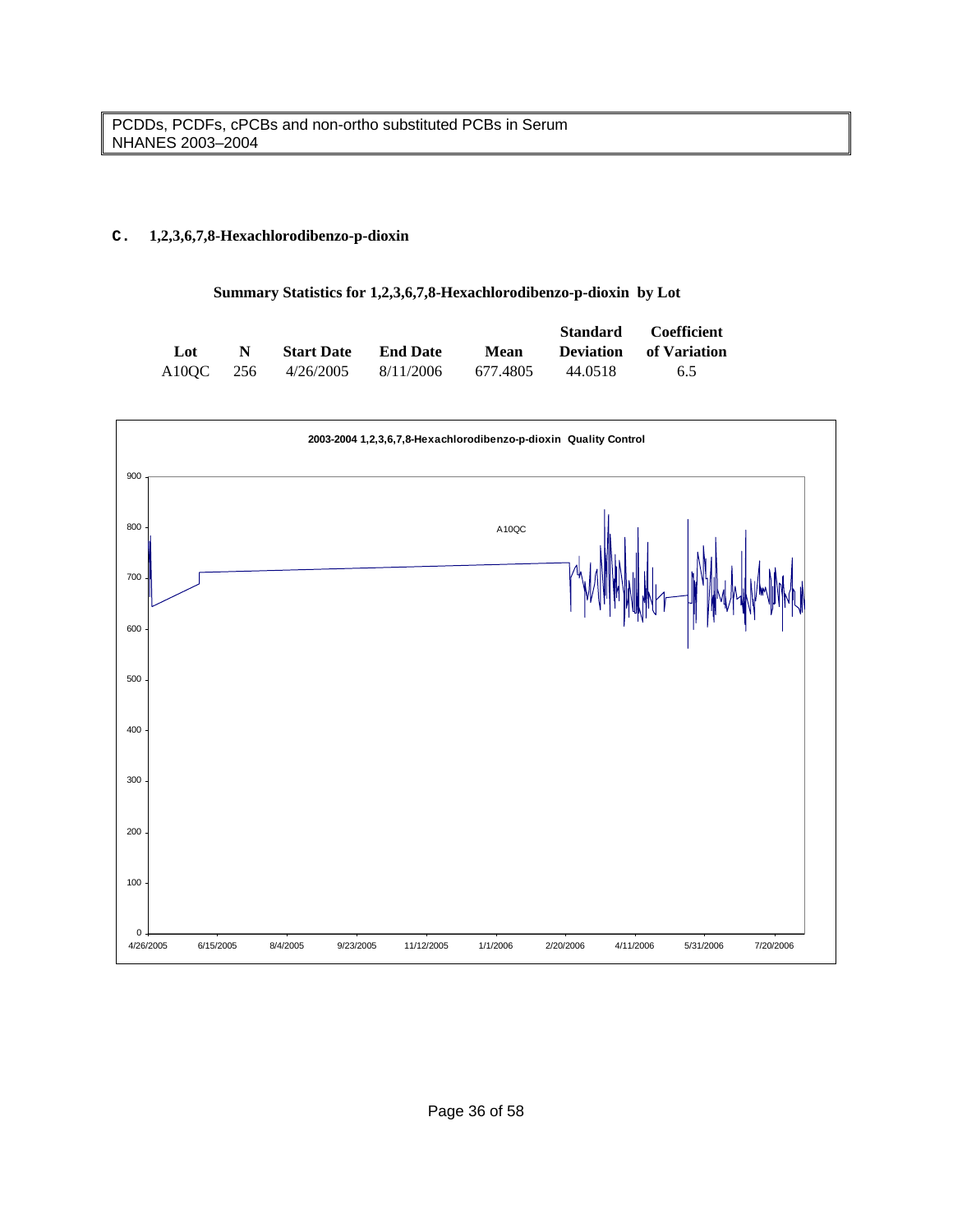# **D. 1,2,3,7,8,9-Hexachlorodibenzo-p-dioxin**

|  |  | Summary Statistics for 1,2,3,7,8,9-Hexachlorodibenzo-p-dioxin by Lot |  |
|--|--|----------------------------------------------------------------------|--|
|--|--|----------------------------------------------------------------------|--|

|     |    |                               |      |                  | Standard Coefficient          |
|-----|----|-------------------------------|------|------------------|-------------------------------|
| Lot | N, | <b>Start Date</b> End Date    | Mean |                  | <b>Deviation</b> of Variation |
|     |    | A10OC 256 4/26/2005 8/11/2006 |      | 185.5535 14.7124 | 79                            |

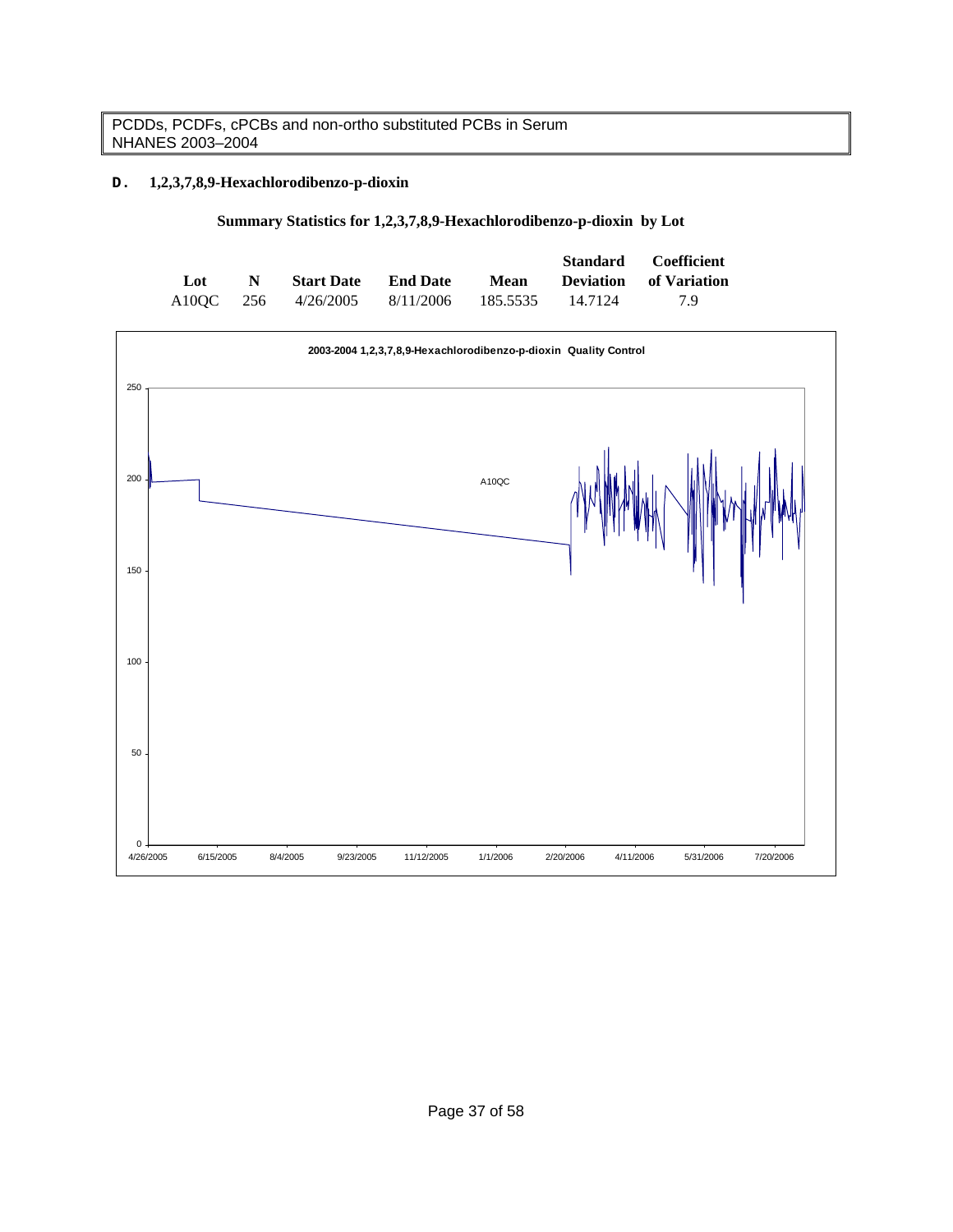# **E. 1,2,3,4,6,7,8-Heptachlororodibenzo-p-dioxin**

|  |  | Summary Statistics for 1,2,3,4,6,7,8-Heptachlororodibenzo-p-dioxin by Lot |  |
|--|--|---------------------------------------------------------------------------|--|
|  |  |                                                                           |  |

|     |   |                               |                 |          | <b>Standard</b>  | Coefficient  |
|-----|---|-------------------------------|-----------------|----------|------------------|--------------|
| Lot | N | <b>Start Date</b>             | <b>End Date</b> | Mean     | <b>Deviation</b> | of Variation |
|     |   | A10OC 256 4/26/2005 8/11/2006 |                 | 1118.503 | 86.01            | 77           |

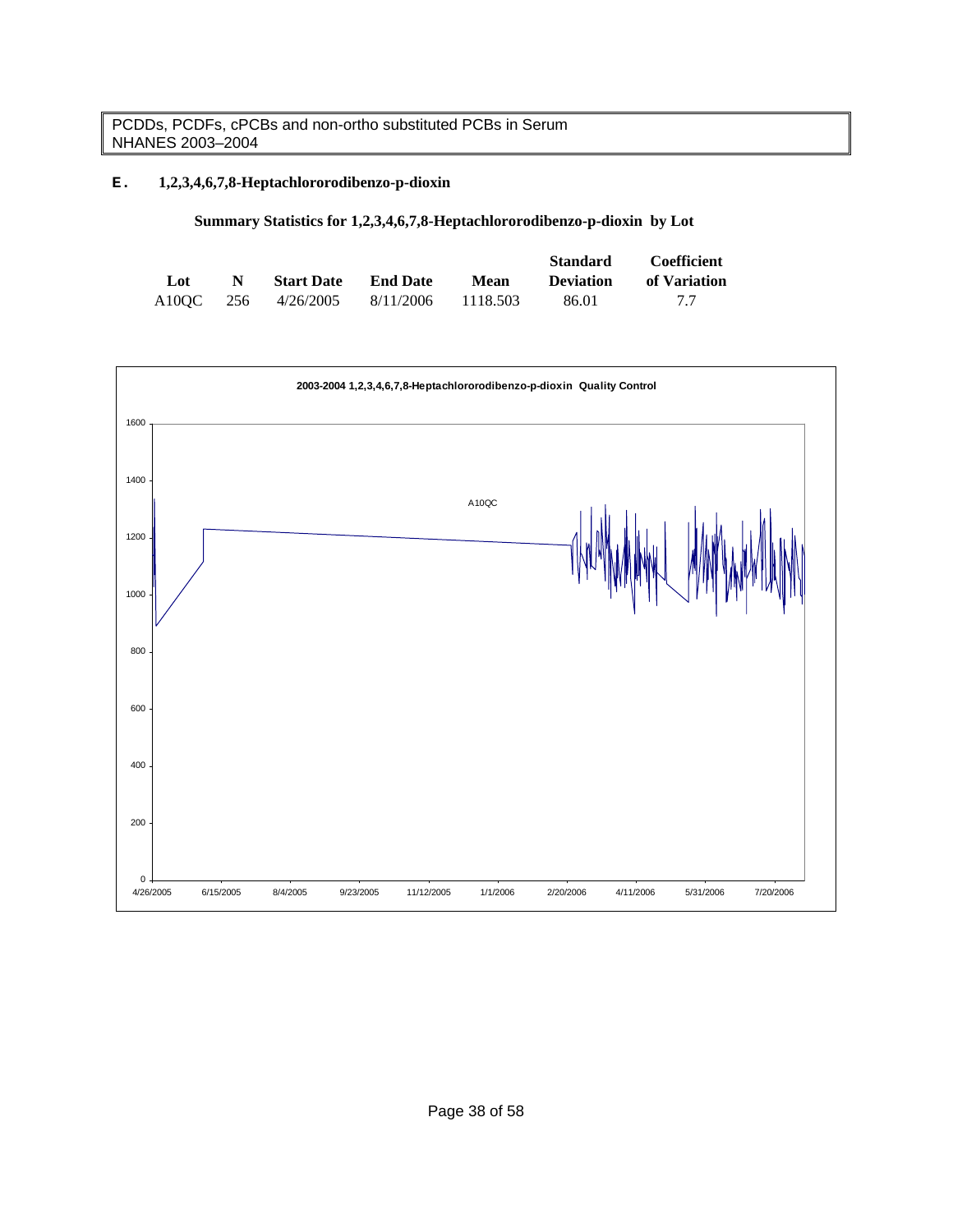# **F. 1,2,3,4,6,7,8,9-Octachlorodibenzo-p-dioxin**

| Summary Statistics for 1,2,3,4,6,7,8,9-Octachlorodibenzo-p-dioxin by Lot |  |
|--------------------------------------------------------------------------|--|
|--------------------------------------------------------------------------|--|

|     |   |                               |          | <b>Standard</b>  | Coefficient  |
|-----|---|-------------------------------|----------|------------------|--------------|
| Lot | N | <b>Start Date</b> End Date    | Mean     | <b>Deviation</b> | of Variation |
|     |   | A10OC 254 4/26/2005 8/11/2006 | 5501.348 | 449.682          | 8.2          |

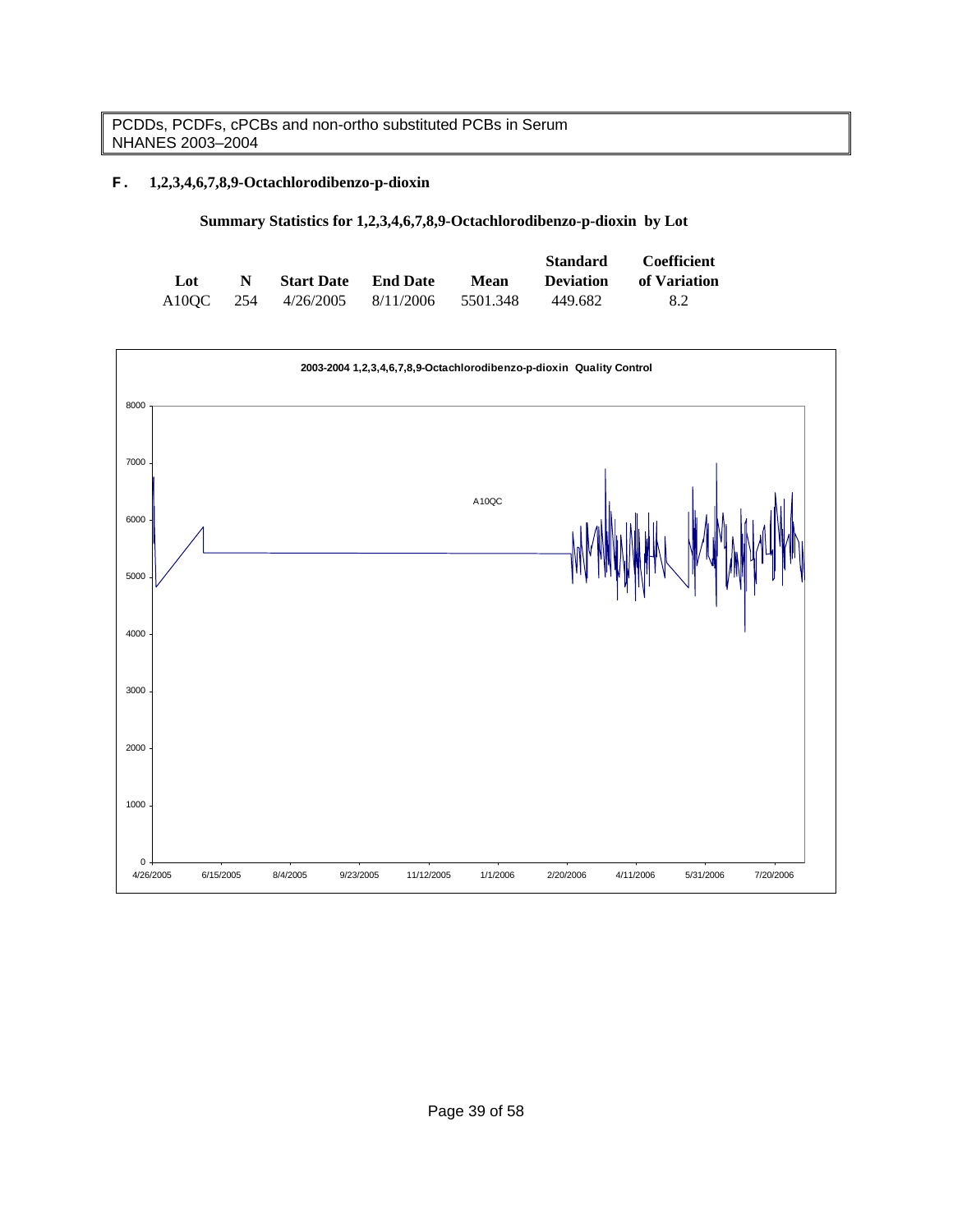# **G. 1,2,3,7,8-Pentachlorodibenzofuran**

## **Summary Statistics for 1,2,3,7,8-Pentachlorodibenzofuran by Lot**

|     |             |                                               |                 |  | Standard Coefficient        |
|-----|-------------|-----------------------------------------------|-----------------|--|-----------------------------|
| Lot | $\mathbf N$ | <b>Start Date</b>                             | <b>End Date</b> |  | Mean Deviation of Variation |
|     |             | A10OC 256 4/26/2005 8/11/2006 197.002 13.4786 |                 |  | 6.8                         |

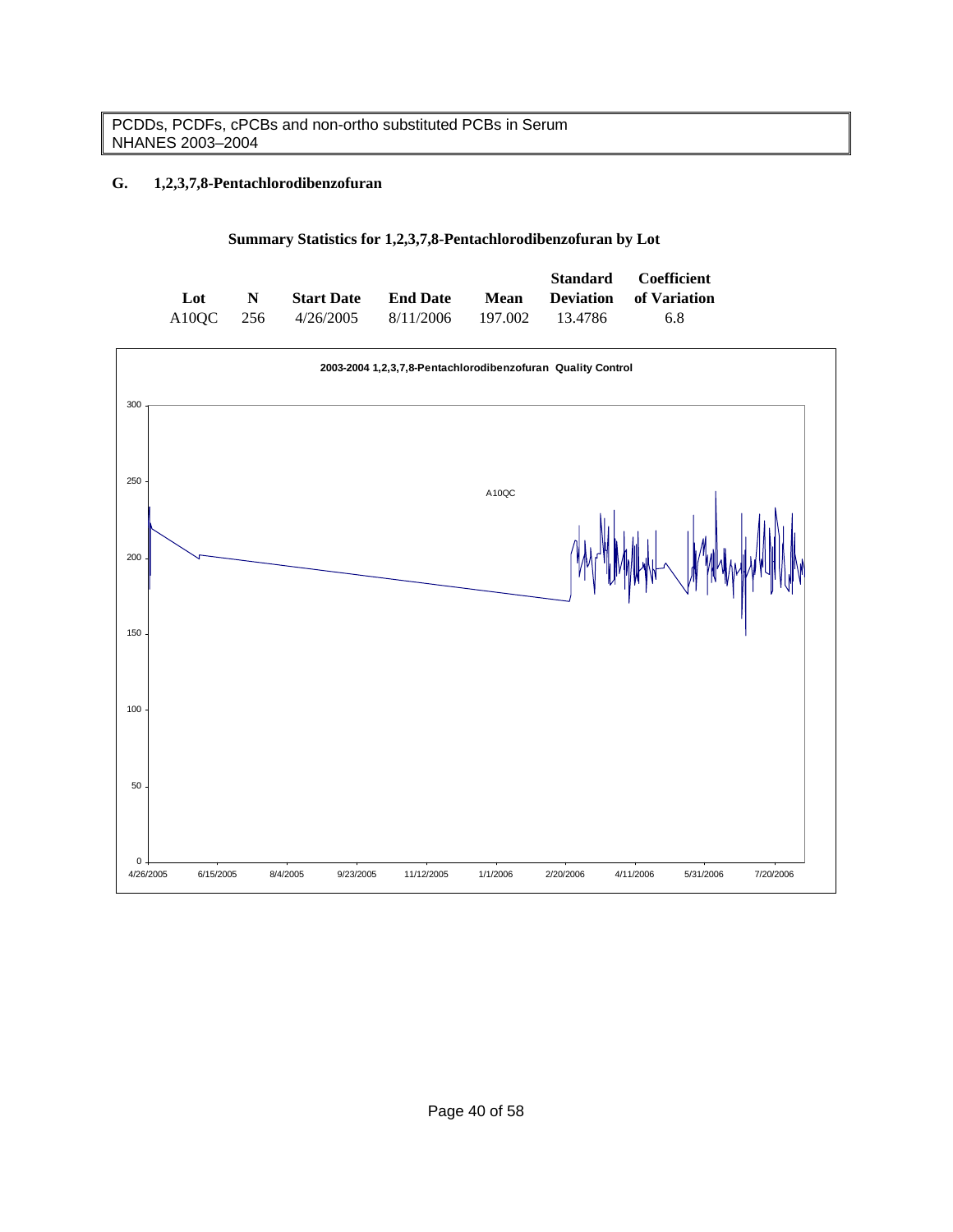# **H. 2,3,7,8,-Tetrachlorodibenzofuran**

|  |  |  | Summary Statistics for 2,3,7,8,-Tetrachlorodibenzofuran by Lot |
|--|--|--|----------------------------------------------------------------|
|  |  |  |                                                                |

|     |             |                               |                 |       |         | <b>Standard Coefficient</b> |
|-----|-------------|-------------------------------|-----------------|-------|---------|-----------------------------|
| Lot | $\mathbf N$ | <b>Start Date</b>             | <b>End Date</b> |       |         | Mean Deviation of Variation |
|     |             | A10OC 256 4/26/2005 8/11/2006 |                 | 199.2 | 13.8063 | 6.9                         |

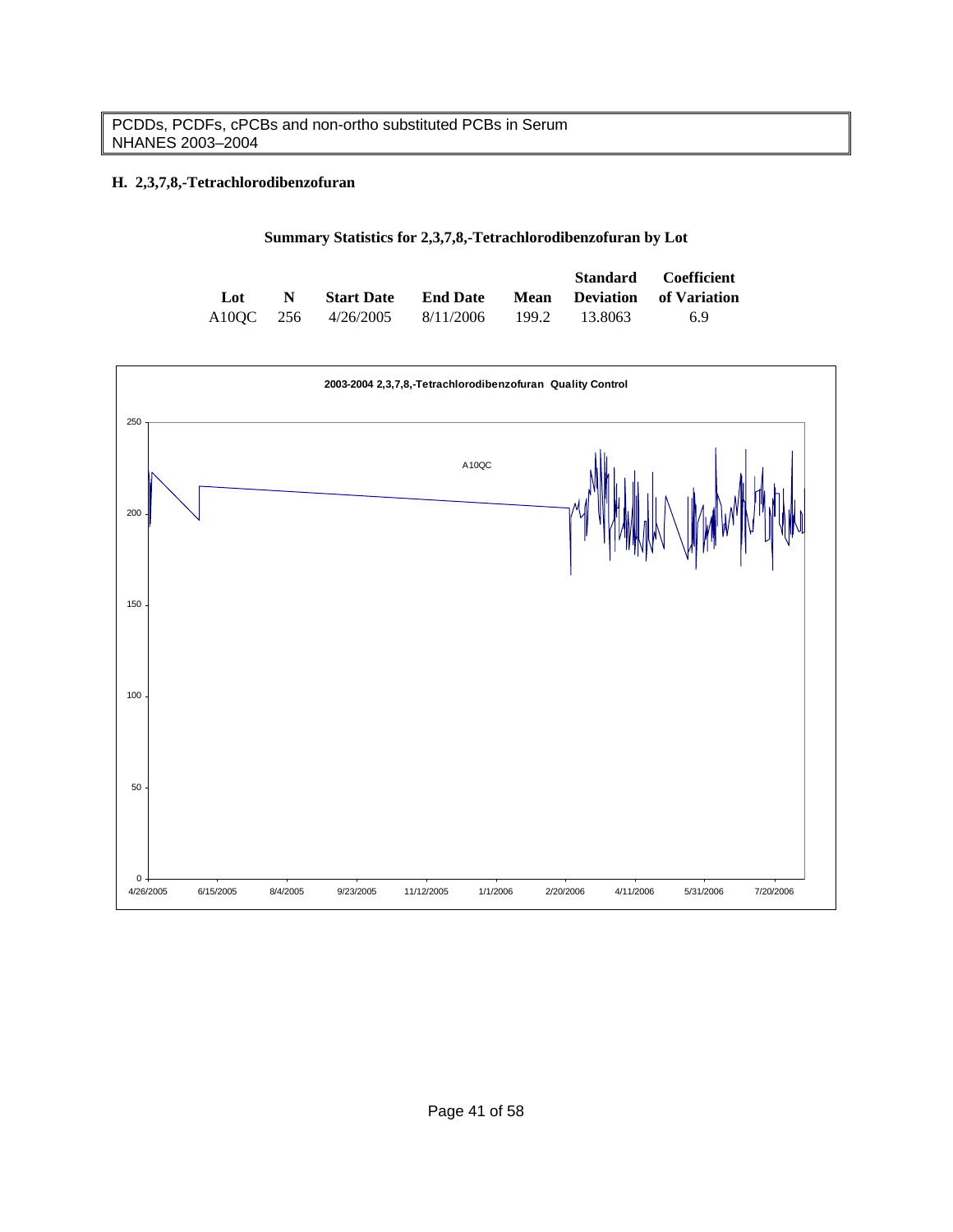# **I. 2,3,4,7,8-Pentachlorodibenzofuran**

| Summary Statistics for 2,3,4,7,8-Pentachlorodibenzofuran by Lot |  |  |
|-----------------------------------------------------------------|--|--|
|-----------------------------------------------------------------|--|--|

|     |    |                               |                 |          |        | <b>Standard</b> Coefficient   |
|-----|----|-------------------------------|-----------------|----------|--------|-------------------------------|
| Lot | N. | <b>Start Date</b>             | <b>End Date</b> | Mean     |        | <b>Deviation</b> of Variation |
|     |    | A10OC 256 4/26/2005 8/11/2006 |                 | 390.1434 | 23.591 | 6.0                           |

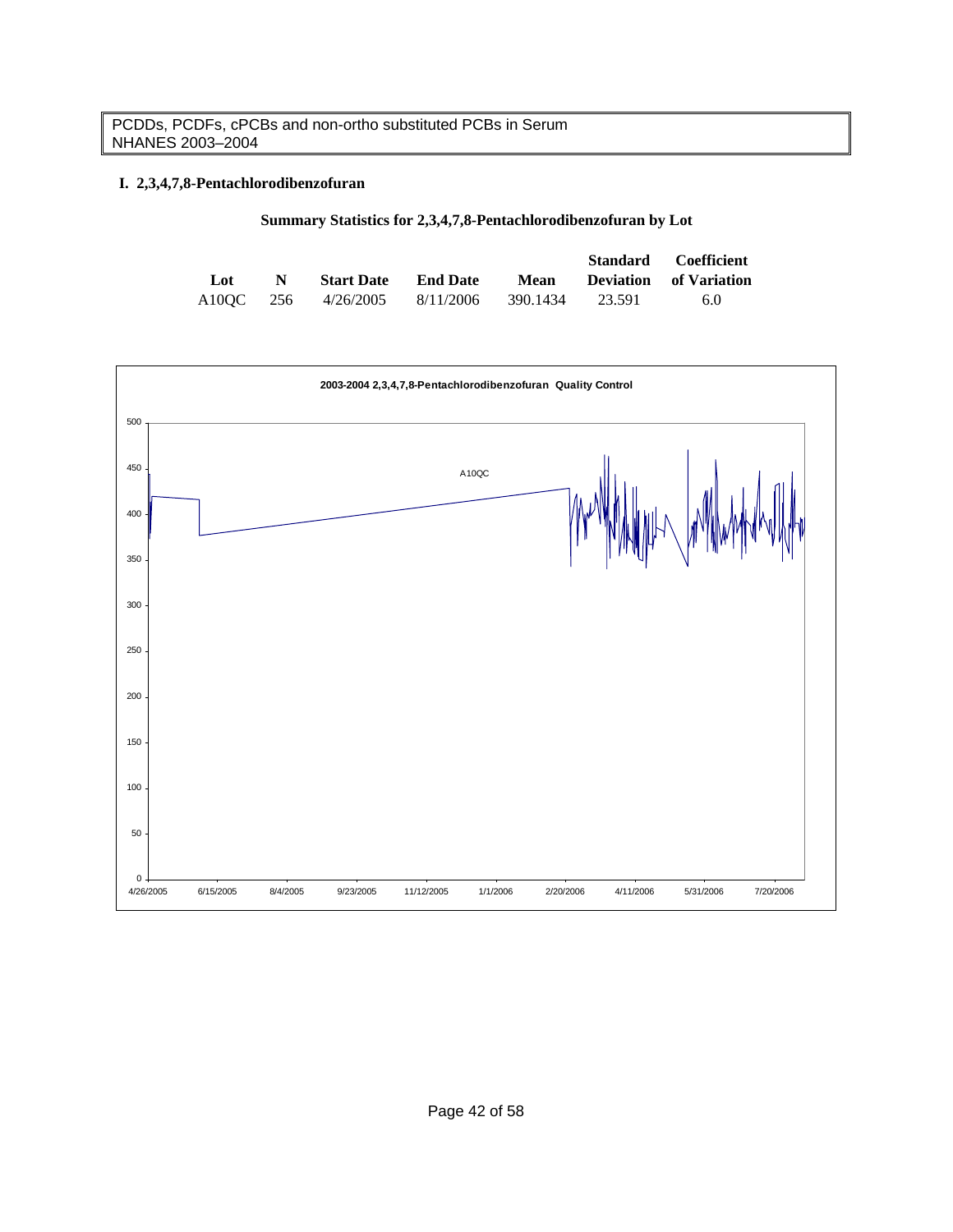# **J. 1,2,3,4,7,8-Hexachlorodibenzofuran**

|     |              |                                       |      |           | <b>Standard Coefficient</b>   |
|-----|--------------|---------------------------------------|------|-----------|-------------------------------|
| Lot | $\mathbf{N}$ | <b>Start Date</b> End Date            | Mean |           | <b>Deviation</b> of Variation |
|     |              | A10OC 256 4/26/2005 8/11/2006 185.648 |      | - 12.8061 | 69                            |

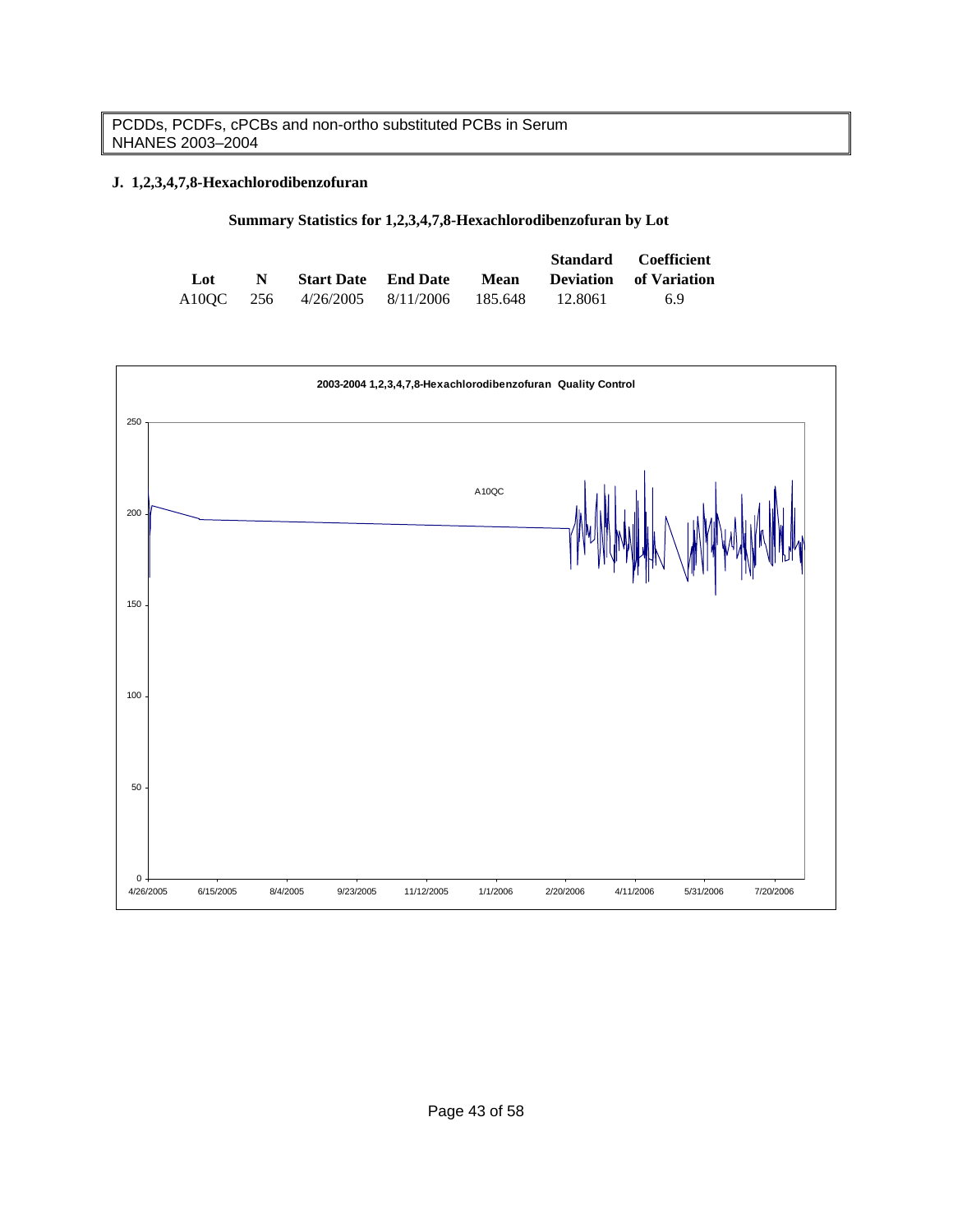# **K. 1,2,3,6,7,8-Hexachlorodibenzofuran**

| Summary Statistics for 1,2,3,6,7,8-Hexachlorodibenzofuran by Lot |  |
|------------------------------------------------------------------|--|
|------------------------------------------------------------------|--|

|     |              |                                                |  | Standard Coefficient                                   |
|-----|--------------|------------------------------------------------|--|--------------------------------------------------------|
| Lot | $\mathbb{N}$ |                                                |  | <b>Start Date</b> End Date Mean Deviation of Variation |
|     |              | A10QC 256 4/26/2005 8/11/2006 208.9242 13.5093 |  | 6.5                                                    |

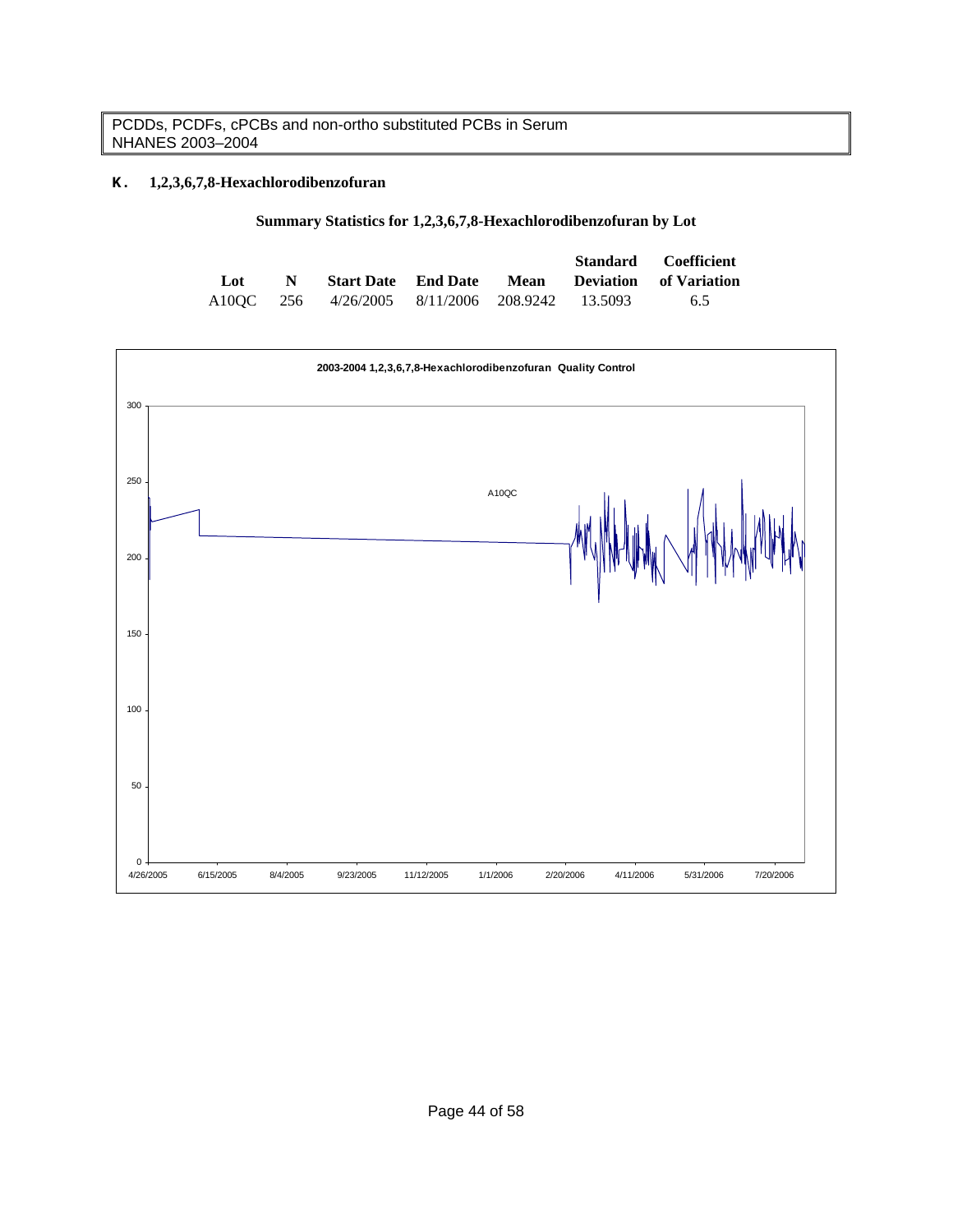# **L. 1,2,3,7,8,9-Hexachlorodibenzofuran**

| Summary Statistics for 1,2,3,7,8,9-Hexachlorodibenzofuran by Lot |
|------------------------------------------------------------------|
|------------------------------------------------------------------|

|     |             |                                               |  | Standard Coefficient        |
|-----|-------------|-----------------------------------------------|--|-----------------------------|
| Lot | $\mathbf N$ | <b>Start Date</b> End Date                    |  | Mean Deviation of Variation |
|     |             | A10OC 256 4/26/2005 8/11/2006 203.8666 13.892 |  | 6.8                         |

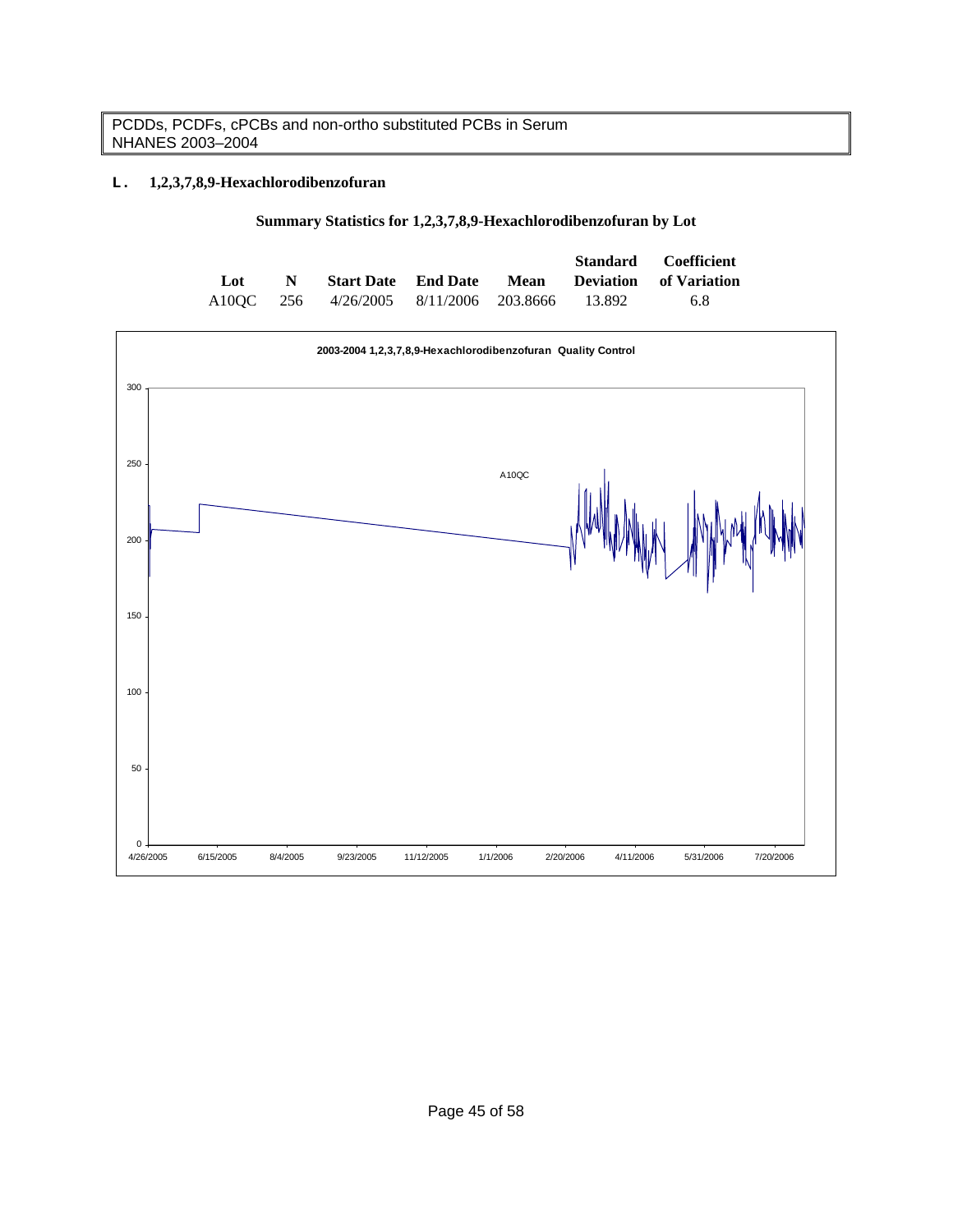# **M. 2,3,4,6,7,8,-Hexachlorodibenzofuran**

| Summary Statistics for 2,3,4,6,7,8,-Hexachlorodibenzofuran by Lot |
|-------------------------------------------------------------------|
|-------------------------------------------------------------------|

|     |             |                                                |  | Standard Coefficient                                   |
|-----|-------------|------------------------------------------------|--|--------------------------------------------------------|
| Lot | $\mathbf N$ |                                                |  | <b>Start Date</b> End Date Mean Deviation of Variation |
|     |             | A10OC 256 4/26/2005 8/11/2006 190.6865 12.5924 |  | 6.6                                                    |

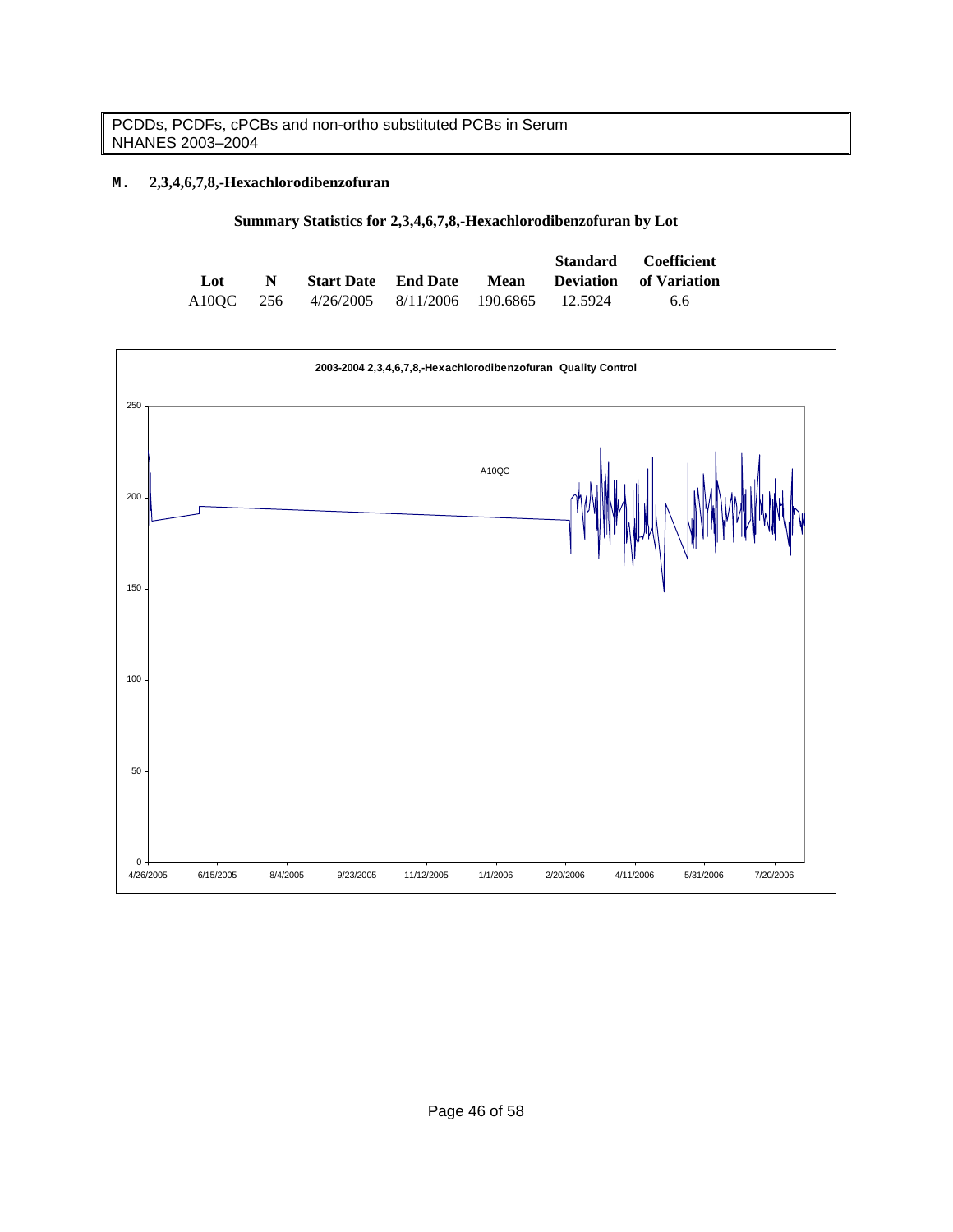# **N. 1,2,3,4,6,7,8-Heptachlorodibenzofuran**

|  |  |  |  |  | Summary Statistics for 1,2,3,4,6,7,8-Heptachlorodibenzofuran by Lot |  |  |  |
|--|--|--|--|--|---------------------------------------------------------------------|--|--|--|
|--|--|--|--|--|---------------------------------------------------------------------|--|--|--|

|     |             |                                                |                            |  | Standard Coefficient        |
|-----|-------------|------------------------------------------------|----------------------------|--|-----------------------------|
| Lot | $\mathbf N$ |                                                | <b>Start Date</b> End Date |  | Mean Deviation of Variation |
|     |             | A10OC 255 4/26/2005 8/11/2006 677.6476 42.2159 |                            |  | 6.2                         |

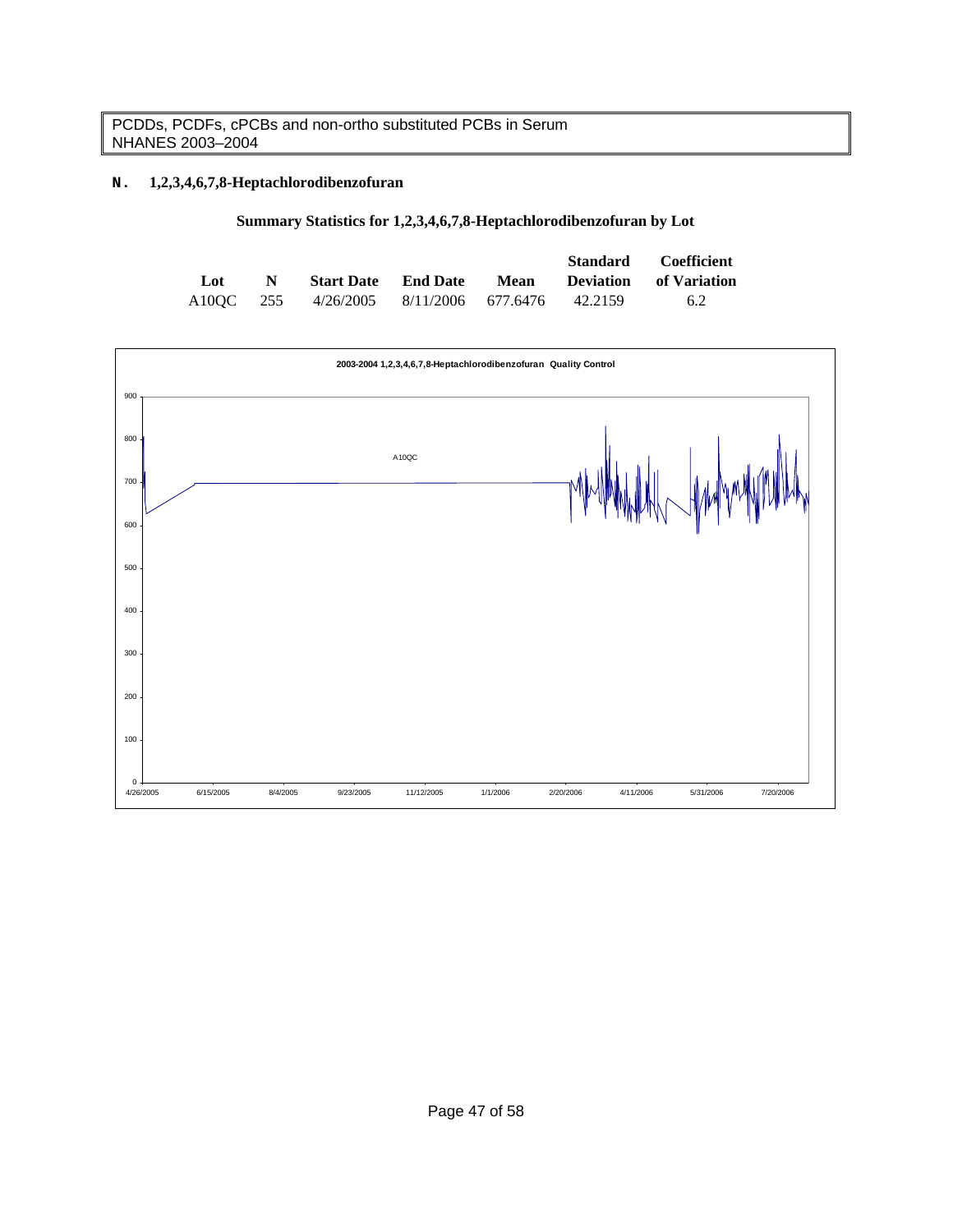# **O. 1,2,3,4,7,8,9-Heptachlorodibenzofuran**

|  |  |  | Summary Statistics for 1,2,3,4,7,8,9-Heptachlorodibenzofuran by Lot |  |  |
|--|--|--|---------------------------------------------------------------------|--|--|
|--|--|--|---------------------------------------------------------------------|--|--|

|     |             |                                                |  | Standard Coefficient                                   |
|-----|-------------|------------------------------------------------|--|--------------------------------------------------------|
| Lot | $\mathbf N$ |                                                |  | <b>Start Date</b> End Date Mean Deviation of Variation |
|     |             | A10OC 254 4/26/2005 8/11/2006 178.1154 27.2255 |  | 15.3                                                   |

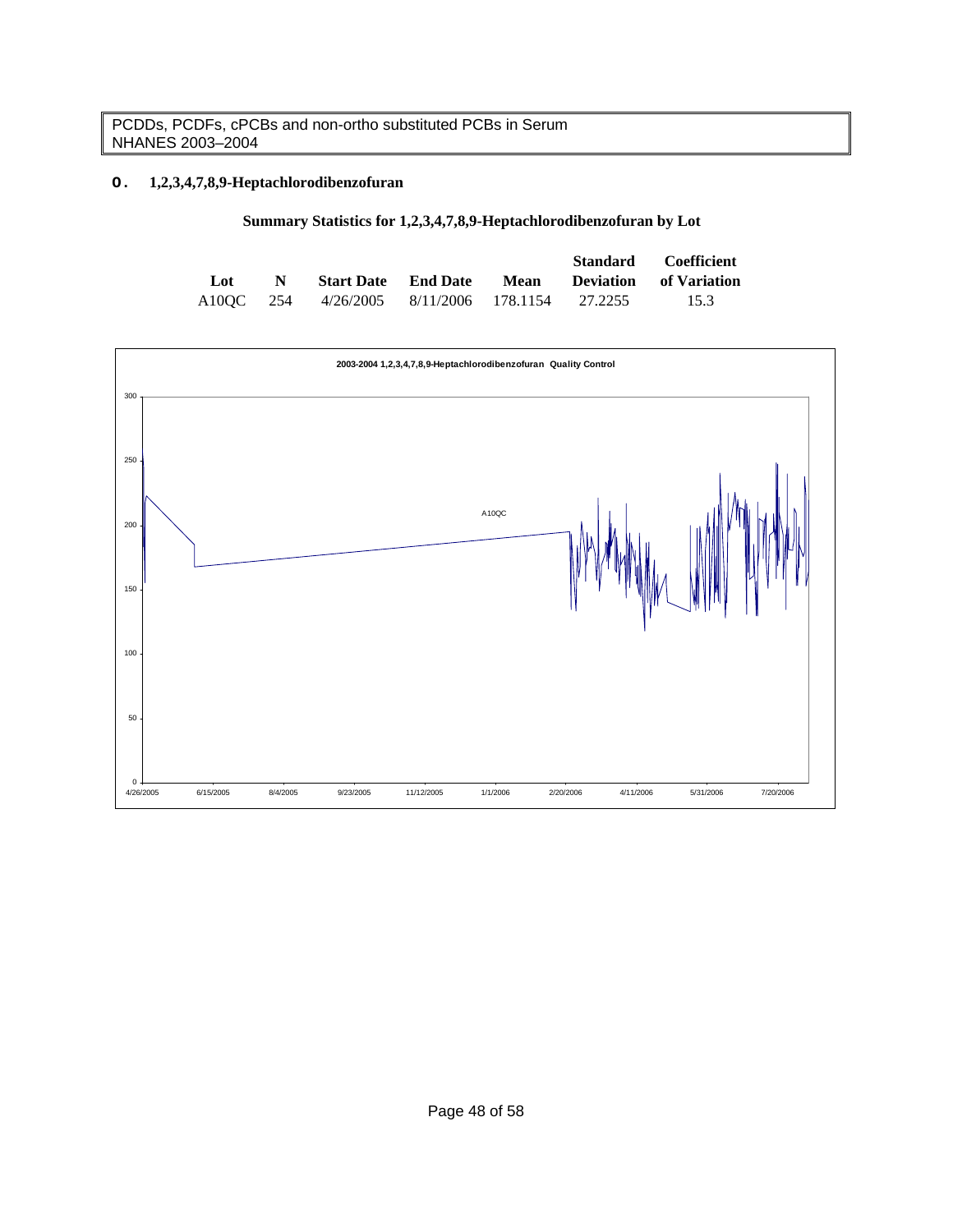# **P. 1,2,3,4,6,7,8,9-Octachlorodibenzofuran**

|  | Summary Statistics for 1,2,3,4,6,7,8,9-Octachlorodibenzofuran by Lot |  |
|--|----------------------------------------------------------------------|--|
|--|----------------------------------------------------------------------|--|

|           |   |                                     |                 | Standard | <b>Coefficient</b>                 |
|-----------|---|-------------------------------------|-----------------|----------|------------------------------------|
| Lot       | N | <b>Start Date</b>                   | <b>End Date</b> |          | <b>Mean</b> Deviation of Variation |
| A10OC 254 |   | 4/26/2005 8/11/2006 189.552 23.6198 |                 |          | 12.5                               |

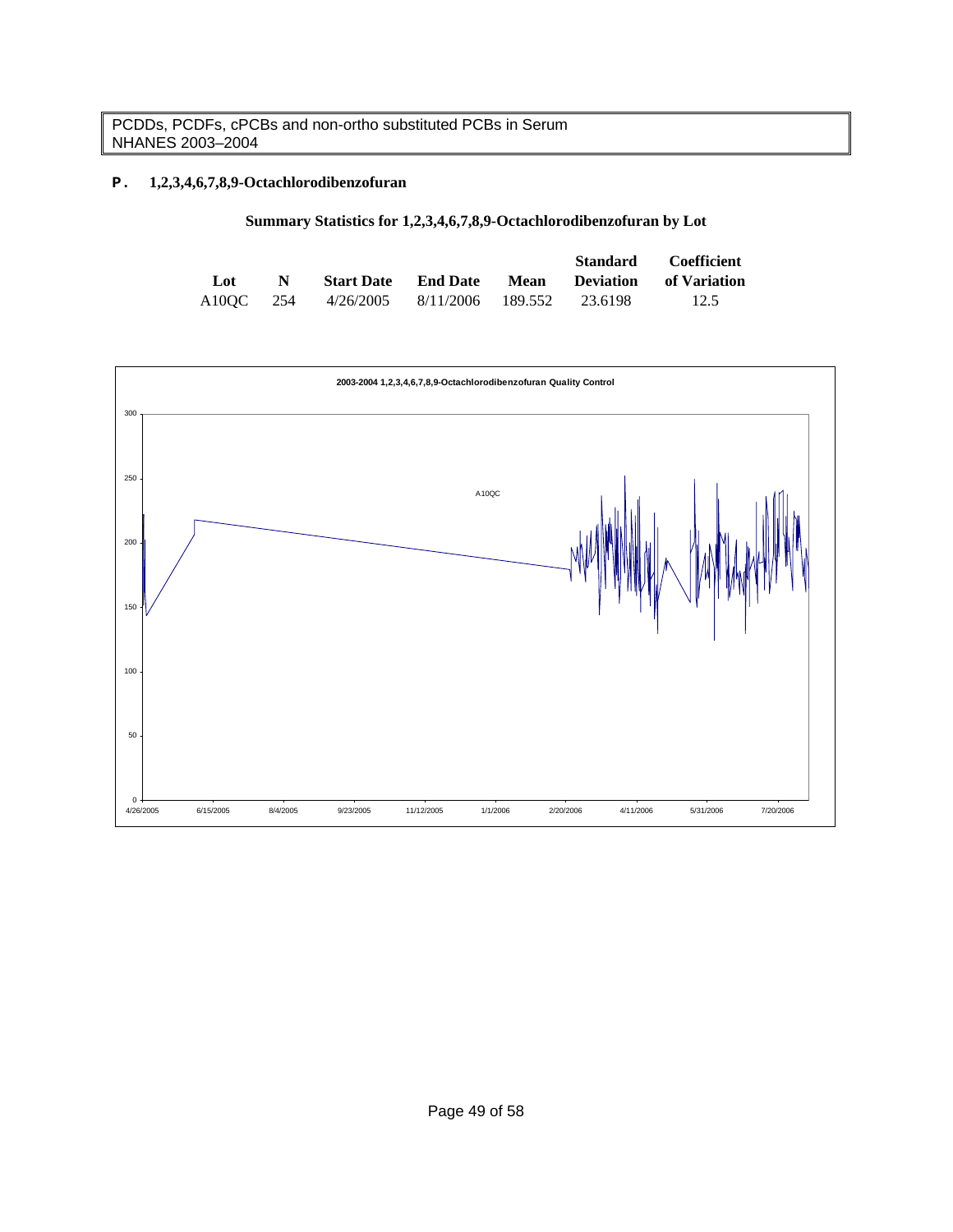# **Q. 3,3',4,4',5,5'-hexachlorobiphenyl**

| Summary Statistics for 3,3',4,4',5,5'-hexachlorobiphenyl by Lot |  |
|-----------------------------------------------------------------|--|
|-----------------------------------------------------------------|--|

|     |             |                                                  |             | Standard Coefficient          |
|-----|-------------|--------------------------------------------------|-------------|-------------------------------|
| Lot | $\mathbf N$ | <b>Start Date</b> End Date                       | <b>Mean</b> | <b>Deviation</b> of Variation |
|     |             | A10OC 256 4/26/2005 8/11/2006 2332.8801 123.0475 |             | 5.3                           |

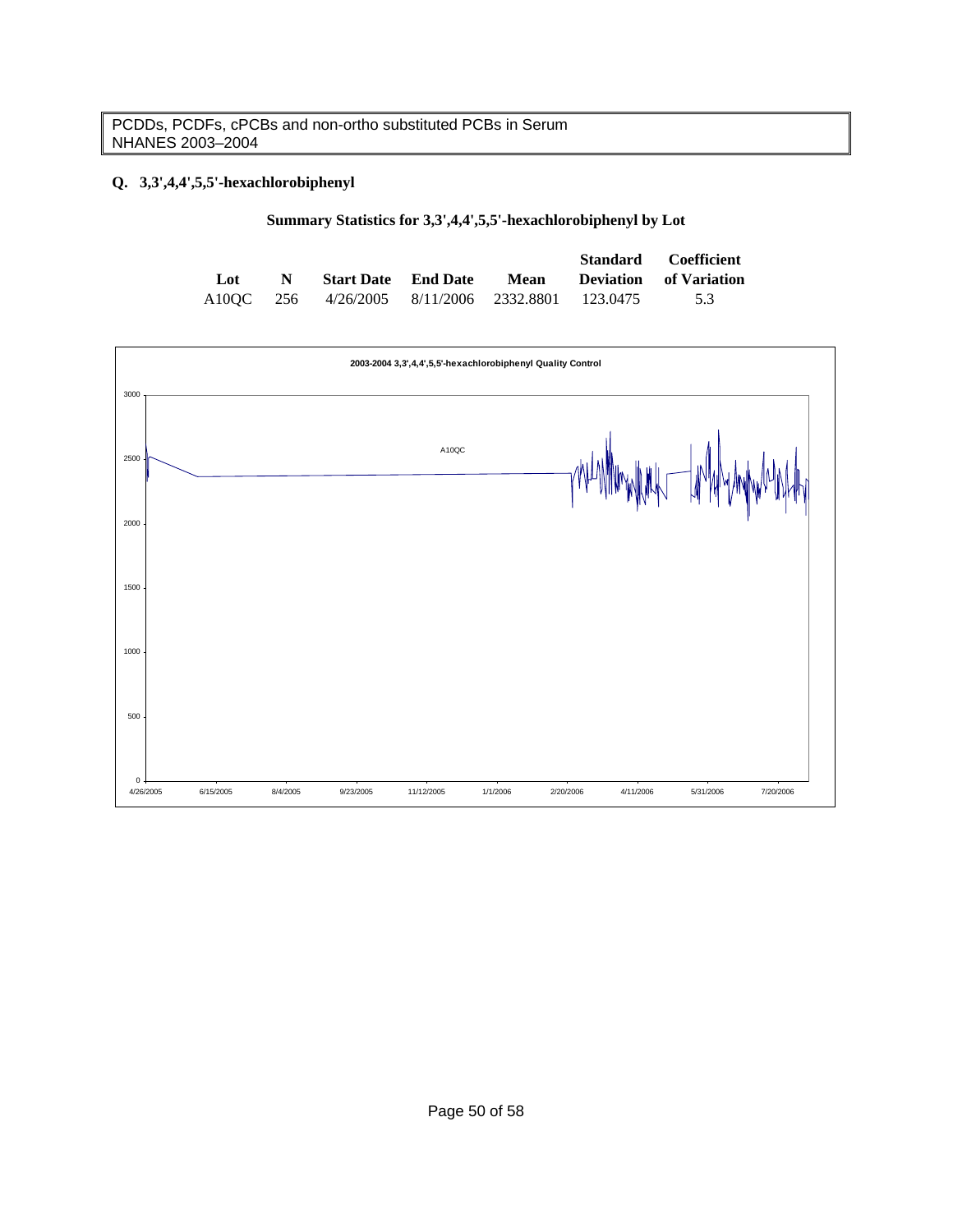# **R. 3,3',4,4',5-Pentachlorobiphenyl**

|  |  |  | Summary Statistics for 3,3',4,4',5-Pentachlorobiphenyl by Lot |  |
|--|--|--|---------------------------------------------------------------|--|
|--|--|--|---------------------------------------------------------------|--|

|     |             |                                                 |      | Standard Coefficient          |
|-----|-------------|-------------------------------------------------|------|-------------------------------|
| Lot | $\mathbf N$ | <b>Start Date</b> End Date                      | Mean | <b>Deviation</b> of Variation |
|     |             | A10OC 255 4/26/2005 8/11/2006 1587.6076 88.6036 |      | 5.6                           |

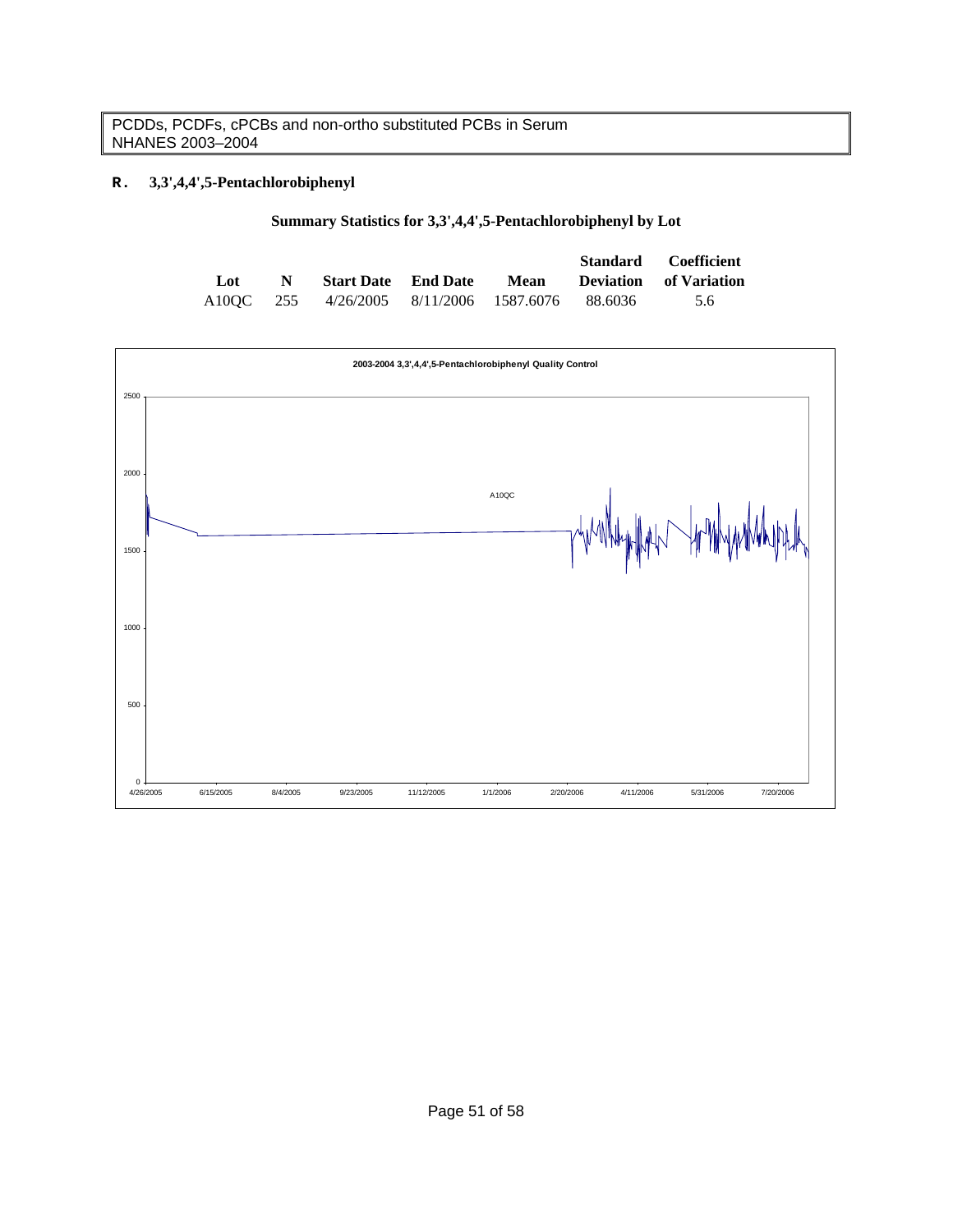# **S. 3,4,4',5-Tetrachlorobiphenyl**

|  |  |  | Summary Statistics for 3,4,4',5-Tetrachlorobiphenyl by Lot |  |
|--|--|--|------------------------------------------------------------|--|
|--|--|--|------------------------------------------------------------|--|

|     |             |                                                |  | Standard Coefficient                                   |
|-----|-------------|------------------------------------------------|--|--------------------------------------------------------|
| Lot | $\mathbf N$ |                                                |  | <b>Start Date</b> End Date Mean Deviation of Variation |
|     |             | A10OC 255 4/26/2005 8/11/2006 802.7084 56.1601 |  | 70                                                     |

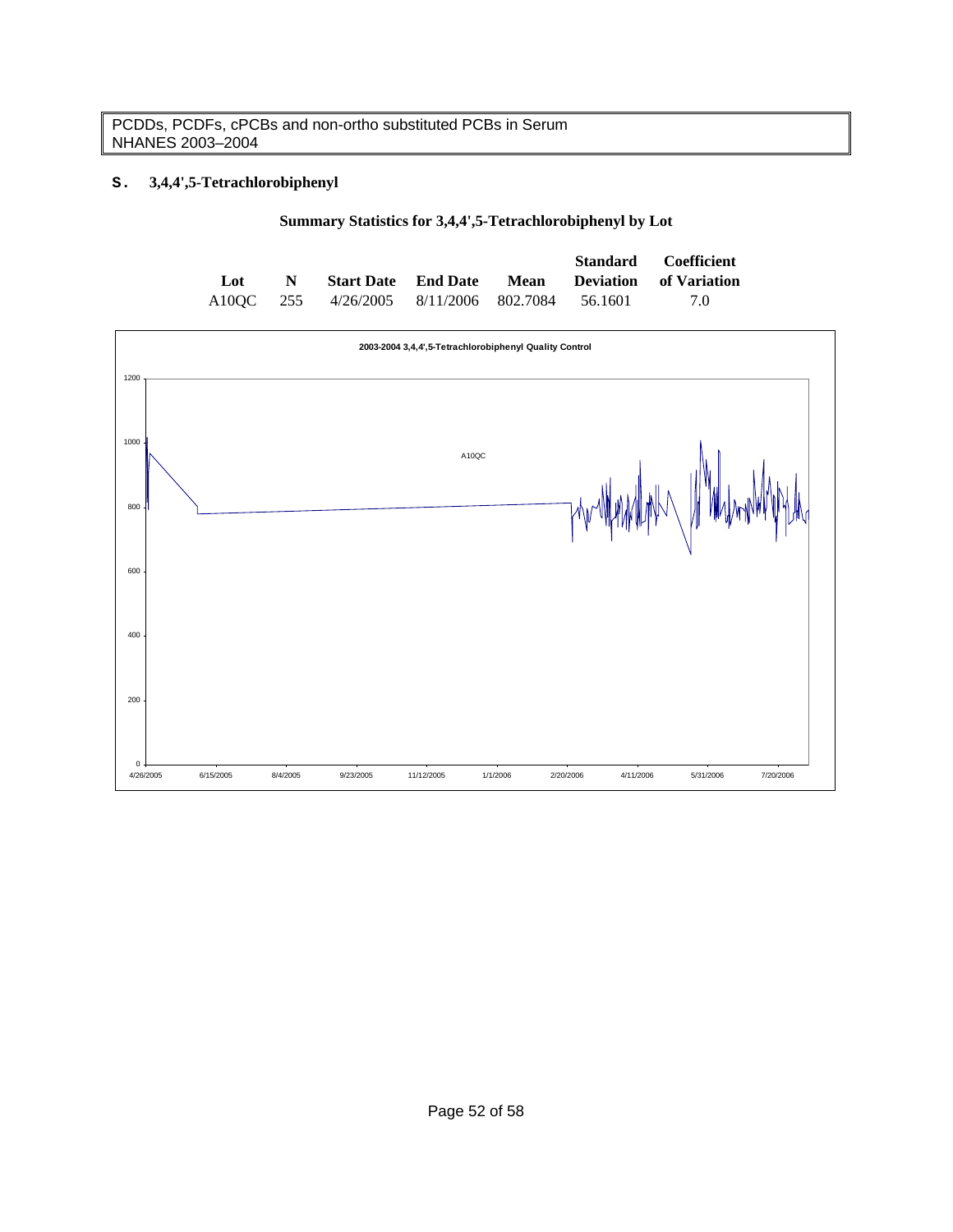# **T. 2,3,7,8-Tetrachlorodienzo-p-dioxin**

## **Summary Statistics for 2,3,7,8-Tetrachlorodienzo-p-dioxin by Lot**

|     |             |                                                |  | Standard Coefficient                                   |
|-----|-------------|------------------------------------------------|--|--------------------------------------------------------|
| Lot | $\mathbf N$ |                                                |  | <b>Start Date</b> End Date Mean Deviation of Variation |
|     |             | A10OC 256 4/26/2005 8/11/2006 175.7262 10.6538 |  | -6.1                                                   |

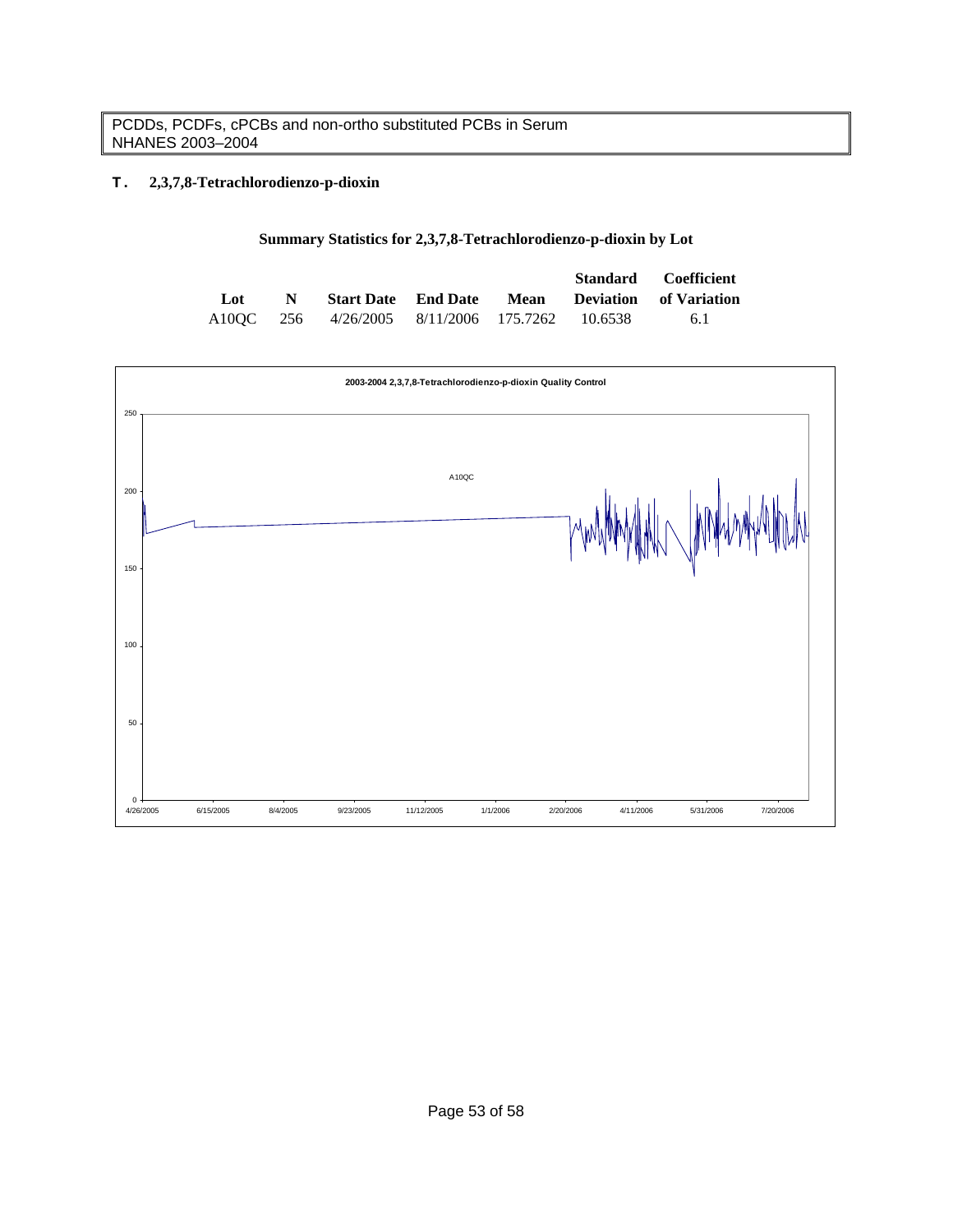#### **20. REFERENCES**

#### **Cleanup and Mass Spectrometry**

- 1. Patterson D.G. Jr., Holler J.S., Lapeza C.R., *et al.* High-Resolution Gas Chromatographic/High-Resolution Mass Spectroscopic Analysis of Human Adipose Tissue for 2,3,7,8-TCDD. *Anal. Chem*. 58: 705-713 (1986).
- 2. Lapeza C.R. Jr., Patterson D.G. Jr., Liddle J.A.. An Automated Apparatus for the Extraction and Enrichment of 2,3,7,8-TCDD in Human Adipose. *Anal. Chem. 58:* 713-716 (1986).
- 3. Patterson D.G. Jr., Holler J.S., Belser W.T., Boozer E.L., Lapeza C.R. Jr., Needham L.L. Determination of 2,3,7,8-TCDD in Human Adipose Tissue on Whole Weight and Lipid Bases. *Chemosphere*16: 935-936 (1987).
- 4. Patterson D.G. Jr., Hampton L., Lapeza C.R. Jr., *et al.* High-Resolution Gas Chromatographic/High-Resolution Mass Spectrometric Analysis of Human Serum on a Whole-Weight and Lipid Basis for 2,3,7,8-TCDD. *Anal. Chem*. 59: 2000-2005 (1987).
- 5. Patterson D.G. Jr., Turner W.E., Alexander L.R., Isaacs S.G., and Needham L.L. The Analytical Methodology and Method Performance for the Determination of 2,3,7,8-TCDD in Serum for the Vietnam Veteran Agent Orange Validation Study, The Ranch Hand Validation and Half-Life Studies, and Selected NIOSH Workers Studies. *Chemosphere* 18/1-6: 875-882 (1989).
- 6. Patterson D.G. Jr., Fürst P., Henderson L.O., Isaacs S.G., Alexander L.R., Turner W.E., Needham L.L., and Hannon H. Partitioning of In Vivo Bound PCDDs/PCDFs among Various Compartments in Whole Blood. *Chemosphere* 19/1-6: 135-142 (1989).
- 7. Patterson D.G. Jr., Alexander L.R., Turner W.E., Isaacs S.G., and Needham L.L. (1990). The Development and Application of a High Resolution Mass Spectrometry Method for Measuring Polychlorinated Dibenzo-p-dioxins and Dibenzofurans in Serum. Chapter 9 In: Instrumentation for Trace Organic Monitoring. Clement R.E., Sui K.M., and Hill H.H. Jr., eds, Lewis Publishers.
- 8. Patterson D.G. Jr., Isaacs S.G., Alexander L.R., Turner W.E., Hampton L., Bernert J.T., Needham L.L. (1990). Determination of Specific Polychlorinated Dibenzo-p-dioxins and Dibenzofurans in Blood and Adipose Tissue by Isotope-Dilution High Resolution Mass Spectrometry, Method 5 in "Environmental Carcinogens - Methods of Analysis and Exposure Measurement. Volume 11 - Polychlorinated Dibenzo-p-dioxins, Dibenzofurans, and Biphenyls," C. Rappe and H.R. Buser, Eds., WHO, International Association for Research on Cancer, Lyon, France.
- 9. Turner W., DiPietro E., Cash T.P., McClure P.C., Patterson, D.G Jr., and Shirkhan An Improved SPE Extraction and Automated Sample Cleanup Method for Serum PCDDs, PCDFs, and Coplanar PCBs. *Organohalogen Compounds* 19: 31-35 (1994).
- 10. Burse V.B., Patterson D.G. Jr., Brock J.W., and Needham L.L. Selected